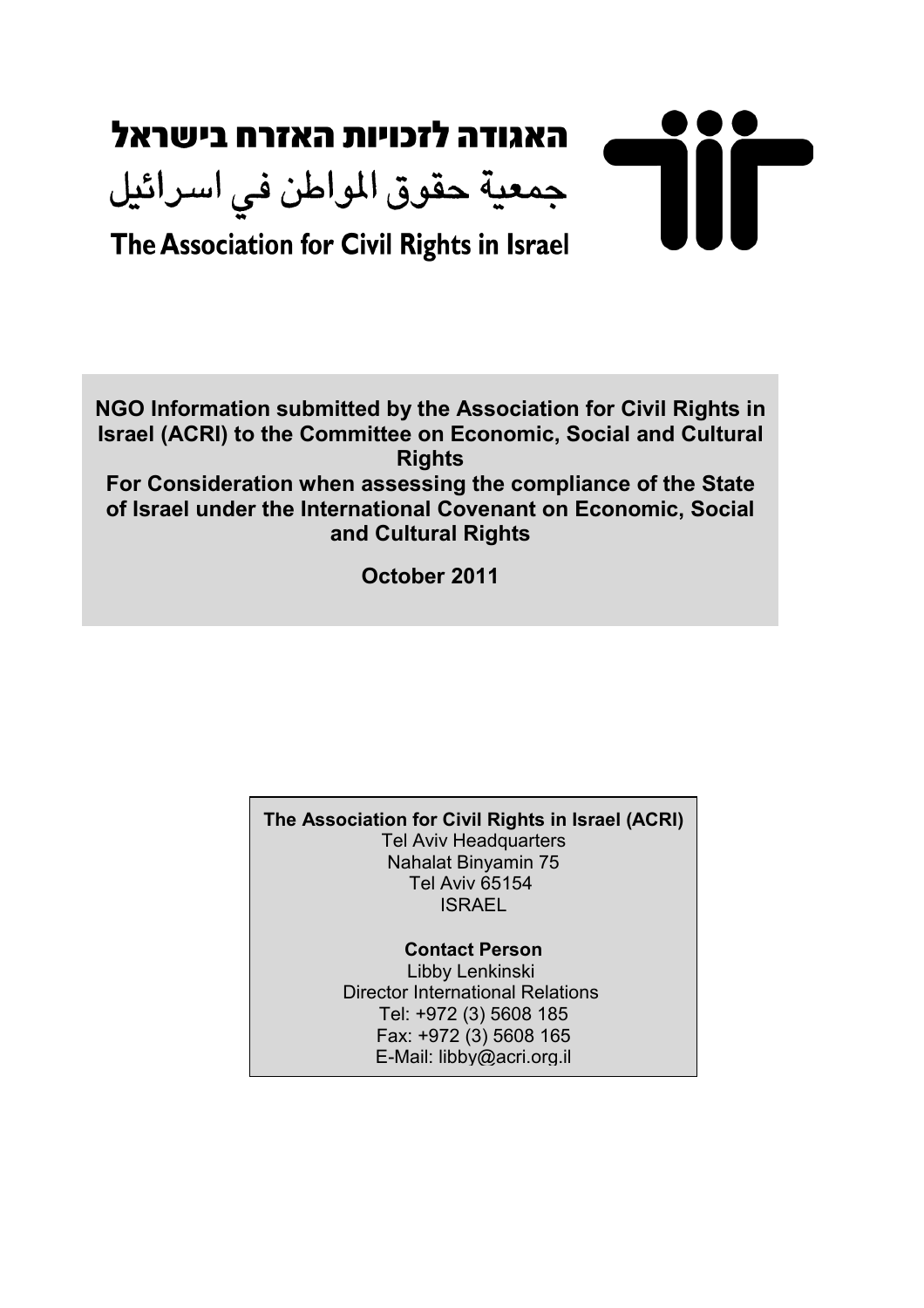October 2011

Edited and compiled by: Libby Lenkinski, Attorney Tali Nir, Deborah Lyssy and Tal Eisenzweig.

Researched and written by: Attorney Rawia Aburabia, Rami Adut, Attorney Nisreen Alyan, Attorney Auni Banna, Attorney Maskit Bendel, Attorney Oded Feller, Attorney Gil Gan-Mor, Sharaf Hasan, Attorney Tali Nir and Attorney Keren Tzafrir.

© All rights reserved. The Association for Civil Rights in Israel (ACRI), 2011. For more information about ACRI, please contact:

The Association for Civil Rights in Israel (ACRI) Nahalat Binyamin 75, Tel Aviv 65154, Israel Tel: +972 (3) 5608 185 Fax: +972 (3) 5608 165

Email: mail@acri.org.il Website: www.acri.org.il/eng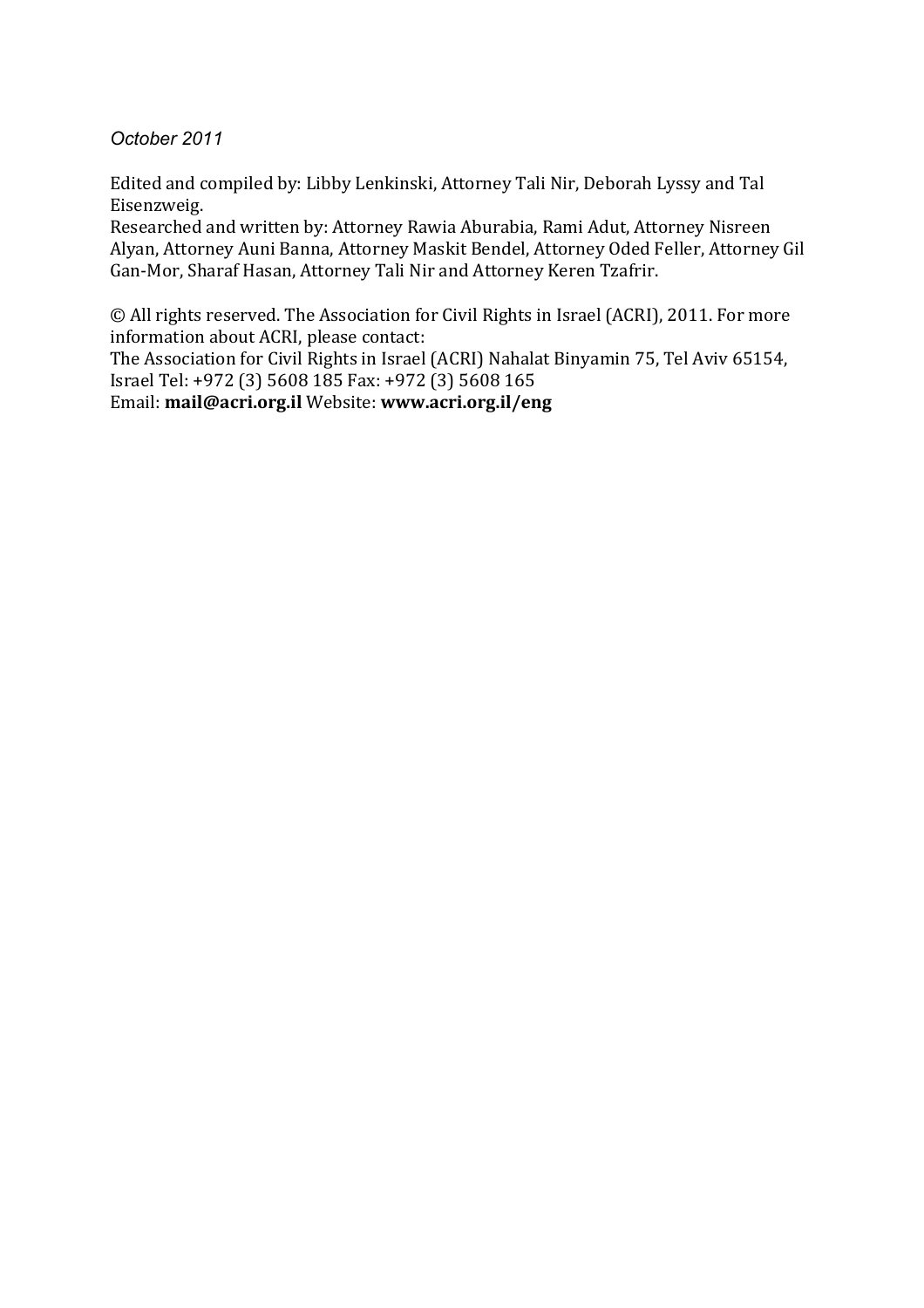# Table of Contents

| ISSUE 5: DISCRIMINATION IN HOUSING, PLANNING AND LAND ALLOCATION  12        |  |
|-----------------------------------------------------------------------------|--|
|                                                                             |  |
|                                                                             |  |
|                                                                             |  |
|                                                                             |  |
| <b>ARTICLE 7 - THE RIGHT TO JUST AND FAVORABLE CONDITIONS OF WORK  30</b>   |  |
| ISSUE 14: COMPLAINTS TO THE OMBUDSWOMAN FOR THE FOREIGN WORKERS  32         |  |
|                                                                             |  |
| ISSUE 20: REVOCATION OF RESIDENCY RIGHTS OF EAST JERUSALEM PALESTINIANS  37 |  |
| <b>ARTICLE 10 - PROTECTION OF THE FAMILY, MOTHERS AND CHILDREN 38</b>       |  |
|                                                                             |  |
| <b>ARTICLE 11 - THE RIGHT TO AN ADEQUATE STANDARD OF LIVING  39</b>         |  |
|                                                                             |  |
| ISSUE 23: THE HOUSING CRISIS AND THE LACK OF AFFORDABLE HOUSING  46         |  |
| <b>ARTICLE 12 - THE RIGHT TO PHYSICAL AND MENTAL HEALTH 53</b>              |  |
| ISSUE 31: MEDICAL ASSISTANCE FOR ASYLUM SEEKERS AND MIGRANT WORKERS 53      |  |
|                                                                             |  |
|                                                                             |  |
|                                                                             |  |
|                                                                             |  |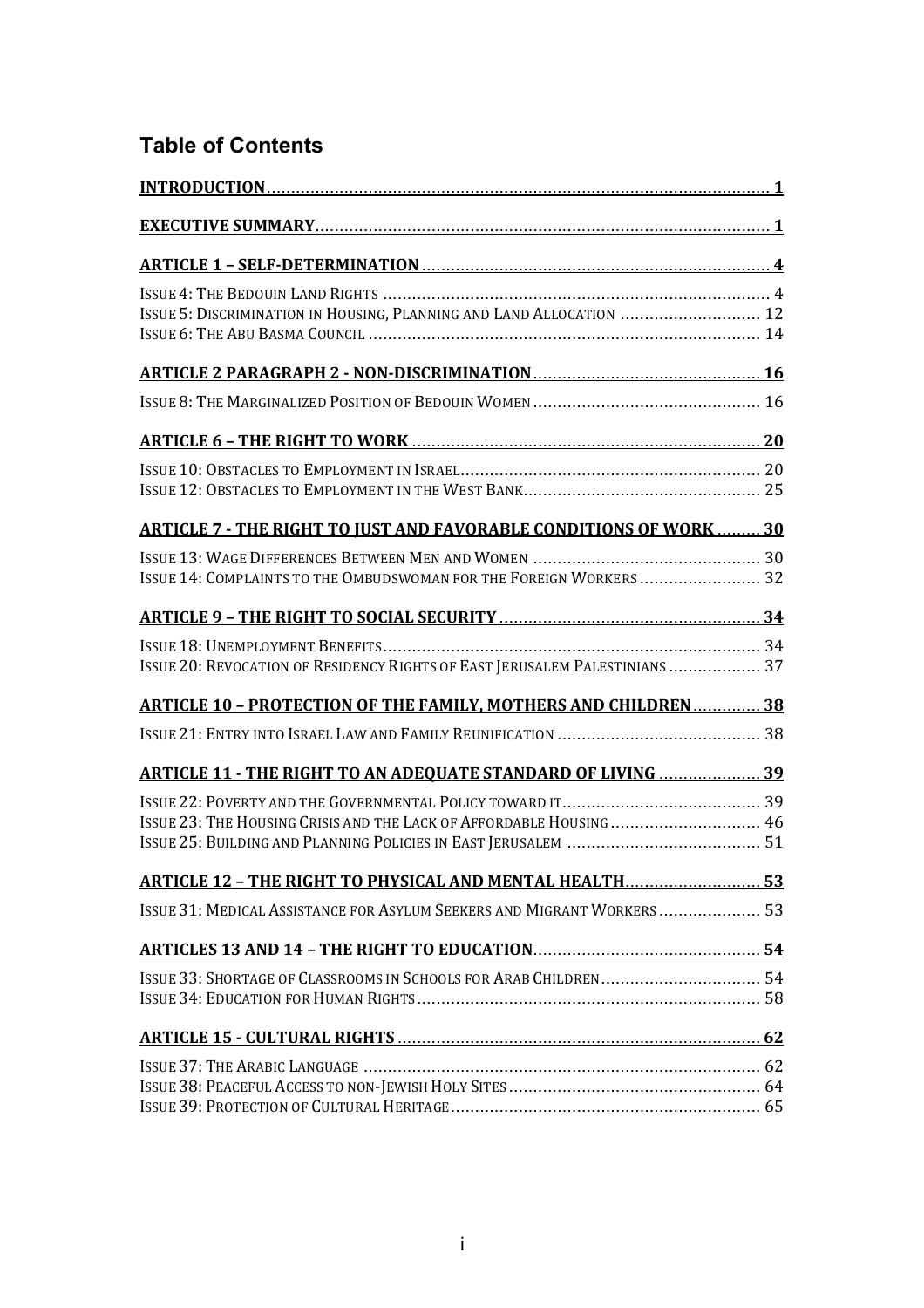# **Introduction**

The Association for Civil Rights in Israel [hereafter: ACRI] is pleased to present the Committee on Economic, Social and Cultural Rights [hereafter: Committee] with the following selection of issues relating to Israel's compliance with the International Covenant on Economic, Social and Cultural Rights [hereafter: ICESCR]. The purpose of this document is to provide the Committee with alternative information for its consideration and hereby assist the Committee in preparing the concluding report. This document does in no way represent an exhaustive assessment of Israel's compliance with its obligations under ICESCR, but rather, focuses on a number of key areas, raised by the Committee in the list of issues, that ACRI is especially concerned with.

As will be elaborated and reflected in the data in this report, over the last three decades Israel has developed a policy on economic, social and cultural rights, which is characterized by sharp reduction of budgets allocated to social services and minimizing the state's responsibility for their supply. This policy is found in all aspects and provisions of economic, social and cultural rights and affect housing, education, welfare services, employment and health care issues alike.

These continued policies have grave implications on the social structure of the Israeli society which came to a point of eruption during the summer of 2011 with social protests taking place throughout the country. At last, public pressure was put on the government to achieve social change and equality. However, we have not yet seen significant changes in the governmental social policies, and we expect that economic, social and cultural rights will be on the agenda of the upcoming Knesset session, which starts on Monday, 31 October 2011. It is uncertain how the government will react and it is still early to estimate if the social unrest will result in significant changes in Israel governmental policies.

# Executive Summary

The report at hand is structured in accordance with the list of issues prepared by the Committee and is therefore divided into different sections according to the articles of the ICESCR and subsections according to the issues raised by the Committee. The Executive summary will give a brief overview over the issues raised and the implementation (or lack thereof) of the ICESCR by the state of Israel.

Article 1 - Self-determination: The report on hand deals with the right selfdetermination in accordance to three different issues. Firstly, it is concerned with that unrecognized status of Bedouin villages in Israel's Negev, its implications and the recent Prawer report that was recently adopted by the government in order to deal with this issue. However, this report fails to take the special nature and the needs of the Bedouin people into account and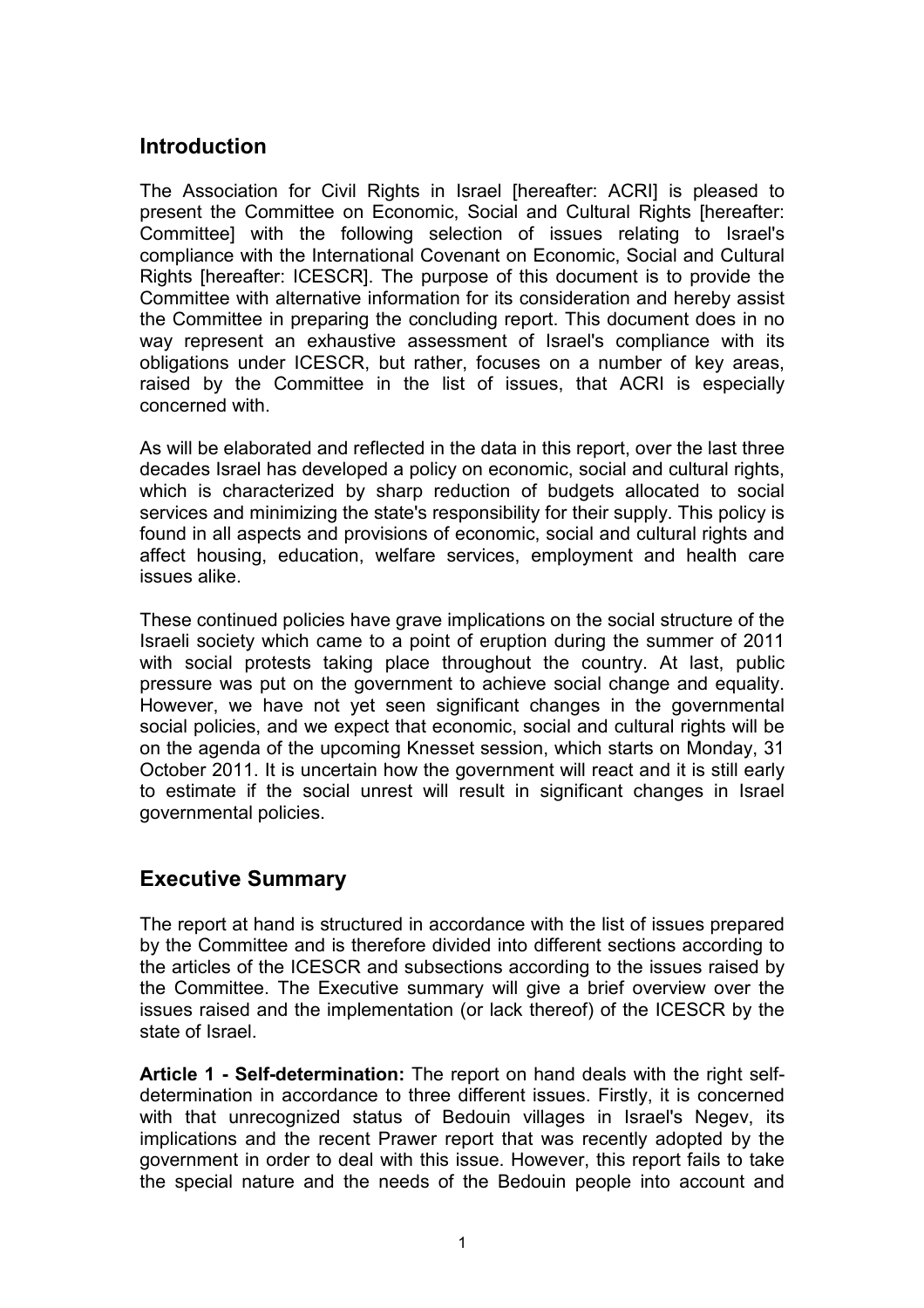disregards their special connection to their traditional lands. Secondly, the report focuses on the lack of housing solutions for the Arab population and the discriminatory land allocation of Jewish National Fund (JNF) Lands. Thirdly, it deals with the deferral of democratic elections to the Abu Basma council, which denies the Bedouin people in the Abu Basma Council region their democratic participation rights and their self-determination on a local level.

Article 2, paragraph 2: - Non-discrimination: In this section the report is concerned with the marginalized position of Bedouin women in the Israeli society. The report establishes a direct connection between the discriminatory policies against Bedouins in general and the direct effects those have on Bedouin women, especially in regards to access to health services and polygamous practices in Bedouin society.

Article 6 - The right to work: In this section the report deals with two issues. It is firstly concerned with the recent data of unemployment according to occupation, sex and population which establishes that only the elite has profited from the economic growth in Israel and that the job market is still dominated by discriminatory practice. Further, the obstacles of military service and the lack of transportation from Arab towns to big cities both directly impact the Arab population's access to the job market. Secondly, the report focuses on the Palestinians in the Occupied Territories and their right to work and specifically deals with the issue of accessibility of their farmlands due to the separation barrier.

Article 7 - The right to just and favorable conditions of work: In this section, the report deals with the wage differences between men and women, which has not been eliminated and is still substantially high. Further, the report deals with the issue of the complaints to the ombudswoman by foreign workers and underlines the exclusion of care-givers to file a complaint to the ombudswoman.

Article 9 - The right to social security: In this section the focus lies on two issues. First, it deals with the recent reductions of unemployment benefits and the recent policy of restricting eligibility for such benefits. These practices deny benefits to many unemployed people. Second, it establishes that the revocation of residency rights violates the basic rights of the Palestinians living in East Jerusalem.

Article 10 - Protection of the family, mothers and children: In this section the report deals with the denial of legalizing the status of spouses from the Palestinians Occupied Territories and other specific Arab countries and the subsequent denial of the right to family according to the covenant.

Article 11 - The right to adequate standard of living: The report focuses on the three different aspects of the right to an adequate standard of living. Firstly, it establishes that the severity, as well as the depth of poverty has increased in recent years. The report analyses the data with special consideration to the different population groups in Israeli society. The report further establishes a link between the highest poverty rates, found in the ultra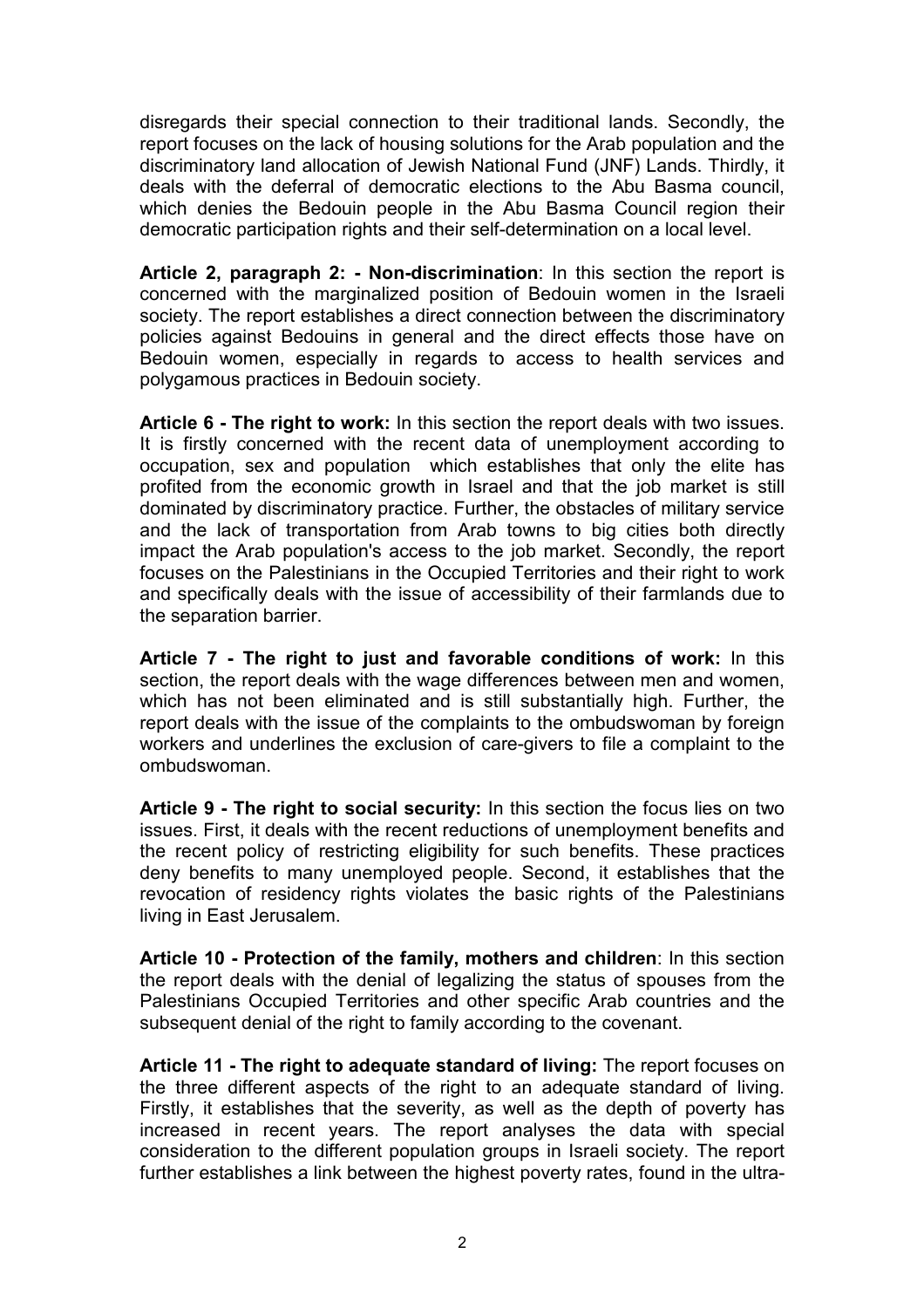orthodox and the Arab communities and the lack of labor force of ultraorthodox men and Arab women. Secondly, the focus lies on the lack of affordable housing for the Israeli population, especially in light of the lack of social housing and the policies on housing assistance that further marginalizes poor households. Lastly, it deals with the special situation in East Jerusalem, specifically with the discriminatory policies of issuing building permits, which make it practically impossible for the Arab population to build on their own lands, and the housing crisis that results from that policy.

Article 12 - The right to physical and mental Health: In this section the report briefly deals with the lack of medical assistance provided to asylum seekers, as well as with the weak position of migrant workers when dealing with health insurance due to dependency on their employers, language barriers and the failure to enforce their rights.

Articles 13 and 14 - The Right To Education: In this section, the report deals with the failure of the state to provide sufficient classrooms and the infrastructure required in schools for Arab Israeli children, and therefore the failure to implement articles 13 and 14 ICESCR without discrimination. Special focus is given to the connection between the lack of classrooms and the high dropout rate of Arab students and to the marginalized position of Bedouin women that leads to the highest dropout rate of Bedouin girls and women among the Israeli society. In addition, this section describes the severity of the lack of classrooms in East Jerusalem and the failure to implement recent court rulings, which acknowledge the state responsibility to provide for free education. Further, this part deals with the situation of the education for human rights in Israel and reluctance of the education system to promote it due, in part, to the false assumption that human rights are connected with political tendencies.

Article 15: Cultural rights: In this section the report is concerned with Israel failure to implement Arabic as an official language and the implications of this failure on guarantying cultural rights for Arabs. Further the report deals with the accessibility of non-Jewish holy sites in East Jerusalem and establishes that the lack of public transportation in and to East Jerusalem fails to protect the cultural rights of the Arab population. Lastly, this section is concerned with the school curriculum of the Arab schools that is not fully guaranteed the cultural heritage of the Arab minority. Special focus is given to the war the Israeli government has declared on the Nakba over the past two years.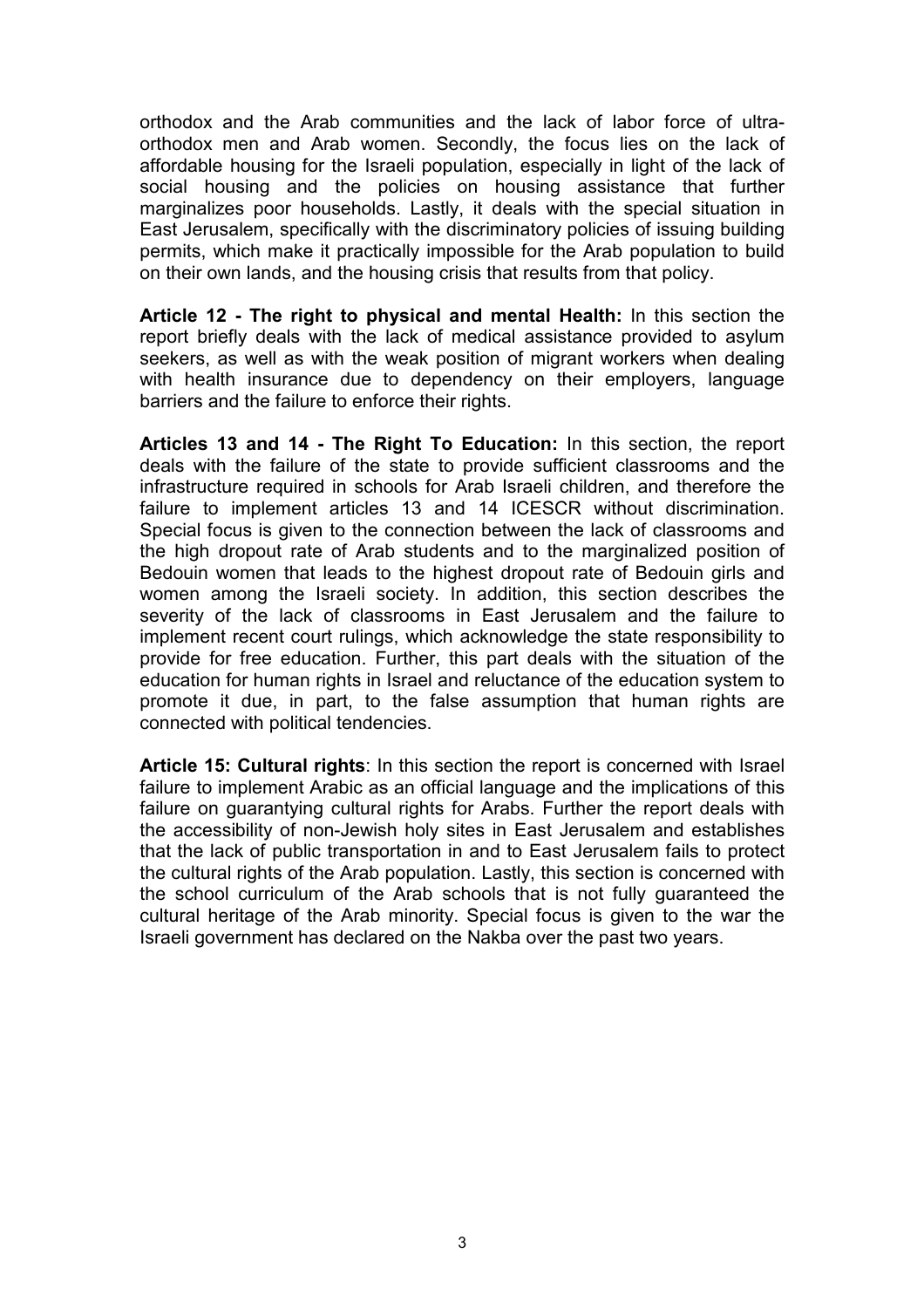# Article 1 – Self-determination

# Issue 4: The Bedouin Land Rights

Please provide information on action taken to implement the recommendations of the Advisory Committee on the Policy regarding Bedouin towns (the Goldberg Committee), including the settlement of individual and collective Bedouin land claims. In this connection, please indicate how the State party has considered the application of relevant international norms and jurisprudence in the settlement of such claims.

#### Bedouin Land Rights

The unrecognized status of Bedouin villages in Israel's Negev region has been the leading obstacle to the community's realization of planning and building rights. For decades now, the Bedouin-Arab residents of the Negev have waged a struggle to gain official recognition for their home villages, and today about half of the Bedouin Arabs of the Negev, some 90 thousand people, live in 46 rural villages and ex-urban settlements in this area. Only ten of these have been recognized, and this only in 1996 following a concerted campaign on the part of Bedouin residents and human rights NGOs.

One of Israel's most obvious violations of the right to equality is in the discriminatory planning directed against the Bedouin community. Whereas the government has employed a policy of population dispersal for Jewish settlement in the Negev, its policy towards the Bedouin community has been one of population concentration in as little an area as possible. Over the years, every regional master plan for the northern Negev has entirely ignored the existence of Bedouin villages (with the noted exceptions) and the land rights of their residents, instead designating Bedouin lands as agricultural, or under other headings such as industrial, military, infrastructure. This classification prohibits residential construction in these areas. Furthermore, residents of unrecognized villages cannot legally obtain building permits, and the homes in which they were born and raised and in which they have eventually expanded their families are considered illegal by the state. These homes are perpetually under the threat of demolition and of incurring large fines. With such policies, the Israeli state aims to delegitimize the land rights of the Bedouin community, construing Bedouin residents as squatters rather than as full citizens of the state and as members of a historical and vulnerable community.

Such policies are reflected in the conditions of unrecognized villages. The denial of a legal status to these villages, and the subsequent restriction of their inhabitants' planning and building rights, means that Bedouin residents of the unrecognized villages are, to a large extent, citizens in name only. They are denied their most basic rights – their villages are not connected to the national water supply, electricity grid, or sewage system; essential services such as education, healthcare and welfare services are provided only partially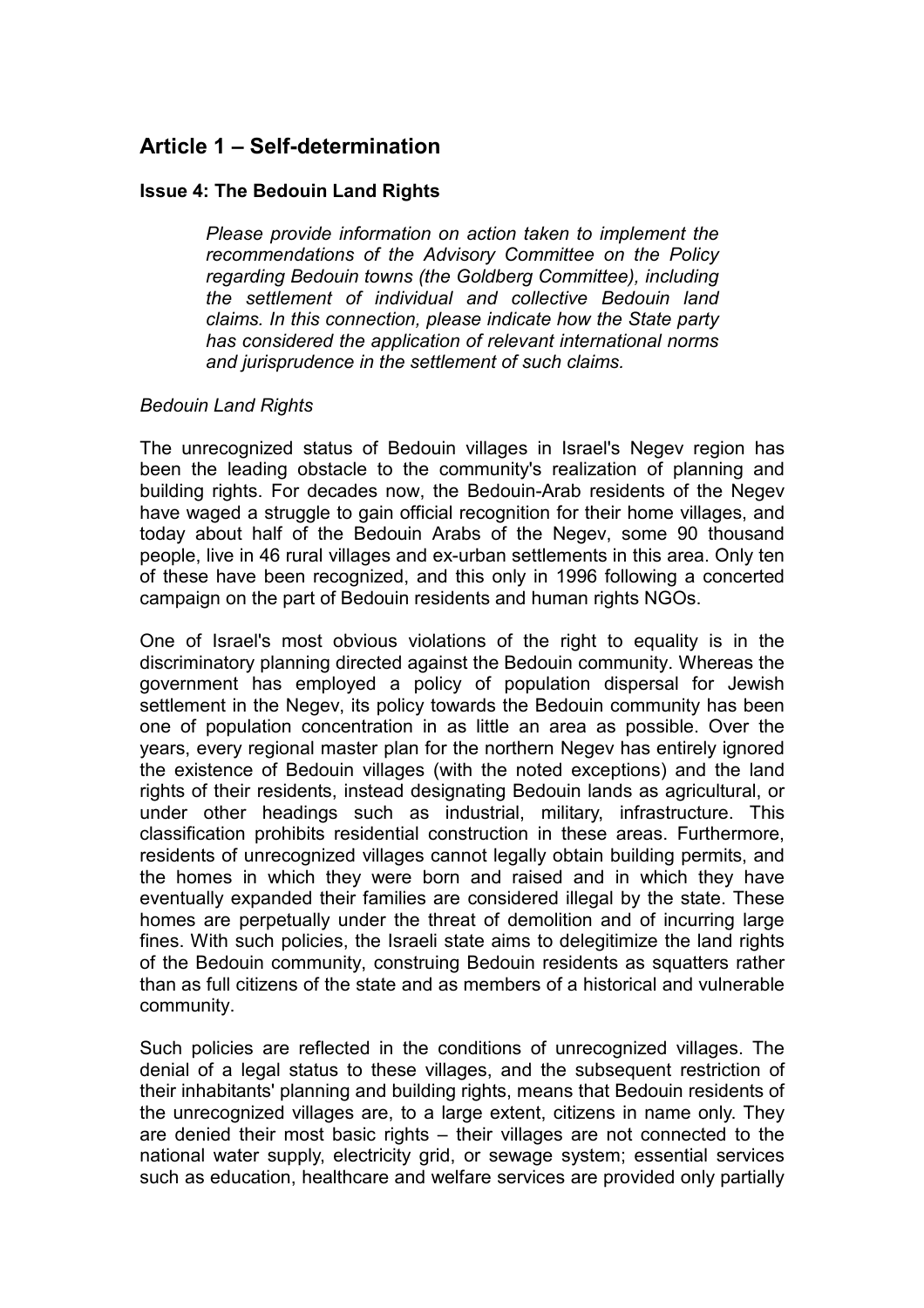and then inadequately; and the state refuses to recognize their traditional ownership of their land.

Strikingly, Israel's Third Periodic Report from 2009 to the Committee on Economic, Social and Cultural Rights [hereafter: (Israel) Report 2009/The Third Periodic Report], as well as Israel's Answers to the list of Issues from 2011 [hereafter: (Israel) Report 2011] fail to recognize these residents' legitimate right to water. Rather, citing a Mekorot Report, the Report of 2009 discusses the decline in use of direct water connections due to their "problematic nature" of necessitating water transfer to unrecognized villages. Its section on water concludes with a remark on the "numerous pirate connections to pipelines" in the Negev, whose existence was not authorized by the Water Committee, but whose demand– the human context, need for water – is blatantly absent.<sup>1</sup>

#### Bedouin Rights and International Law

The various UN committees that examine countries' compliance with human rights obligations under international conventions have repeatedly pointed out the human rights violations suffered by the Negev Bedouin at the hands of the Israeli government. From the perspective of international law, to which Israel has committed itself, the treatment of the Bedouin represents a dark stain on a country that considers itself respectful of human rights.

Israel's violation of Bedouin rights runs counter to the norms of international law, which, through a number of international declarations and charters, has singled out for protection the rights of minorities in general and indigenous minorities in particular. Israel is a signatory to many of these, which enshrine minorities' rights to equality, to property, to adequate housing, and to the preservation of their cultural character. Indeed, the Negev Bedouin fit the classic description of an indigenous minority: a distinct population with unique religious and cultural characteristics, organized by traditional social structures and rooted by their way of life to their land, who are subject to new rule by a modern state that threatens their culture and property. Because of their vulnerability, indigenous minorities have been singled out for special protection under international law, and these protections have been enshrined in the United Nations Declaration on the Right of Indigenous Peoples. Though the declaration carries no legal obligation incumbent on the State of Israel, it does reflect the international norms regarding the rights of indigenous peoples. These norms, as formalized in the declaration, include the obligation not to forcibly remove indigenous peoples from their lands or their living areas; and not to resettle them without their free, informed consent and

l <sup>1</sup> Implementation of the International Covenant on Economic, Social and Cultural Rights, Third periodic reports submitted by States parties under articles 16 and 17 of the Covenant, Israel, 20 January 2009 (E/C.12/ISR/3), [hereafter: (Israel) Report 2009 / Third Periodic Report], paras 520 – 522, pp. 109 – 110; Implementation of the International Covenant on Economic, Social and Cultural Rights in Israel; Israel's Replies to List of Issues to be taken up in Connection with the Consideration of Israel's Third Periodic Report concerning articles 1 to 15 of the International Convent on Economic, Social, and Cultural Rights, (E/C.12/ISR/3), September 2011 [hereafter: (Israel) Report 2011], pp. 43  $-45.$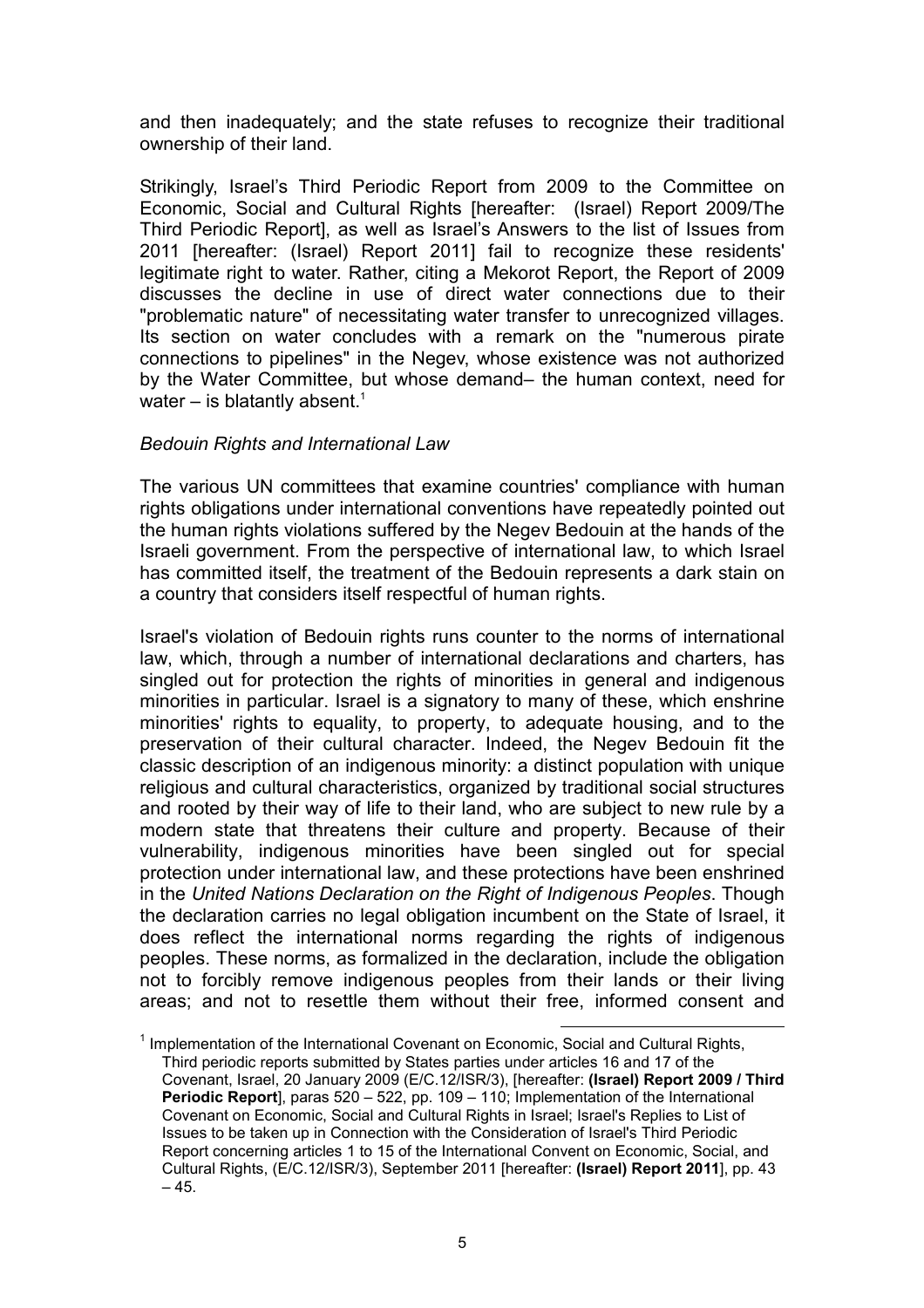without full and fair compensation. The declaration established that states must grant recognition and legal protection to the land, territory, and natural resources belonging to, or under the control of, indigenous peoples.

Israel refuses to recognize the status of Bedouins as indigenous people. The Special Rapporteur on Indigenous Peoples, although acknowledging Israel's position, observes that the Bedouins share many of the characteristics of indigenous peoples, such as a strong connection to their lands and the maintenance of cultural traditions that are distinct from those of the majority populations. Further, the grievances of the Bedouin, stemming from their distinct cultural identities and their connection to their traditional lands ,are representing the types of problems to which the international human rights regime related to indigenous peoples has been designed to respond. He therefore considers the Bedouins' concerns to fall within his mandate and them to be protected by the United Nations Declaration on Indigenous Peoples.<sup>2</sup>

Summary of the Implementation Outline to the Goldberg Report for the Arrangement of Bedouin Settlement in the Negev ("The Prawer Report")

In January 2009, following the adoption of Government Resolution 4411, an implementation team led by Ehud Prawer was appointed by the Israeli government and charged with the task of formulating a detailed and implementable outline plan for the arrangement of Bedouin settlement in the Negev. This was to be done on the basis of the recommendations of the Goldberg Committee Report composed under the directorship of Justice Eliezer Goldberg. On 11 September 2011, the Israeli government approved the recommendations of the Prawer Team's Implementation Outline, subject to a number of government amendments. As such, one must read the Implementation Outline together with the text of the government resolution, as detailed below.

From the text of the government resolution, we see that the intention is to arrange the settlement of the Negev Bedouin in a series of successive and integrated stages: a land arrangement anchored in expedited legislation; new planning arrangements; and the creation of a new institutional and administrative framework that will include new enforcement mechanisms. Those mechanisms allow for more homes to be demolished in the future, when only last year over 700 houses were demolished. These would all be implemented in an accelerated, time-bound process, at the end of which all lands whose status is not arranged (either through the implementation outline

<sup>&</sup>lt;sup>2</sup> See Report by the Special Rapporteur on the rights of indigenous peoples, James Anaya, Addendum Communications sent, replies received and follow-up, A/HRC/18/35/Add.1, pp. 24 – 31, available under:

<sup>&</sup>lt;http://www2.ohchr.org/english/issues/indigenous/rapporteur/docs/A-HRC-18-35-Add-1.pdf>.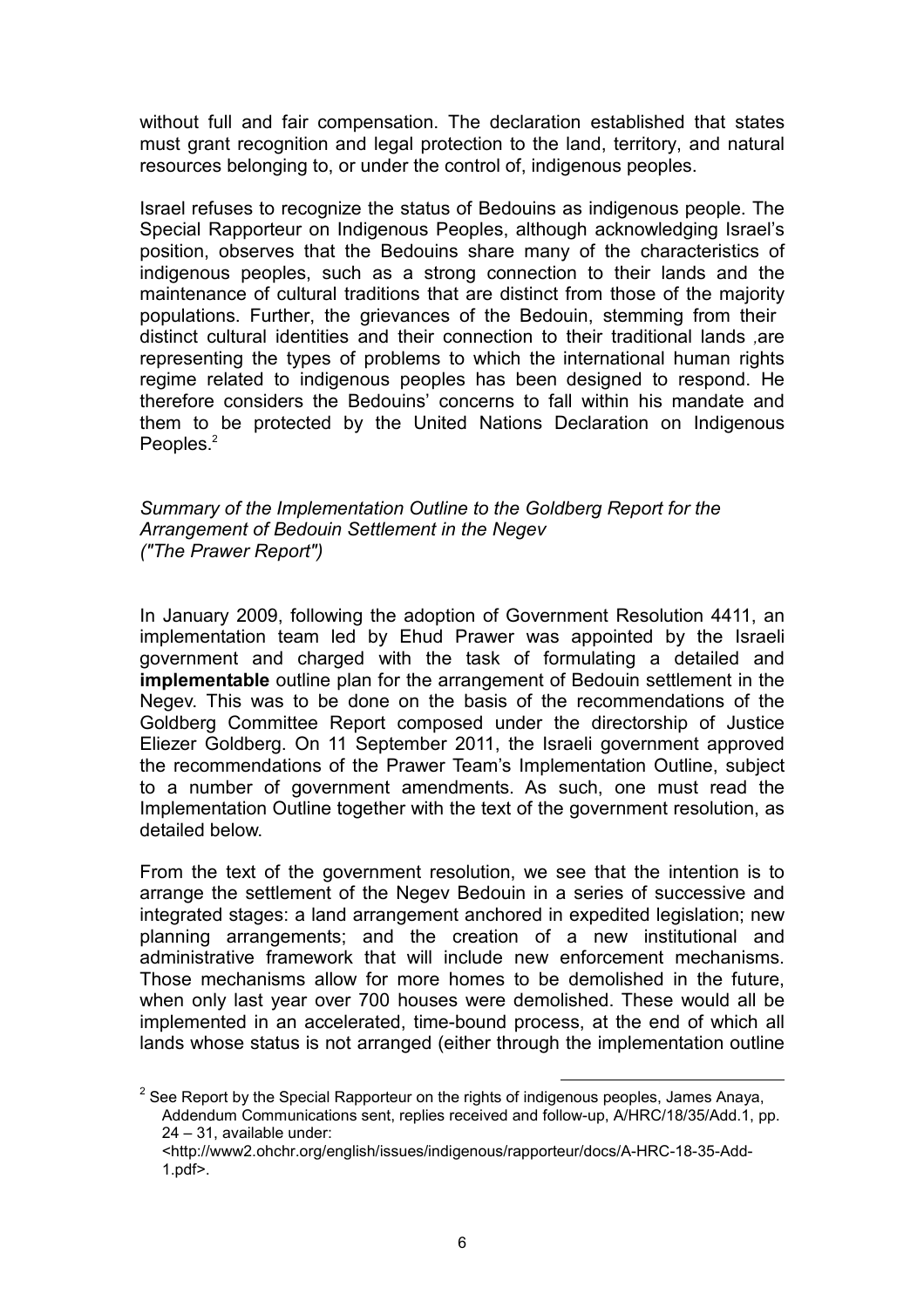or through the courts) by the time of the deadline would be officially registered as state-owned lands. This move, which radically alters the reality of life in the Bedouin villages, was decided with barely any input from the local residents, and as such, it is not implementable in practice.

An examination of the government resolution and the Implementation Outline reveals a long list of problems and design flaws. We would like to present you with our preliminary, and by no means exhaustive, treatment of these two texts, in order to demonstrate the host of problematic issues and question marks which require much deeper examination and consideration. As this document represents only an initial survey, we intend in the near future to compose a complete and detailed analysis of the implementation program, in conjunction with the Regional Council of Unrecognized Villages.

Below are ACRI's brief comments to the published texts of the government resolution and the Implementation Outline:

1. Planning Arrangements – the Implementation Outline establishes a planning policy that diverges entirely from the approach currently practiced and from the approach recommended by the Goldberg Committee Report. In addition, the government resolution and the Implementation Outline run contrary to the understanding, developed in Israel's planning authorities over the past decade, that in order for any new planning to be viable, it must take into account the social, cultural, and functional characteristics of the communities in question. Instead, the Implementation Outline presents a new approach to planning that is based on a singular criterion – location – and seeks to concentrate the Bedouins via the use of population transfer and population concentration. The practical implication of this is that 40,000 Bedouins would be uprooted and evicted from their homes.

Below are a few examples:

A. A substantive change in the discourse and rhetoric – While the Goldberg Report adopted a clear definition of "the unrecognized villages," the government resolution and the Implementation Outline return to the old rhetorical usage of such terms as "the Bedouin dispersal", "unorganized settlement", and "population groups."

B. Individual village treatment vs. geographic treatment – Whereas, until today, planning solutions have been offered to Bedouin villages on an individual basis, the government decision offers arrangements for only one specific geographic area within whose borders planning solutions will provided, without any reference whatsoever to the current locations of the existing villages. Furthermore, the first priority among the solutions offered in the Implementation Outline is the transfer of populations into the townships and communities of the Abu-Basma council, either within their current borders or adjacent to them, whereas the establishment of new villages is given lowest priority, and even then only with the approval of a separate government resolution. This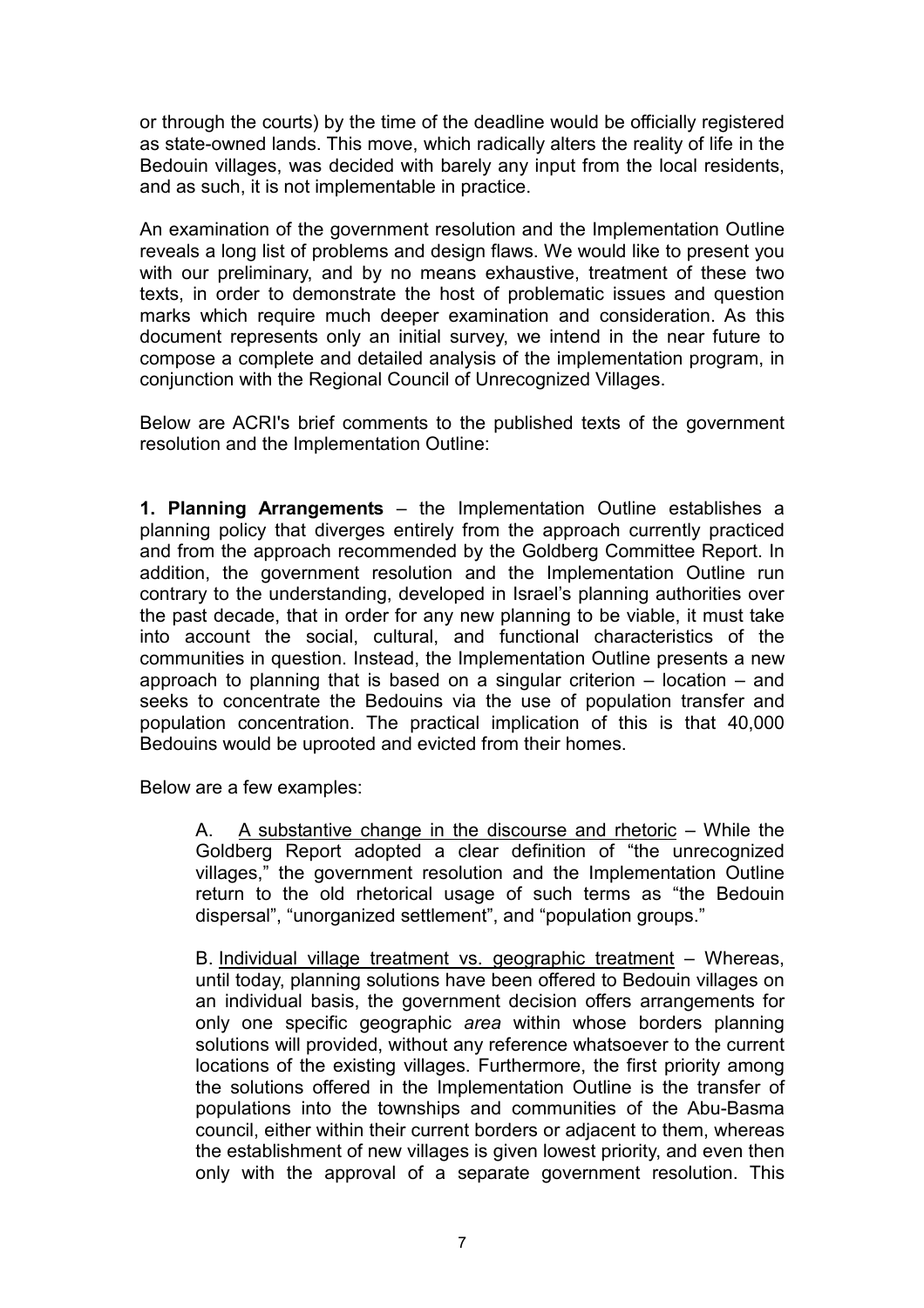fundamentally contradicts the Goldberg Report (Article 110) which states that the government should "recognize, insofar as possible, every one of the unrecognized villages". Regarding this point, we'd like to once again emphasize that the official recognition of the unrecognized Bedouin villages must be a central principle at the heart of any just and viable solution.

C. Conditions for internal planning – The Implementation Outline states that all internal planning of communities will be designed to ensure compliance with a number of criteria, including: population density, continuity of built-up areas, refraining from leaving areas undeveloped, removing agricultural lands to outside of the village borders, critical mass, "municipal strength", and more.

These criteria are inconsistent with the principles of equality and distributive justice, and raise serious concerns of discrimination against the Bedouin population in the distribution of land resources, planning, and development when these are compared with those of the rural Jewish sector. Had these same conditions been imposed upon the Jewish sector, entire communities (communal villages, kibbutzim, moshavim, and outposts) would soon disappear from the map of Israeli settlement.

D. Fixed and defined planning principles – The planning principles as laid out in the Implementation Outline reflect a fixed and defined permanent settlement pattern for all the Bedouin villages, while ignoring the existence of the Bedouin village and the communal living systems within it, with their unique character and needs. In practice, the villages as we now know them will soon disappear. On the basis of these principles, even those villages that are slated to remain in their current locations will find it necessary to evict and transfer portions of their population.

E. Temporary settlement - This definition, adopted by the Goldberg Report, was intended to enable the immediate supply of essential services to the Bedouin population, while certain villages remain in various stages of the planning and zoning process. The Implementation Outline chose not to adopt this principle on the grounds that it might overburden the land regulation and planning process.

2. Conditioning planning on land registration - The government resolution and the Implementation Outline state that the settling of disputed land ownership claims will be a necessary precondition for any planning solutions offered to the residents of the unrecognized villages. This is extremely problematic, as it leaves the local population without the basic infrastructure and living conditions to which all people are entitled. The current reality on the ground allows for the initiation of the planning process for all the unrecognized villages in accordance with the existing communal structure of each village, even before the issue of land ownership is permanently settled.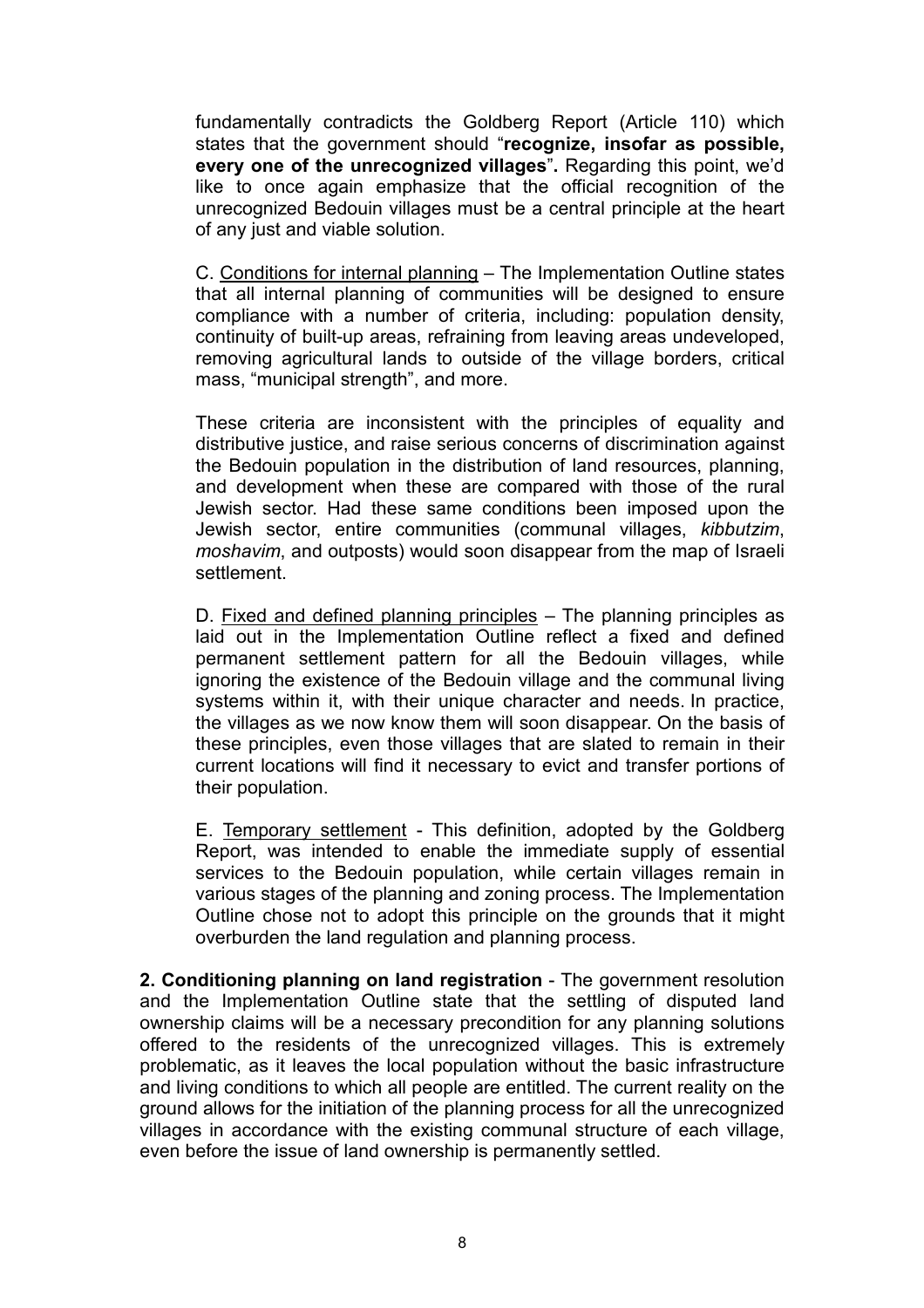3. Arranging land ownership under new legislation - The program proposed by the Implementation Outline would settle disputed land ownership claims via a unilateral, roughshod legislative process, which ignores the historic connection of the Bedouin to their lands, a connection that has already been noted and recognized by the Goldberg Report (Article 77) and follows the principles of equality and distributive justice. Instead, the government resolution offers a very tight timetable that coerces the Bedouin into relinquishing their rights to their lands. The government's disregard for the historical rights of the Bedouin and refusal to recognize their proprietary system of land acquisition represents a severe injury to the Bedouin population, their land rights, their right to housing, and their right to preserve their way of life, which is intimately tied to the land.

Furthermore, this lack of acknowledgement violates international human rights norms, specifically the right of indigenous people to retain ownership of their historic lands, to control them, and to make use of them by virtue of their traditional ownership. The Implementation Outline offers "solutions" that are simply not viable for the Arab Bedouin population and continues the long line of Israeli policies aimed at annulling Bedouin rights and appropriating their lands.

Below are a few examples:

A. Personal applicability – According to the government decision, any arrangement of land ownership would only be applicable for persons who submitted a Memorandum of Claim on or before 24 October 1979 and whose claim was neither rejected by the registrar clerk nor by the courts. This contradicts the provisions of both the Implementation Outline and the Goldberg Report (Articles 78 and 89 respectively), which state that any arrangement must be applicable for all Bedouin who submitted claims under the Arrangement of Land Rights Ordinance, even those who were served with government counterclaims and subsequently lost in court. So we see that instead of reaching for a mutually agreed-upon solution regarding the right of the Bedouin to their lands, the government instead seeks to reaffirm the same miscarriages of justice that the Goldberg Report sought to correct.

B. Classification of land – The proposed arrangement of land ownership would apply solely to cultivated agricultural lands and not to uncultivated grazing lands. This distinction flies in the face of the knowledge accumulated in academia over past decades regarding the unique nature of Arab Bedouin agriculture in the Negev. Use of this criterion raises serious suspicion that the government will attempt to define certain agricultural lands that are only farmed seasonally – according to the changing seasons, the nature of the crops and the desert climate – as grazing lands.

C. Cultivated land – The Goldberg Report (Article 85) states that the determination of whether land should be classified as "cultivated"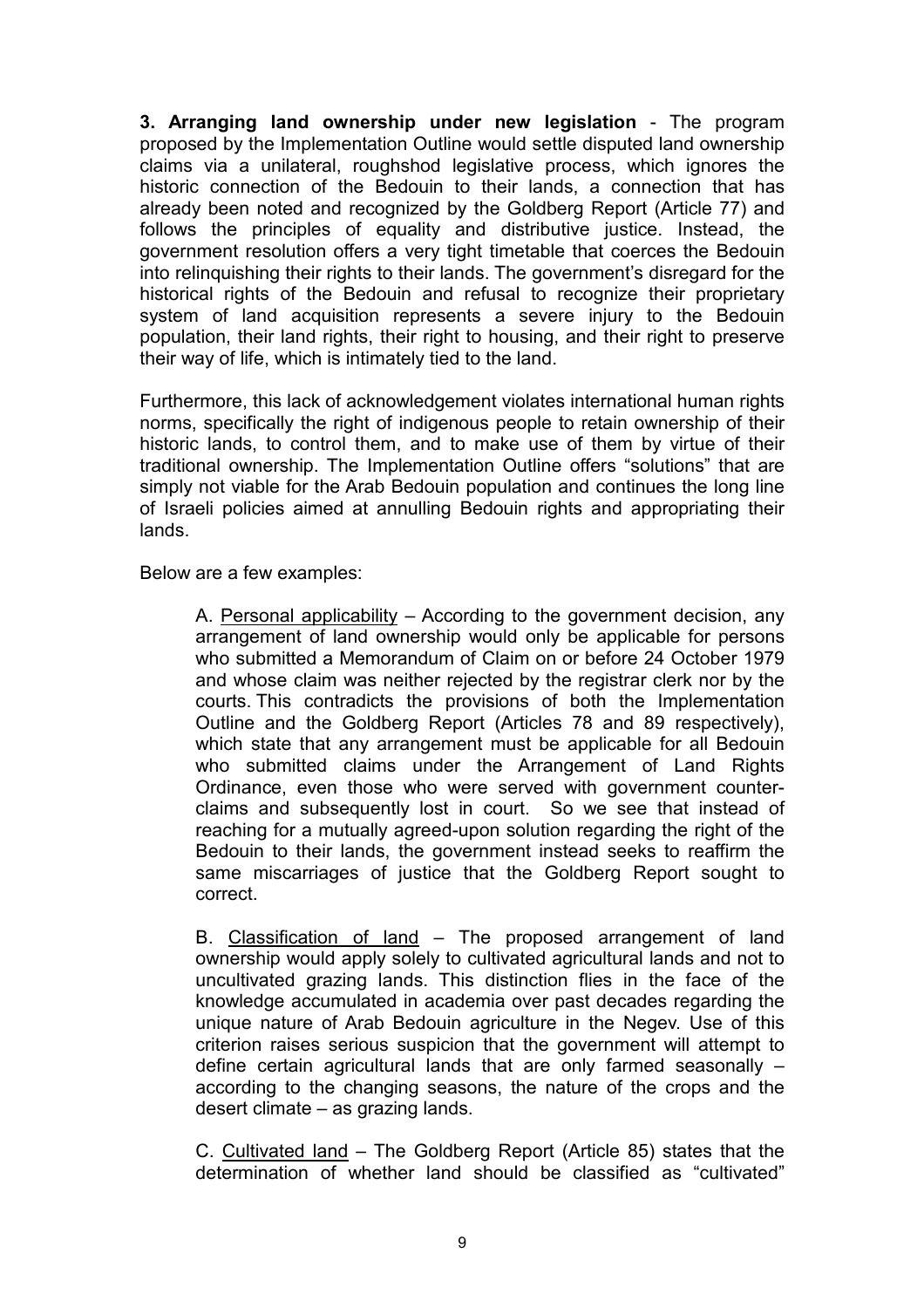should depend on how that land was used during the pre-state period. In place of this, the government resolution specifies that the classification of land will depend upon evidence of cultivation close to the time of submission of the original Memorandum of Claim.

D. Geographic applicability – In the second part of the cultivation criterion, the government resolution goes on to say that evidence of cultivation is insufficient; the land in question must also not have been under the control of the state in the past or be under state control today. This completely contradicts the Goldberg Report (Article 71), which recognizes the forced displacement of the Arab Bedouin population to the contracted area known as the Siyyag (the "enclosure zone"). Owing to this population transfer, the Goldberg Report recommends that the arrangement of land ownership should also apply to areas outside of the Siyyag that were registered as state lands, if no ownership claims regarding said lands were filed at the time (Article 90). The practical significance of the government resolution is that most of the lands in the Negev that were cultivated by the Arab Bedouin before 1948, and which lie outside of the Siyyag zone, will be left out of the arrangement.

E. Rates of compensation - Whereas the Goldberg Report recommends that the first 20 dunam (approximately 5 acres) of any proven ownership claim should be compensated at a rate of 100% with each additional dunam compensated at a rate of 50%, the Implementation Outline sets an upper limit for all compensation at 50%, most of which will be monetary and not in-kind compensation of alternative lands. Even for this stipulation to apply, the claimant must comply with a complicated system of requirements, evacuate his land, and agree that the government can make use of it as it sees fit, including allocating it to other individuals.

4. Borders - The government resolution makes it clear that no compensation will be given in the form of land and no settlements will be planned west of Route 40. This contradicts the principle of equality and constitutes blatant discrimination of the Bedouin population. This decision seeks to concentrate the Bedouin population in one specific geographical area, with total disregard for their needs, their wishes, and the realities of life in the Negev.

5. Enforcement - One of the key tools proposed for promoting settlement solutions is enforcement, which means the continued demolition of homes in the Negev as a matter of policy. This is a retreat from the Goldberg Report, which recommended that within the area of the temporary blue lines "gray" structures" will be defined, which are not to be demolished until a mutually agreed-upon solution is reached. But under the Implementation Outline there would be no such freeze in home demolitions during the period when settlement is still being arranged. In practical terms, the government resolution establishes a new coordination and enforcement unit under the authority of the Ministry of Public Security that will lead and coordinate all enforcement activity to ensure that the Implementation Outline is properly put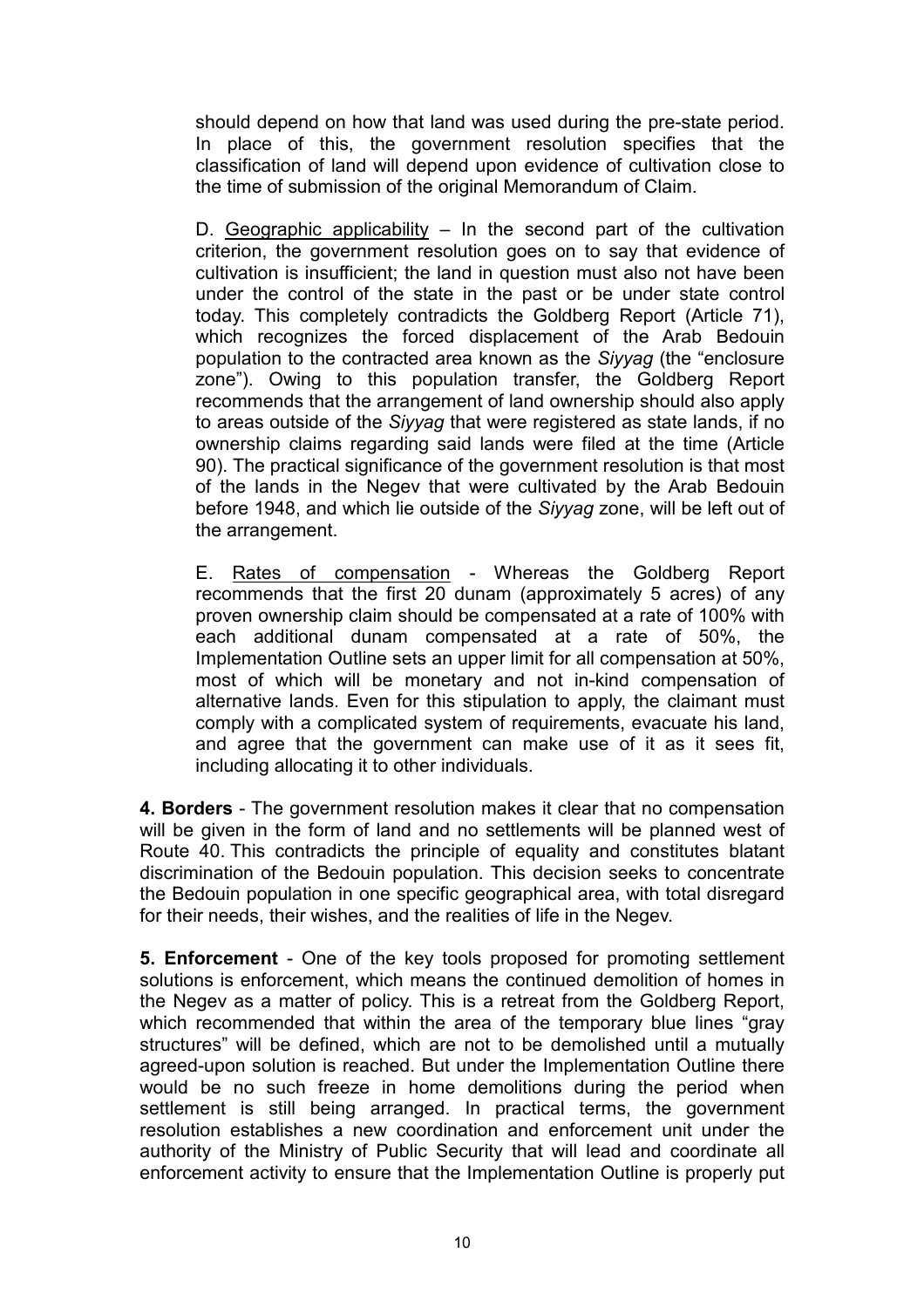into effect. This is despite the fact that the Israel Police, the Inspection Unit of the Israel Land Administration, the National Unit for Building Supervision of the Interior Ministry, and the Green Patrol all already operate within the Arab Bedouin communities of the Negev, using aggressive force to demolish homes in the unrecognized villages. This new policy will only serve to exacerbate the crisis between the Negev Bedouin and the state.

6. Public participation – The Implementation Outline proposes new arrangements together with new interpretations of existing reports. Despite the far-reaching implications of the outline, the work of the Prawer Team was carried out without the participation of the Bedouin community and without their input on decisions affecting their lives, though the Bedouin community tried many times to initiate a dialog on these subjects. When one examines the Implementation Outline, the absence of the principle of public participation becomes glaringly obvious. The lack of public participation in matters so critical to the local population represents a fundamental flaw in the Prawer Report. Even when the Implementation Outline was reevaluated, it was a unilateral action that totally ignored the criticism of the Bedouin community to the preliminary published versions of the plan. Public participation is an essential component of any plan, and its lack makes the Implementation Outline's viability seem highly doubtful.

7. Organization - The government resolution reshuffles the Authority for the Arrangement of Bedouin Settlement in the Negev, moving it from the Housing Ministry to the Office of the Prime Minister, and establishes a new enforcement body, also within the Office of the Prime Minister. This is a discriminatory decision, as it chooses to view the Bedouin not as equal citizens with equal rights, whose services are provided through the various normal government ministries similarly to other population groups within Israel.

8. Appointment of a representative of the National Security Council to examine the report - The government's appointment of Yaakov Amidror, a member of the National Security Council, to examine and review the Prawer Report only served to widen the gap between the state and its Bedouin citizens. Amidror's appointment reflects the perception that the Bedouin population is a matter of "national security." This is a significant step backwards from the conclusions of the Goldberg Report, which recommended that the matter of Bedouin settlement be handled as a civil dispute between the government and its citizens (Article 72). Amidror's involvement in and signature upon the final version of the Prawer Report represents a serious black mark that takes us back to the period of martial law, during which the Bedouin issue was viewed as a matter of national security rather than a civil affair.

9. Summary – The Implementation Outline significantly diverges from the planning approach currently practiced and from that recommended by previous official reports, namely, an approach that takes into account and incorporates the characteristics of the Bedouin way-of-life and the population's unique needs. The Prawer Report continues the discriminatory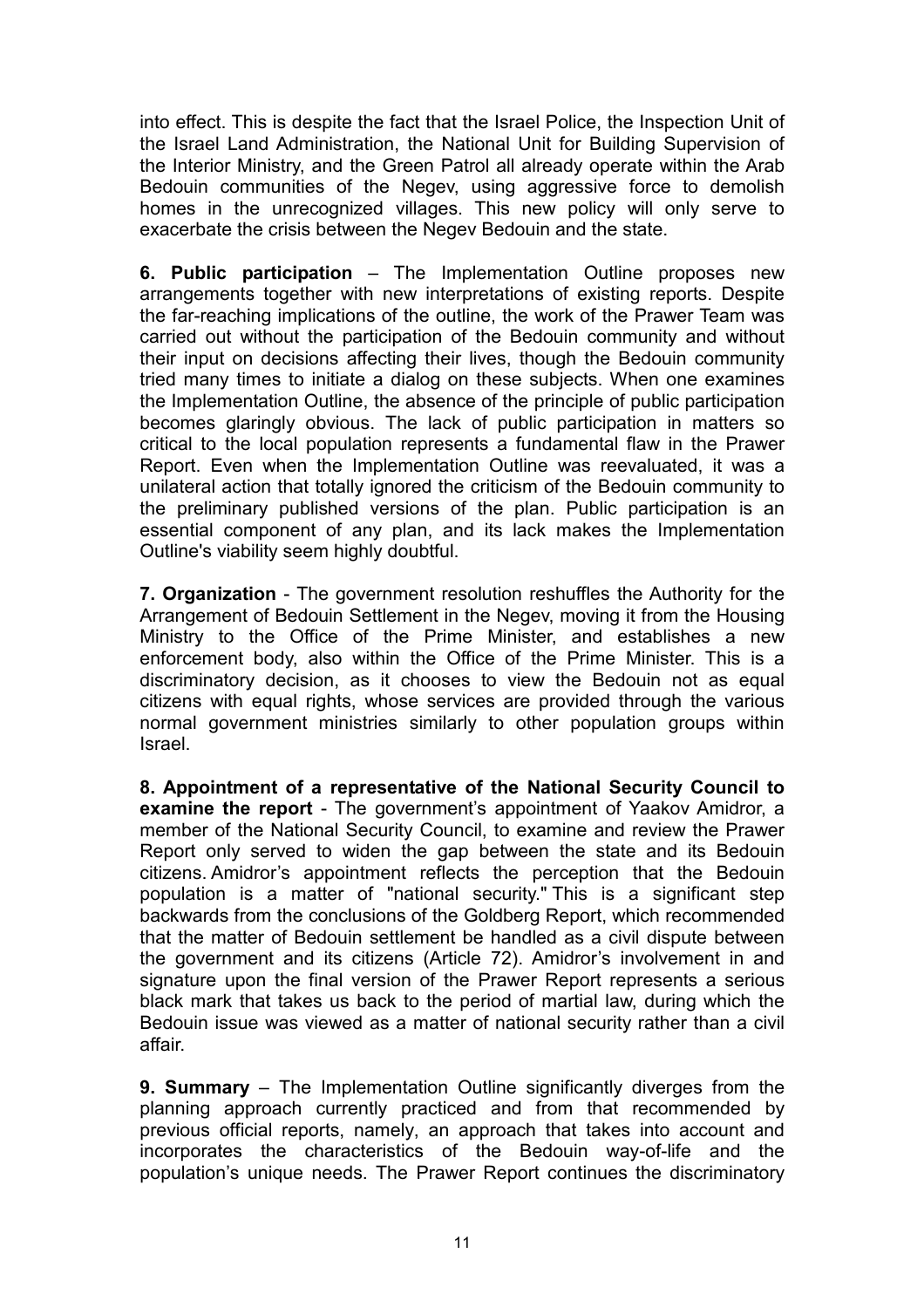planning that has been common practice regarding the Bedouin population of the Negev. It utterly disregards Bedouin property rights to their lands and seeks to unilaterally and forcefully impose upon them a "solution" that is discriminatory, unjust, and whose ramifications are the blatant and continued violation of their civil and human rights. Past experience has taught us that any attempt to ignore the will and the needs of the Bedouin population and to impose a forced solution upon them is doomed to end in failure. Therefore, we believe that the Implementation Outline is not implementable. We call upon the government to freeze the implementation of the report, and to work to promote the recognition of all the unrecognized Bedouin villages in the Negev, which should be acknowledged as regular settlements, on the basis of objective planning criteria. We further call upon the government to acknowledge the Bedouin's property rights to their lands, and to treat the Bedouin residents as equal citizens with equal rights and as full partners in the planning process.

# Issue 5: Discrimination in Housing, Planning and Land Allocation

Please provide information on legislation adopted by the state since its previous report, that has affected the disposition of land resource, as well as the subsequent role played by the Jewish National Fund (hereafter: JNF) and the Jewish Agency in the control of such resources so as to ensure that everyone under the jurisdiction of the State party is able to fully enjoy economic, social and cultural rights

The facts provided in the following section cast doubt on the assertion of the State's Report that the state of Israel is pursuing non-discriminatory policies in housing, planning, and land projects in the Arab sector.

# Continued Discrimination in the Allocation of JNF Lands

Negotiations between the state and the JNF are still in progress for completion of a land exchange agreement in the context of land reform. The emerging agreement, however, violates the rights of Israeli Arabs in all matters of allocation, use and enjoyment of these lands. The plan is designed in part to implement the Prime Minister's program for privatization of land under the land reforms, in which the JNF will trade ownership of land in the Central region to the state in exchange for available and unplanned land in the Negev and Galilee. The agreement stipulates that the State will administer JNF lands 'in such a way that will preserve the principles of the JNF in relation to its lands.' This statement directly signifies a continuation of discriminatory policies against Arab citizens in the marketing and allocation of land – even though the Israel Land Authority [hereafter: ILA] or, according to the new law, the Land Authority [hereafter LA] is a public body, obligated to act in a way that preserves equality and fairness and in accordance with the principles of distributive justice. The State's Third Periodic Report does not mention this land exchange agreement.

The agreement raises concerns that the state will transfer land to the JNF to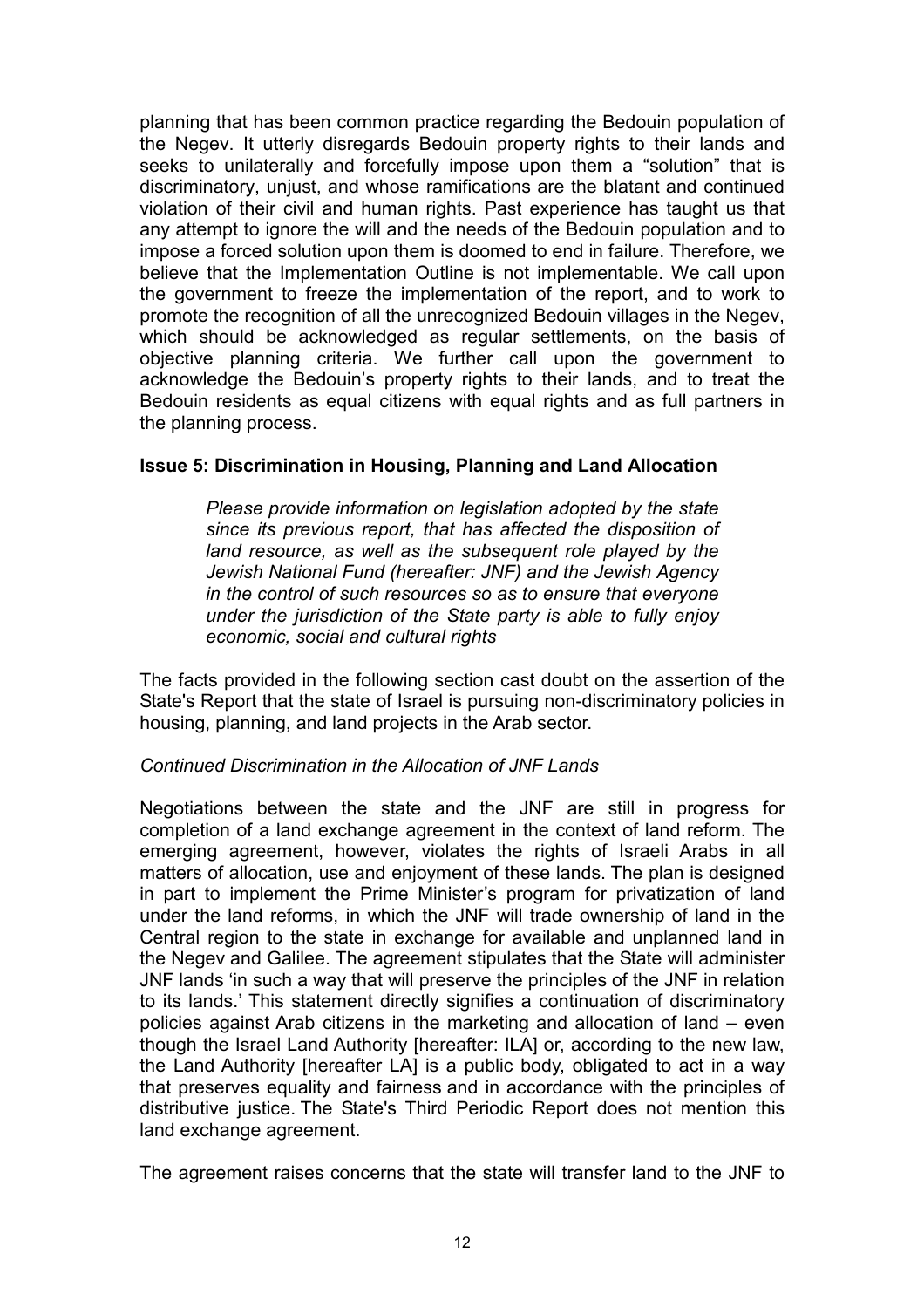which Negev Bedouin have claims, upon which are located unrecognized villages, or which are included in areas slated for resettlement and resolution of the Bedouin land problem. Use of land in the Negev and Galilee for Jews alone will exacerbate the already existing crisis and cause further damage to the Arab population that lives primarily in the Negev and Galilee and that is desperate for development, proper land planning and the equal distribution of land resources.

This policy also contradicts the position of the Attorney General, namely that JNF lands must be managed and administered according to the principle of equality, a position that the Attorney General took in hearings on a petition submitted by ACRI and other human rights organizations against the ban on marketing JNF lands to Arabs. These petitions were filed many years ago and are still pending.

Regarding the continuation of discrimination in land allocation, it should be noted that the current Israel Lands Council contains not a single Arab person as a member. In the absence of fair representation on the ILC, which is the body that makes decisions regarding the allocation of land, there is no guarantee that interests and needs of Arab towns and citizens will be heard and treated with the proper consideration required.

In this context, it should also be noted that the state and the government have done nothing regarding the expressed criticisms directed at them by the Or Commission, which discussed the crisis of land and housing in Arab society, and recommended that the state allocate land to the Arab public 'in accordance with the patterns and principles of equality, as it does with other population sectors.'

# A Lack of Housing Solutions and an Increase in Home Demolitions

Over the last year, the state has ramped-up its policy of home demolitions in Arab communities and in the Arab neighborhoods of mixed cities, especially in Ramle and Lod. The government and law enforcement officials have expanded the home demolition policy at a time when no suitable housing solutions exist and no regional planning is in place to allow for legal residential construction within Arab villages and neighborhoods. For the Bedouin villages that were officially recognized a decade ago, no master plans have been adopted that would allow for legal construction within their borders. The recognition was intended to enable the arrangement of municipal planning status for these villages and the houses in said villages, since all of them were constructed without permits. The government further continues to demolish homes in Lod, a city with a serious housing crisis, without providing residents with any housing solutions. The demolitions carried out in Lod several months ago left dozens of residents, including many children, homeless and without any assistance.

The state is not promoting proper planning for Arab communities, and most Arab towns and neighborhoods today do not have updated master plans in effect. Some of these communities have no plans that allow for residential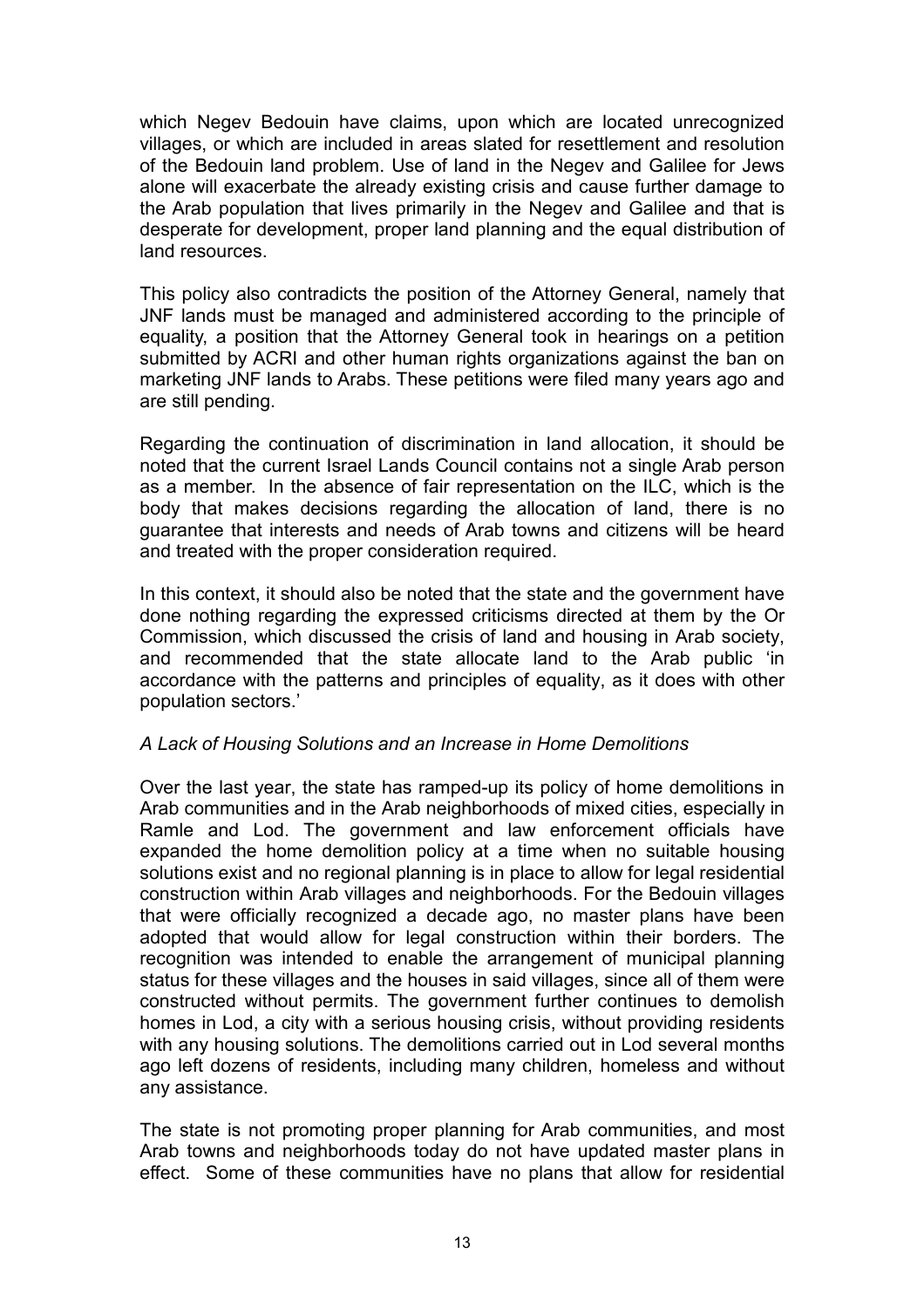construction. The process of preparing and approving master plans for Arab towns has typically lasted years and, in some cases, decades. Nevertheless, the government must take several actions to provide minimal answers to the rapidly growing housing needs of the Arab population. For example, the establishing new Arab communities or neighborhoods, undertaking appropriate public housing projects, and implementing alternative assistance programs, as they already exist for the Jewish population. The fact that there are no such government programs has greatly exacerbated the housing shortage in the Arab community and severely limited the housing options available to them. In this context, it should be noted that the territorial jurisdiction of the Arab local councils currently make up less than 2.5% of Israel's total territory. Despite the rapid growth of the Arab population, which has multiplied seven-fold since 1948, the land reserves designated for the Arab population have been reduced by one half since the founding of the state. Since 1948, not a single new Arab community has been established in Israel (except for the Negev townships whose purpose was to remove the Bedouin from their historic lands and concentrate them in population centers), while over the same period hundreds of new Jewish communities have been established.

At the same time that Israel is pushing its policy of home demolitions and refusing to promote housing programs for Arab communities, it is lending support to discriminatory programs and bills that violate the constitutional right of Arab citizens to adequate housing and further limit the housing options available to them. For example, the recent attempts to create more stringent conditions for acceptance into communal settlements. Some have tried to adopt conditions for acceptance into communal settlements that make admission contingent upon accepting and adopting Zionist values. However, the sole purpose of this condition is to keep Arabs out of those communal settlements. Additionally, the Acceptance to Communities Law that was passed this year during the Spring Knesset session, injures, among other population groups, Israel's Arab citizenry. This law gives legal grounds to the exclusionary policies of certain communities in the Negev and the Galilee, justified by what they call "social unsuitability."<sup>3</sup>

# Issue 6: The Abu Basma Council

Please explain why the Knesset has deferred local elections for the appointed Abu-Basma Council. In the light of this deferral, how does the State party ensure that Arab communities participate genuinely and effectively in their own local governance including land-use, planning and public services?

The 2003 establishment of the Abu Basma Regional Council, which followed the 1996 recognition of ten Bedouin villages in the Negev, represented a significant achievement for inhabitants of unrecognized Bedouin villages. Within its jurisdiction, the Council includes ten rural communities with a

 $3$  The issue will be more extensively dealt with in issue 23.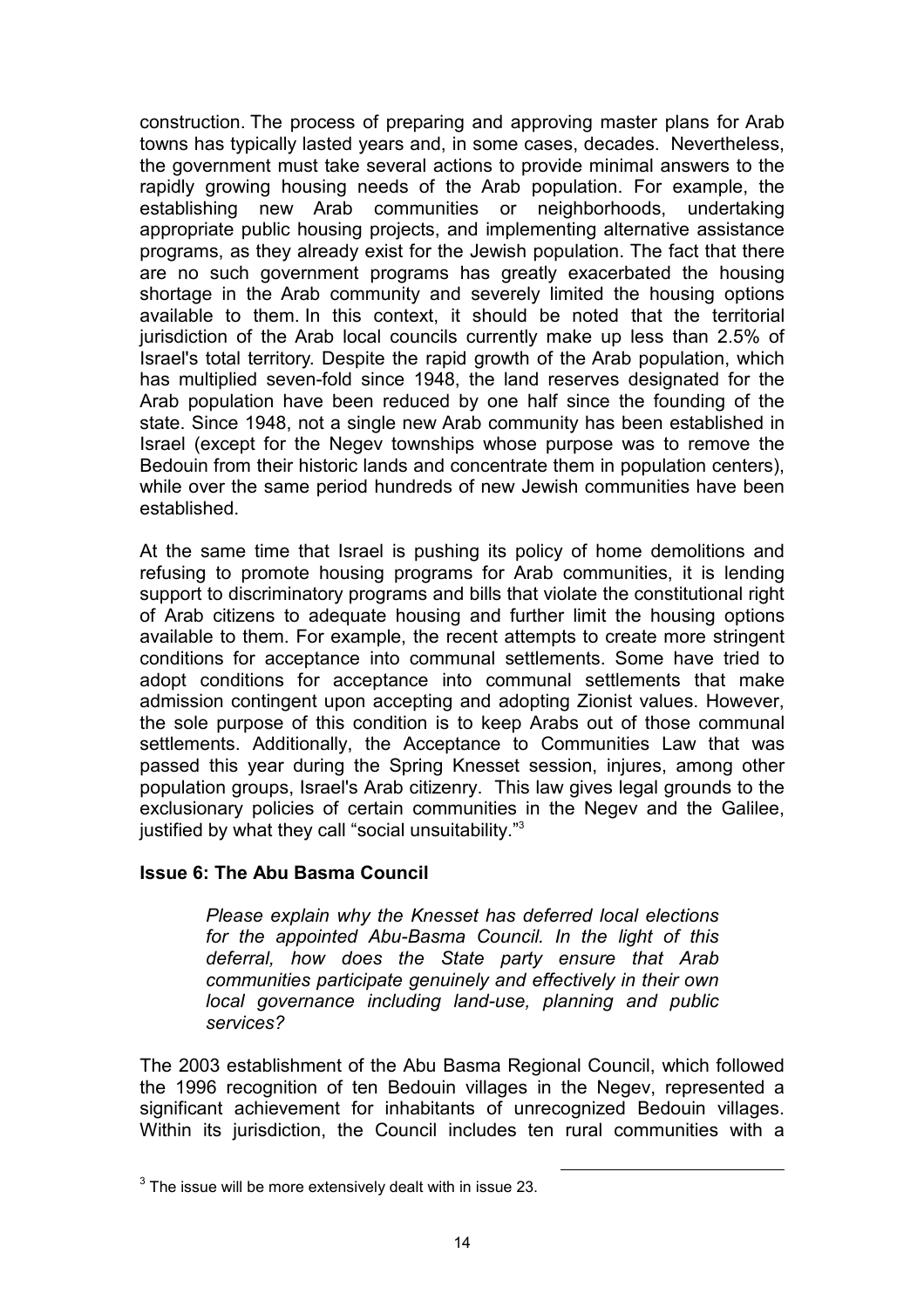population of 30,000 residents, but additionally provides municipal services (education, welfare, and environmental protection) to 40,000 Bedouin residents in nearby, unrecognized Negev villages. The State's Report makes several references to the Council, among whose duties it lists ameliorating the infrastructure of all Bedouin villages.

Indeed, the Negev Bedouin had hoped that the recognition of their villages and the establishment of the Abu Basma Regional Council would constitute a real change in Israel's policy toward them. Yet in the end, the story of the Abu Basma Council reflects the policies Israel has continued to use to stifle the expression and existence of its Bedouin population. Since its founding in 2003, the council's significance has been persistently undermined by the absence of democratic elections due to their recurrent postponements by the government. As a result, the council has been administered by an (appointed, Jewish) representative of the Interior Ministry throughout its seven-year existence. This situation denies residents their constitutional right to elect their own local representatives and from exercising their right to run for office, and thus is a direct extension of the government's general policy of excluding the Bedouin Negev population from the decision-making processes that affect their daily lives, culture, and land.

The first democratic elections for the Abu Basma Regional Council, which were twice previously postponed, were scheduled for December 8, 2009, six years after the council's establishment. But instead of organizing local elections, the Interior Ministry chose to advance an extreme amendment to the law, which would grant the Minister of the Interior authority to postpone said elections indefinitely. This latest amendment, formulated in general terms, was specifically directed at the elections in Abu Basma, and had practical ramifications for Abu Basma only. This "Abu Basma Law" underwent an accelerated legislative process and less than a month and a half later, on November 26, 2009, took effect.

This amendment violates one of the foundational principles of democracy, which requires regular, periodic democratic elections with fixed dates known in advance. The violation of this principle carries with it additional injury to a long list of constitutional human rights, first and foremost among them the right to elect representatives and to be elected, as well as the right to equality. These rights are enshrined in Israel's Basic Law: Human Dignity and Liberty. The new amendment injures the constitutional right to equality, because though it purports to be cut of a general cloth, in actuality it applies only to the residents of Abu Basma. This discrimination against Abu Basma residents has extremely suspect motives and denies them a right that is enjoyed by all other citizens of state.

In response to a petition submitted by local residents, ACRI, Adalah, and several other organizations, on February 9, 2011, the Supreme Court ruled that elections for the Abu Basma Regional Council are to be held on December 4, 2012. Following this ruling, the petitioners decided to forego hearings on the constitutionality of the law itself, in hopes that the law will be amended once again by the Knesset in the future. It remains yet to be seen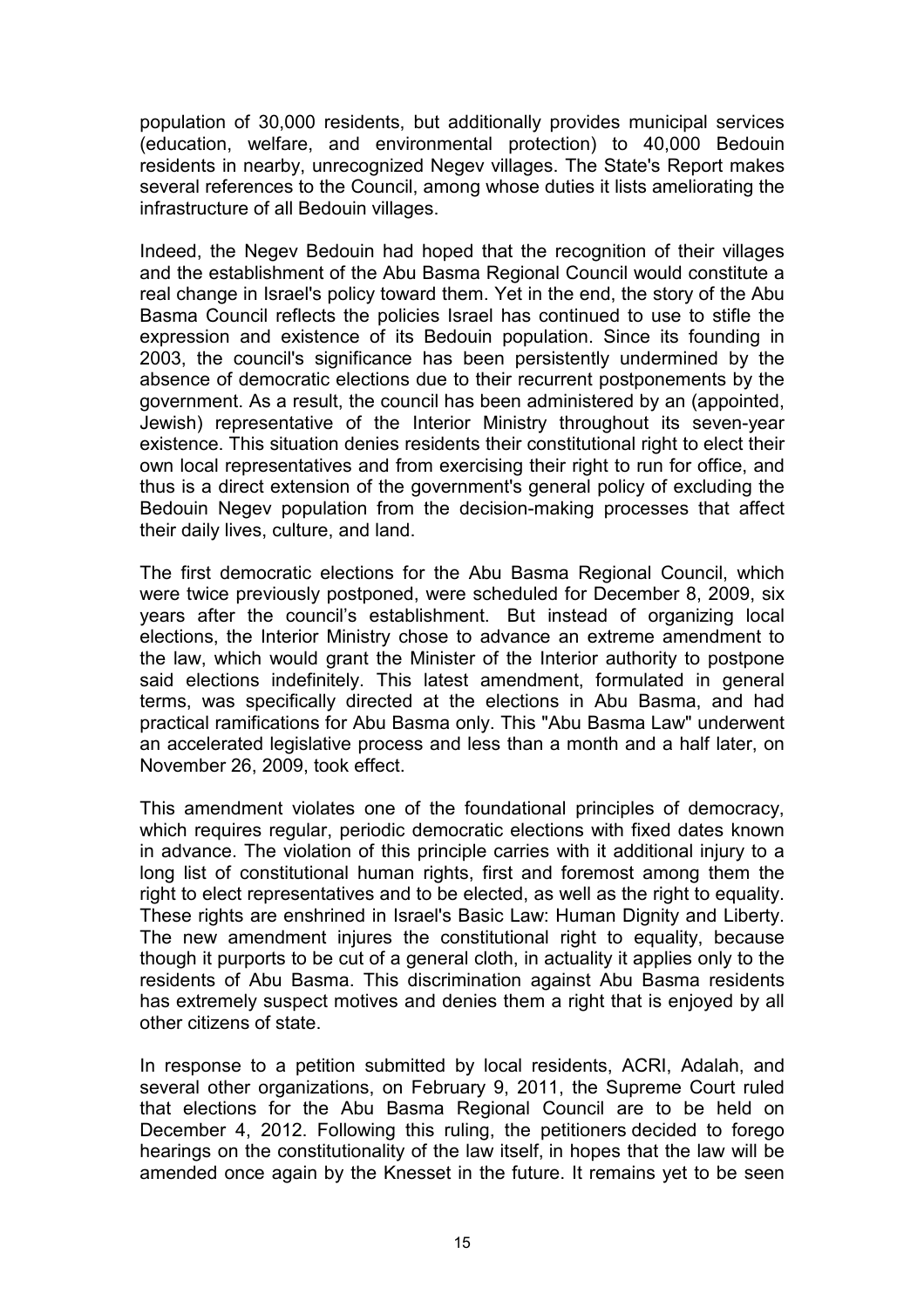whether the elections for the Abu Basma Regional Council will finally be held as currently scheduled, or whether they will be postponed yet again.

The court stated that the Ministry of Internal Affairs should make extensive efforts to register the residents of the villages and take proactive actions to accelerate the process of elections. The state's claim, that there is not enough democratic representation, as only 20% of the Bedouins are registered, only suggests that the state needs to ensure the registration of the Bedouins, as well as ensuring that elections can be held, within the given time frame.<sup>4</sup>

The situation of the Abu Basma villages is far from what it is described in the Israeli report of 2011.<sup>5</sup> Firstly, the residents of these villages are unable to receive building permits and therefore most of the villages cannot build permanent houses. Although outline plans are formulated, the Abu Basma council connects the issue of land ownership claims to the issue of planning and services. This implies that the residents, in order to receive permits, need to sign a contract with the state that puts down in writing their willingness to give up claims of landownership. So far none of the residents were willing to sign such a contract, as they are afraid of losing the rights to their lands. As a consequence no house permits were issued in the Abu Basma villages. Secondly, the villages are still not connected to electricity. Only public buildings such as schools etc are connected to electricity, while private houses are still left without it.

Even though the council allegedly achieved many positive outcomes, it is important to remember that Bedouins were insufficiently involved in these decisions. Because of the lack of elections, no Bedouins were able to serve in office, and no Bedouins could elect the council. Therefore the basic idea of a local administration has been undermined, as the decisions are made not by the locals but by the government representatives. ACRI together with Adalah wrote a letter to the Director of the Interior Ministry, Amram Kalaji, to draw attention to the fact that the steps taken since the court rulings are insufficient and to ask for a detailed plan on the further steps that the Ministry intends to take in order to ensure that the elections will be held in December of 2012.

# Article 2 paragraph 2 - Non-discrimination

#### Issue 8: The Marginalized Position of Bedouin Women

Please provide information on measures taken to address the marginalized position of Bedouin women with regard to various economic, social and cultural rights, especially those living in unrecognized villages.

 $<sup>4</sup>$  Israel Report, 2011, p. 25.</sup>

<sup>5</sup> Israel Report, 2011, pp. 26 - 27.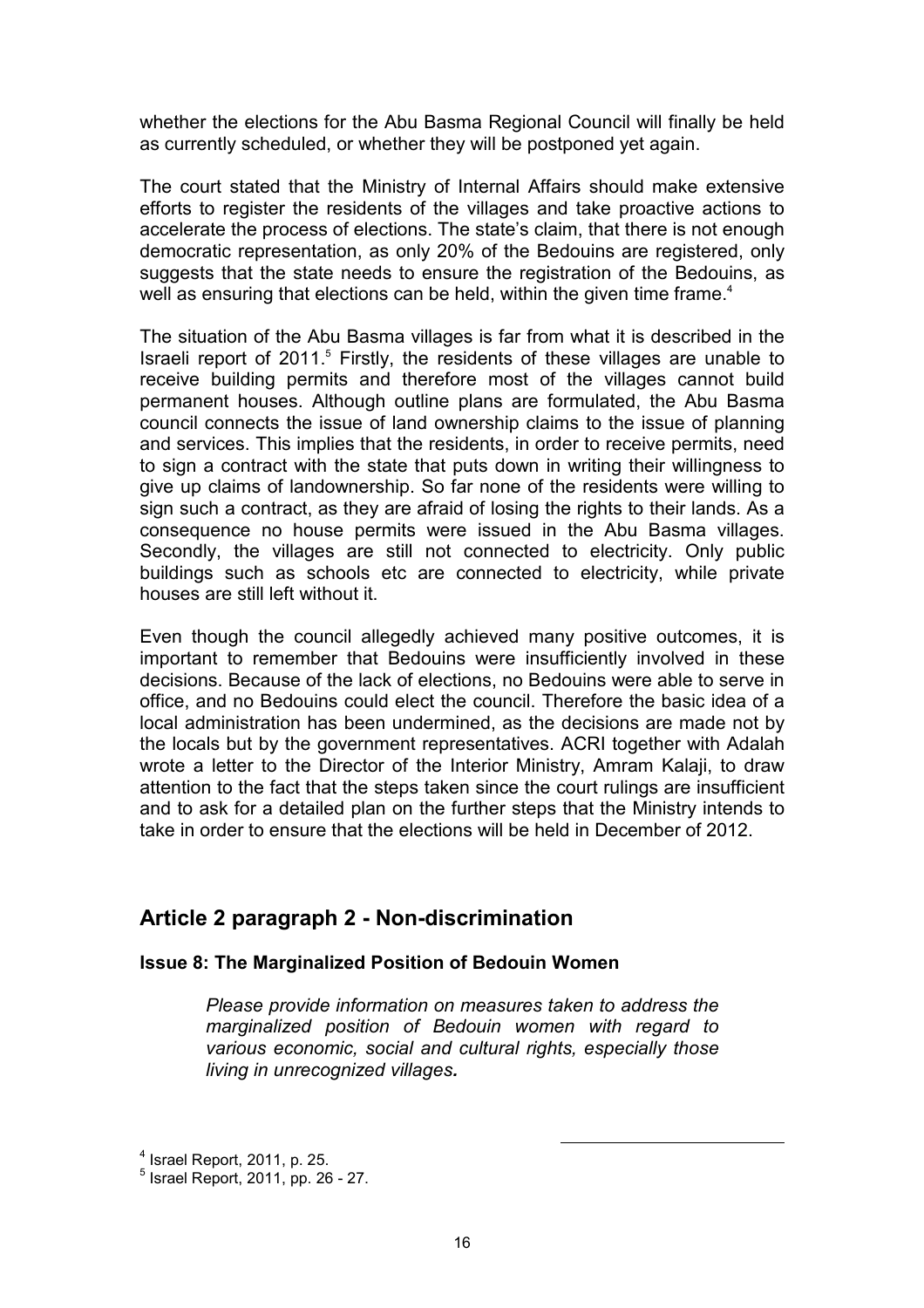Bedouin women in Israel represent the most disempowered group among Israel's poorest and most neglected minority population. Already belonging to the most vulnerable sector of the Palestinian national minority, they face serious discrimination related to their society's social perceptions of the status of women, social rules and customs. Indeed, their precarious situation is expressed in high poverty rates, financial dependence, and lack of education: more than 90% of Bedouin women are unemployed, over 77% of teenage girls residing in unrecognized villages drop out of school,<sup>6</sup> and some 60% of women over the age of 35 are illiterate.<sup>7</sup> The absence of an explicit guarantee of the right to equality in the Basic Laws or even in ordinary statutes diminishes the power of this right and leaves the Palestinian minority in Israel in general, and Palestinian women citizens of Israel in particular, vulnerable to direct and indirect discrimination because the implementation of the right to equality may vary from case to case, depending on the Israeli Supreme Court's interpretation of the facts and the law. The rate of polygamy among the Bedouins is 30% and increasing. Although polygamy is a criminal offence the law is not enforced among the Bedouins.

Furthermore, the frequent demolitions of designated 'illegal buildings' have a disproportionate impact on women, who do not play any role in the decisionmaking process of building a home without a license. Bedouin women face a double impact from house demolitions: usually their homes are their only space for public and private activities, and no alternative accommodations are provided to them by the Israeli State institutions after their houses have been demolished.<sup>8</sup>

Bedouin women in particular suffer from the discriminatory policies that Israel continues to direct towards the Bedouin community. Of fundamental significance is the unrecognized status of most of the Bedouin villages, which has disproportionate consequences for the women's access to education and health, as well as for their civil status rights. All of which additionally contribute to a fertile ground for the practice of polygamy, which in itself acutely harmful to women.

The measures taken by the Government, such as organizing business workshops and granting scholarships, to empower the Bedouin women are only but the first steps of recognizing their weak status in society. In order for Bedouin women to achieve equality, to fully enjoy their economic social and

l

<sup>6 &#</sup>x27;The Status of Palestinian Women Citizens of Israel', submitted to the Committee on the Elimination of Discrimination against Women, prepared by the Working Group on the Status of Palestinian Women Citizens of Israel, December 2010, [hereafter: The Status of Palestinian Women, 2010], pp. 37 - 38: Estimation of a dropout rate of 77% among female teenage Bedouins in the naqba, available under: <

http://www2.ohchr.org/english/bodies/cedaw/docs/ngos/WomenCitizens\_of\_Israel\_for\_the session\_Israel\_CEDAW48.pdf>; See also Sarab Abu Rabia-Queder, 'Between tradition and modernization: Understanding the problem of Bedouin', in: British Journal of Sociology and Education (February 2006), pp.  $3 - 17$ : Over 60% dropout among the whole female Bedouin population, at p. 5, available under: < http://www.bgu.ac.il/social/britishjournal.pdf>.

 $^7$  The Status of Palestinian Women, 2010, pp. 38 - 39.

 $8$  The Status of Palestinian Women, 2010, p. 13.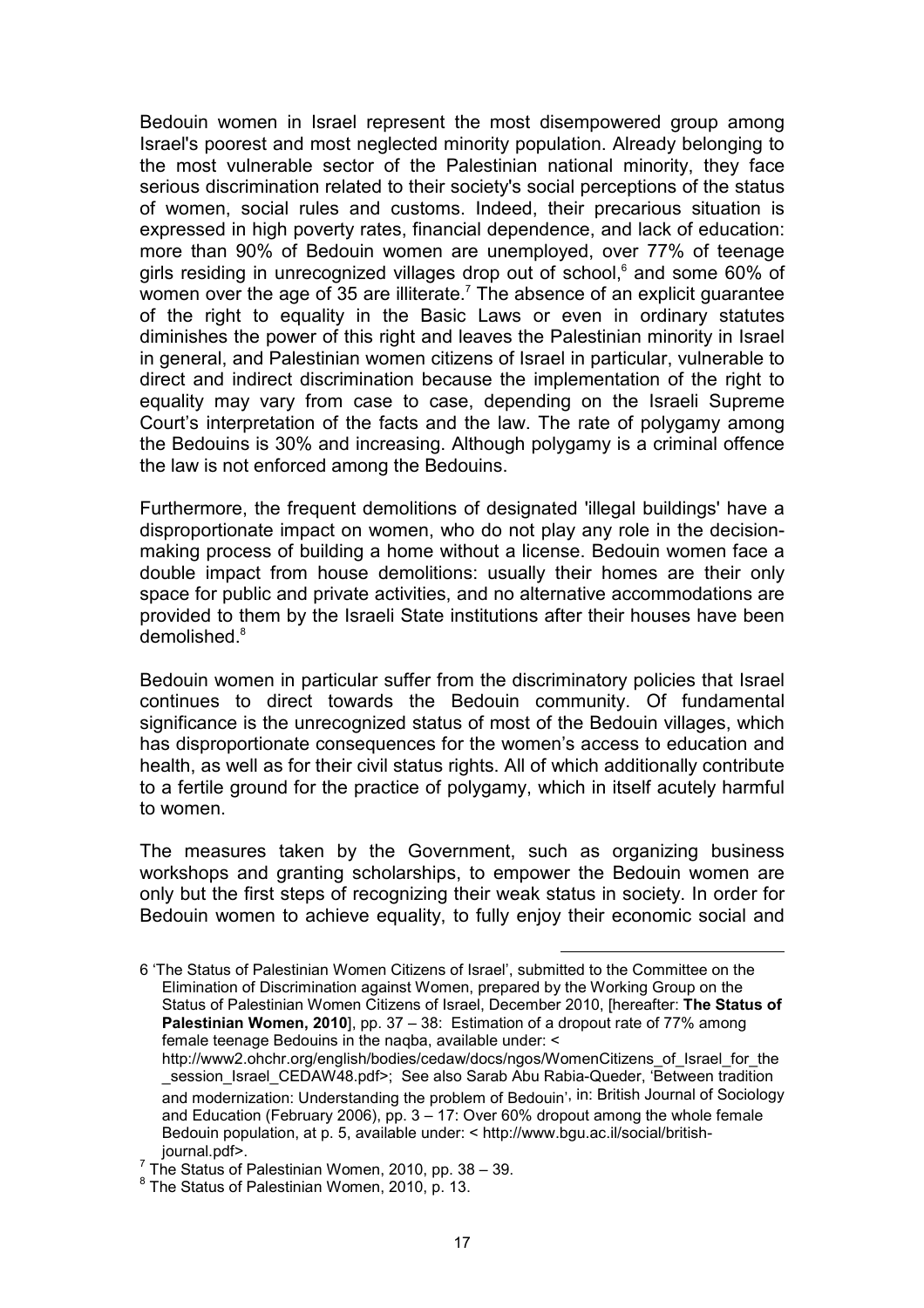cultural rights and to achieving a better standard of living, it is crucial for the government abandon its discriminating policies against Bedouins in general and to specifically recognize the unrecognized villages.<sup>9</sup>

#### **Health**

As the primary child caregivers, and as women in general, Bedouin women are especially affected by limited access to healthcare and clinics in the Negev, and particularly in unrecognized villages. According to a report by the Israeli Health Ministry, the infant mortality rate of Arab Palestinian citizens of Israel living in the Negev is the highest in Israel, and a lack in infant welfare personnel leads to less pregnant women and infants receiving the care and guidance they need.<sup>10</sup> Indeed, over half of six-month-old Bedouin infants suffer from anemia, as opposed to 10% of Jewish infants. As they grow older. Bedouin children suffer disproportionally from growth disorders, nutritional deficiencies, and underweight conditions that could cause serious damage: 9% of Bedouin children under the age of five suffer from growth delays and 4.4% are underweight, with Bedouin girls suffering sevenfold from growth problems and ten times more from weight problems than boys. Arab Bedouin citizens of Israel living in unrecognized villages are in much poorer condition than those living in permanent communities: children born in unrecognized villages have a lower average weight at birth, are 2.4 times more underweight at the ages of six and seven-years-old and have a lower vaccination rate than Arab Palestinian Bedouin children citizens of Israel living in permanent communities. Concerning Bedouin women with disabilities or illnesses residing in the Negev, the situation is problematic. The lack of adequate health services in the region and the lack of public transportation, together with the traditional Bedouin culture that objects to women's mobility in the public sphere, make it difficult for Bedouin women to seek appropriate medical attention.

The State's third periodic Report duly notes improvements in the health of Bedouin infants and details special projects the state instituted to improve the health and health care services to Bedouin Arabs in a two-page-long section on the subject.<sup>11</sup> Yet the overly optimistic tone adopted by the Report masks the critical realities facing Bedouin women and children in their quest for their right to adequate healthcare and helps soften the sharp disparities between the health circumstances of the Bedouin community and the rest of Israel. Furthermore, the state rejects the role the illegal status of these villages plays in these inequalities. This correlation, with the status of the villages barring vital investment in health infrastructure in the villages, is put forth in a 2008

<sup>&</sup>lt;sup>9</sup> Israel Report, 2011, pp. 38 – 40, p. 44.

Ministry of Health, Health Office – Southern District, 'The State of Health of Bedouin Babies and Children up to the Age of Six in the Permanent Communities and in the Unrecognized Villages in the Negev', December 2008, available in Hebrew under: < http://www.health.gov.il/download/pages/bedouinKids251208.pdf>; See further: Physicians for Human Rights, 'The Bare Minimum – Health Services in the Unrecognized Villages in the Negev, April 2009, available under: < http://www.phr.org.il/uploaded/PHR%20- %20Bare%20Minimum%20-

<sup>%20</sup>Health%20Services%20in%20the%20Unrecognized%20Villages%20(3).pdf>.

 $11$  Israel Third Periodic Report, 2009, paras  $530 - 540$ , pp. 111 - 112.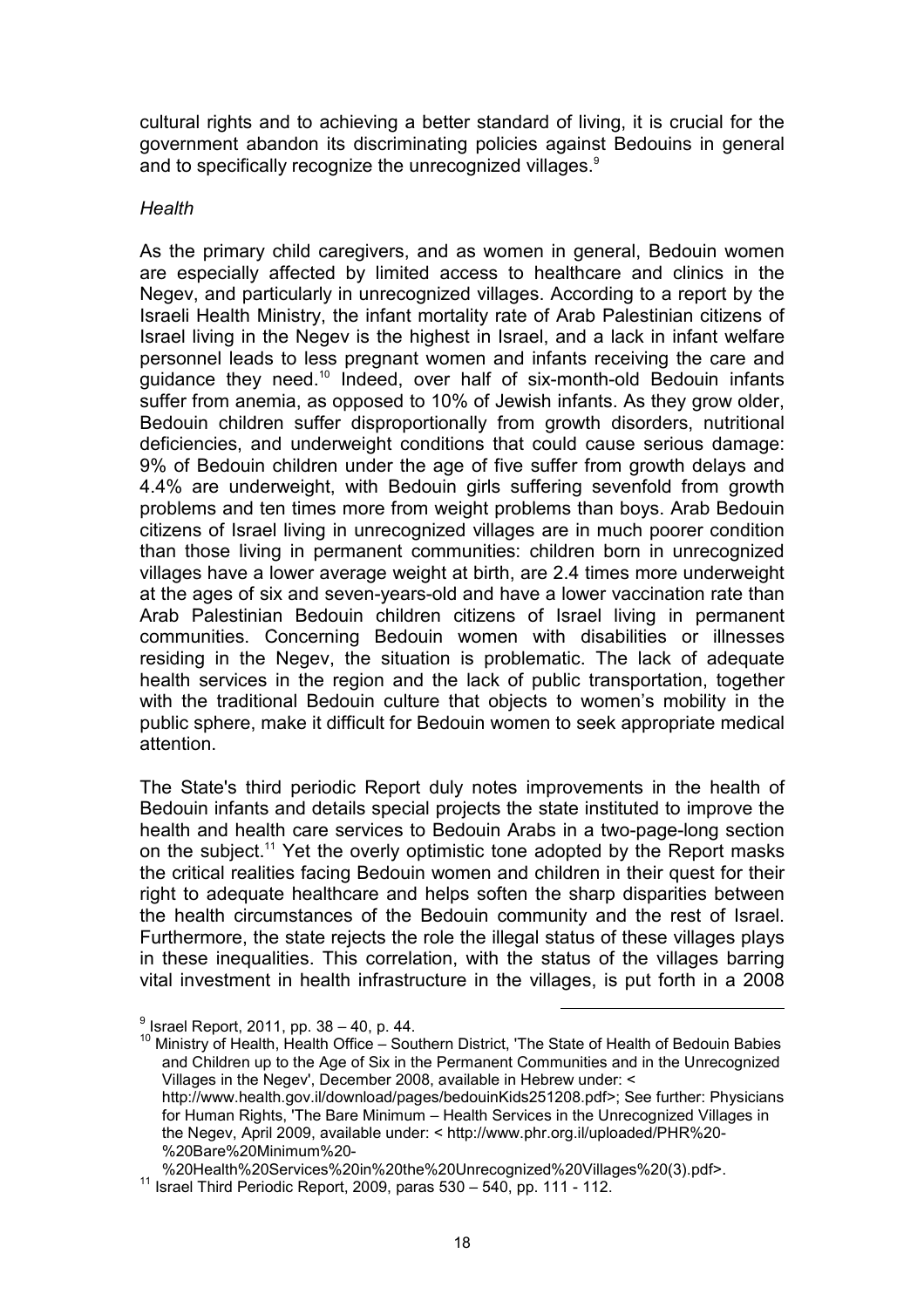Physicians for Human Rights report, 'Ana Huna – Gender and Health in the Unrecognized Villages of the Negev', whose grim conclusions the State's Report disputes.<sup>12</sup>

# Polygamy

A lack of financial security, and a conflation of poor educational, health, and living conditions contribute to the continual low social status retained by the majority of Bedouin women in their community. For instance, the shortage of high schools and classrooms has caused the local patriarchy to increase its supervision of women. In such a disempowered context, the practice of polygamy has thrived within many family structures, with the practice increasing by one percent a year in the last two decades to today characterize 20-36% of Bedouin households. While the State's Report discusses the establishment of a center for the welfare of Bedouin women, which encompasses a variety of social services with the aim of helping and protecting women including their health, polygamous relations – which induces low self-esteem, anxiety, depression, problematic family functions, and is characterized by higher rates of domestic violence, poverty, and family conflict – is not broached.

On an international level, although the International Convention on the Elimination of Discrimination against Women has not addressed Polygamy directly, the CEDAW states that polygamy violates the sixth section of the international convention relating to the right of women to equality with men in marriage and family life. The CEDAW moreover considers polygamy to be a financial and mental burden laid on women and their children; therefore it requested from states that have ratified the convention to limit and ban this practice.

In theory, Israeli law likewise forbids polygamy and considers it a criminal defense. Article 176 of the penal code of the year 1977 states that the maximum penalty in a polygamy case is five year imprisonment. However, this law is not implemented when it comes to the Bedouin population. The authorities claim inability of tracking down the incidents of polygamy in the tight-knit Bedouin community, due to the lack of the official registration of plural marriages with the Ministry of Interior. However, various data demonstrates that the state and its institutions are not adopting a serious approach towards reducing this phenomenon. In fact, the State is capable of detecting cases of polygamy even if the other marriages aren't registered in the Ministry of Interior. For example, through the National Insurance Institute, which invests much effort to obtain data about all wives in order to reduce their eligibility for different kinds of pensions. Women in polygamous marriages are deprived of the guaranteed minimal income pensions and instead receive lower incomes allocated to 'extended families'. In other words, the State recognizes polygamy to lower the costs of pensions provided by the National Insurance Institute but refuses to implement its penal law.

 $\overline{a}$  $12$  Ana Huna: Gender and the Right to Health in the Unrecognized Villages in the Negev, PHR, 27. 7. 2008.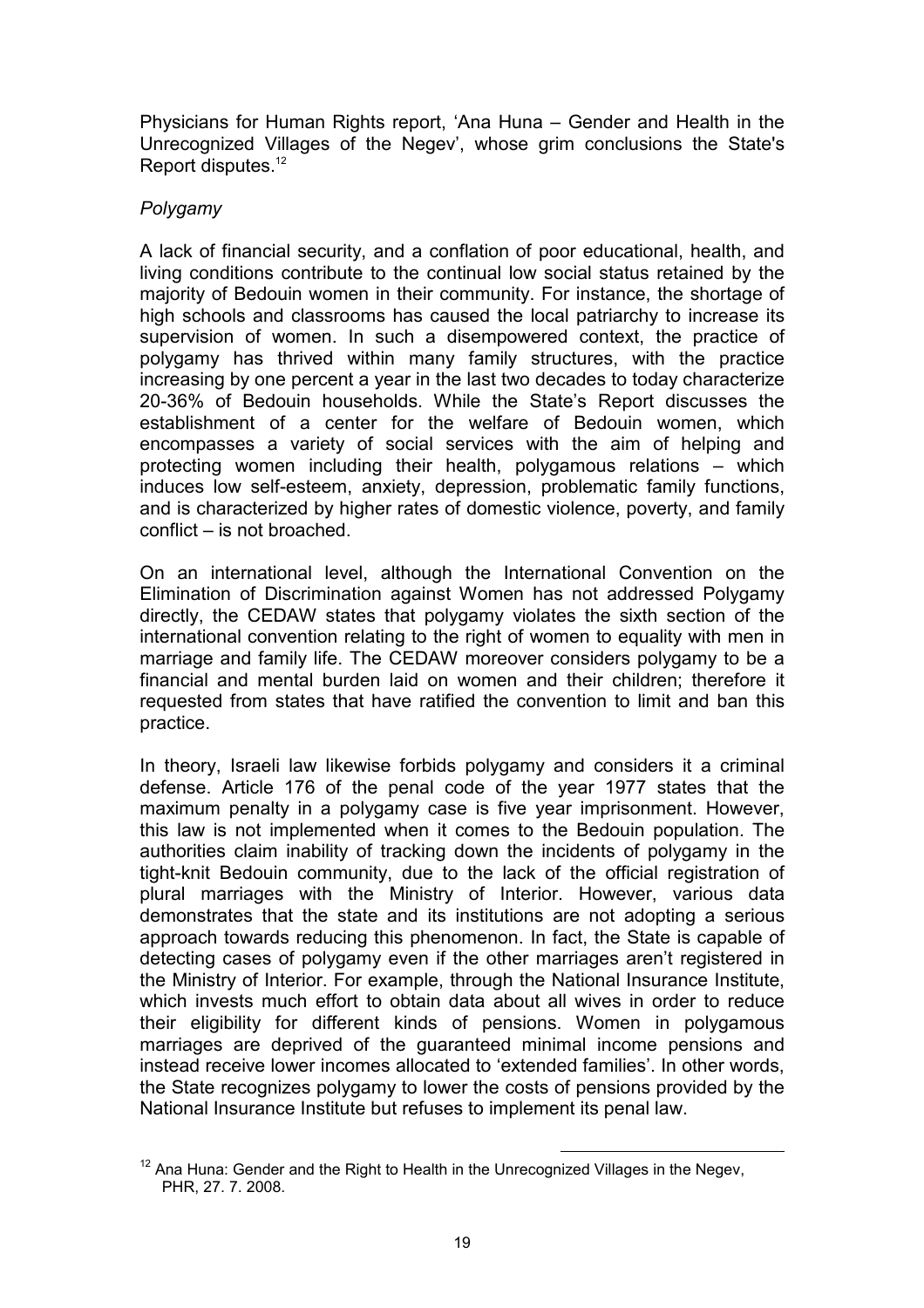# Article 6 – The Right to Work

# Issue 10: Obstacles to Employment in Israel

Please provide up-to-date information on employed persons by occupation, sex and population group since 2005. Please also elaborate upon steps taken to address the following reported obstacles to employment by the Arab Israeli population:

-The use of the military service criterion; -The limited employment opportunities in towns and villages; -The shortage of State-run day-care centres for children; -A near absence of public transportation from towns and villages to central cities.

#### Employment, Unemployment and Underemployment

As the 2009 State's Report notes, unemployment in Israel declined between the years 1999 and 2007 and it continued to do so dropping from 7.5% in 2009 to  $6.6\%$  in 2010.<sup>13</sup> However, it should be noted that the unemployment rate does not reflect the participation in the Israeli employment market. The unemployment rate is measured according to the number of jobseekers who actively sought employment during the four weeks preceding the survey. Accordingly, any person who did not work but did not seek employment, for whatever reason, is not included in the statistics.

The actual rate of participation in the workforce in Israel is much lower – approximately 57.5% of the population is taking part in the workforce, according to Bank of Israel data.<sup>14</sup> This is well below the average participation rate in the workforce in developed countries, which averages 66.1% according to OECD figures.<sup>15</sup> As a result, the supply of jobs is limited relative to the demand. This problematic and permanent situation has led to grave consequences in the form of poverty and low salaries among the population participating in the workforce (those employed and unemployed persons actively seeking employment), since there is increased competition for each position.

The State's Reports extensively alludes to the rapid growth experienced by the Israeli economy in recent years, and attributes to it the drop in unemployment. However, this growth has been disproportionally enjoyed by the economic elite of Israel. The average monthly salary of top executives in the twenty-five largest companies of the Tel Aviv Stock Exchange climbed

 $\overline{a}$ <sup>13</sup> Dr. Shlomo Swirski and Etty Konor-Atias, 'Workers, Employers and the Distribution of Israel's National Income Labor Report: 2010', 1.5. 2011, Employment, Adva Center (Tel Aviv: Adva Center, 2010). [hereafter: Swirski/Konor-Atias, Adva Center 2010] Available under: <http://www.adva.org/default.asp?pageid=1002&itmid=646>.

<sup>14</sup> Bank of Israel, Main Israeli Economic Data, available under: <http://www.bankisrael.gov.il/deptdata/mehkar/indic/eng\_g01.htm>

<sup>15</sup> OECD (2011), 'Society at a Glance 2011 - OECD Social Indicators', available under: <http://www.oecd.org/els/social/indicators/SAG>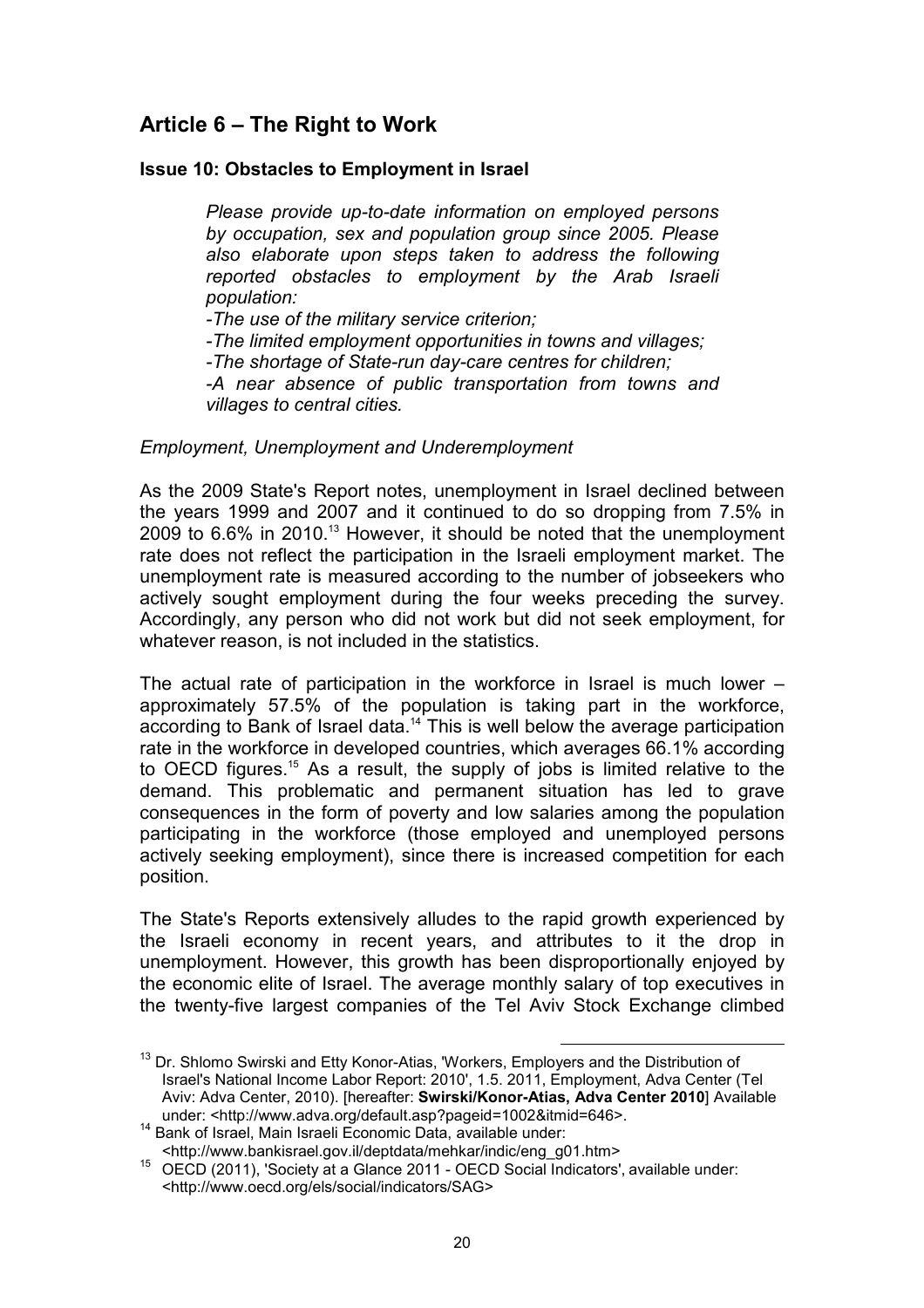from being 49 times higher than the average monthly wage in 2000, to being 94 times higher in 2009. Indeed, today's Israeli economy is characterized by sharply increasing economic inequality and persisting socio-economic disparities among its various minority groups. According to the CBS, lowincome employed Israelis (earning two-thirds of median income), who made up 25.9% of employees in 2009, earned 7.7% of the national income, while the top 1 % of Israeli wage-earners enjoyed 8.7% of the national income. Three quarters of the Israeli labor force earn salaries less than one-third of high-tech salaries.<sup>16</sup>

According to figures from the National Insurance Institute, presented in the Adva Center report,<sup>17</sup> in 2008 approximately 60% of employees in the Israeli market earned less than NIS 6,389, which is 75% of the average salary – NIS 8,518. Moreover, 40% of employees earned less than half the average salary. The salary pyramid shows that over 70% of workers earn less than the average market salary.<sup>18</sup>

These figures explain why, in present-time Israel, work does not necessarily mean an end to poverty. It has emerged that the average "profile" of a poor person in Israel is not necessarily that of someone who is unemployed, as might be expected, but rather an employee with post-secondary education. The National Insurance Institute report for 2009 shows that working families account for as much as 49% of the total poor population. In the majority of families that joined the circle of poverty, the head of the household was employed.<sup>19</sup>

Economic disparities in Israel still fall along the many ethnic, national, geographic, and gender lines in Israeli society. Mizrahi and Ashkenazi Israelis continue to face differing employment realities, with the average salary of second generation Mizrahi individuals employed in urban areas 40% lower than that of an Ashkenazi employee. This disparity becomes significantly steeper when drawn between Jewish and Arab Israelis, with an Arab worker earning on average 30% less than Mizrahi Israelis and around half of what the average Ashkenazi Israeli makes. While the State's Report notes that unemployment has decreased among recent immigrants from the former Soviet Union, only a select number have actually thrived economically, mostly those who have entered the high tech fields. Instead, recent Russian immigrants continue to be over-represented in the lower echelon of wage earners and under-represented among that of high wage earners. Ethiopian Israelis face considerably worse realities: the majority are poor and hold menial jobs, and even those graduating with university degrees find it difficult

<sup>&</sup>lt;sup>16</sup> Swirski/Konor-Atias, Adva Center 2010.

<sup>&</sup>lt;sup>17</sup> Swirski/Konor-Atias, Adva Center 2010. The quoted figures available only in full Hebrew report.

<sup>&</sup>lt;sup>18</sup> Dr. Shlomo Swirski, 'Move to the front of the train', available only in Hebrew under: <http://www.haokets.org/2011/08/14/לקדמת-עוברים-לקדמת-

<sup>19</sup> National Insurance Institute, Poverty and Social Gaps, Report 2009, p. 21, available under: <http://www.btl.gov.il/English Homepage/Publications/Poverty\_Report/Documents/poverty report 2009.pdf>.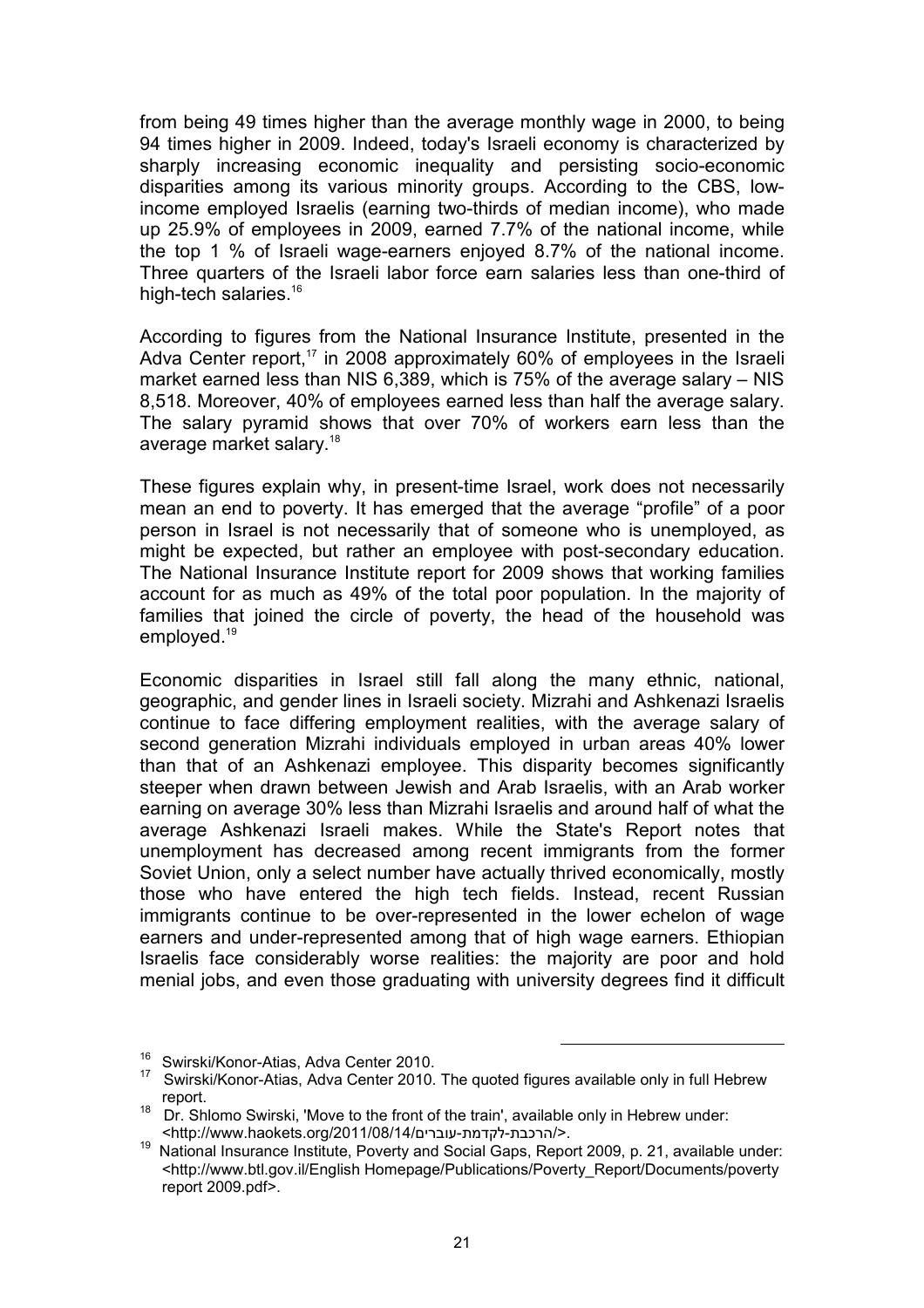to get a job in a discriminating labor market and many end up working in NGOs and government departments focused on their community. $^{20}$ 

Women continue to be over-represented in some fields and highly underrepresented in others. They constitute 76% of education service employees, 72% of health service employees, and 85% of welfare and social service employees.<sup>21</sup> However, they are underrepresented in civil services and in the Israeli government, with only 23 female members in the Knesset (less than 20%) and three in the government ministries (10%).

The distinctions in employment along social cleavages are also translated to type of employment. In 2007, 66.6% of male non-Jews held positions in skilled and unskilled work in agriculture, manufacturing, and construction, compared to 33.4% of total Jews. In the academic, professional or managerial sectors, only 14.7% of male non-Jews held positions while a total of 38.7% of total Jews did.<sup>22</sup> These differences were less drastic, though still very present, for women.

Rapid economic growth, largely fueled by high-tech exports, reaped important benefits for central Israel (in and around Tel Aviv), to the neglect of Israel's periphery. Particularly overlooked in this respect have been Arab-Israelis. As the State's Report notes, while there was a very slight decrease in unemployment among Arab-Israelis, unemployment in the Arab sector remains high. According to CBS, in 2007 all but one of the forty-seven towns claiming a higher than average unemployment rate are Arab-Israeli. Arab poverty is attributed to low participation of Arab women in the labor force and to the deficiency of Arab participation in the high-tech and service industries. Bank of Israel governor Stanley Fischer points to discrimination as a significant factor to these persisting inequalities.<sup>23</sup>

Not enough has been done by the government to address this disparity, which is perpetuated by persisting discriminatory institutions and practices. The points below elaborate on this issue.

#### Steps taken to address obstacles to employment by the Arab Israeli population

# "Military Service" as a Criterion for Employment

"Military service" as a criterion in job requirements effectively precludes Israeli Arabs from many jobs, since the vast majority of the Arab population does not

 $\overline{a}$ <sup>20</sup> Dr. Shlomo Swirski, 'Israel in a Nutshell - A Different Introduction to Present Day Israeli Society and Economy', Adva Center (Tel Aviv: Adva Center, 2011), [hereafter: Swirski, Israel in a Nutshell, Adva Center 2011] available under: <http://www.adva.org/uploaded/Israel%20in%20a%20nutshell.pdf>.

**ENTER SIMPLE SHIPS AND SHIPS SWITSKI, Israel in a Nutshell, Adva Center 2011** 

<sup>22</sup> Adva Center, 'Occupation, by Ethnic Group and Gender', Table Social Gaps (Tel Aviv, 2007), available under:

<sup>&</sup>lt;http://www.adva.org/Uploaded/Occupation\_continent\_select,%202006\_2.pdf>.

<sup>23</sup> Tani Goldstein, 'Fischer: Haredi, Arab poverty up 50%', Ynet, 23 March 2011, available under: <http://www.ynetnews.com/articles/0,7340,L-4046296,00.html>.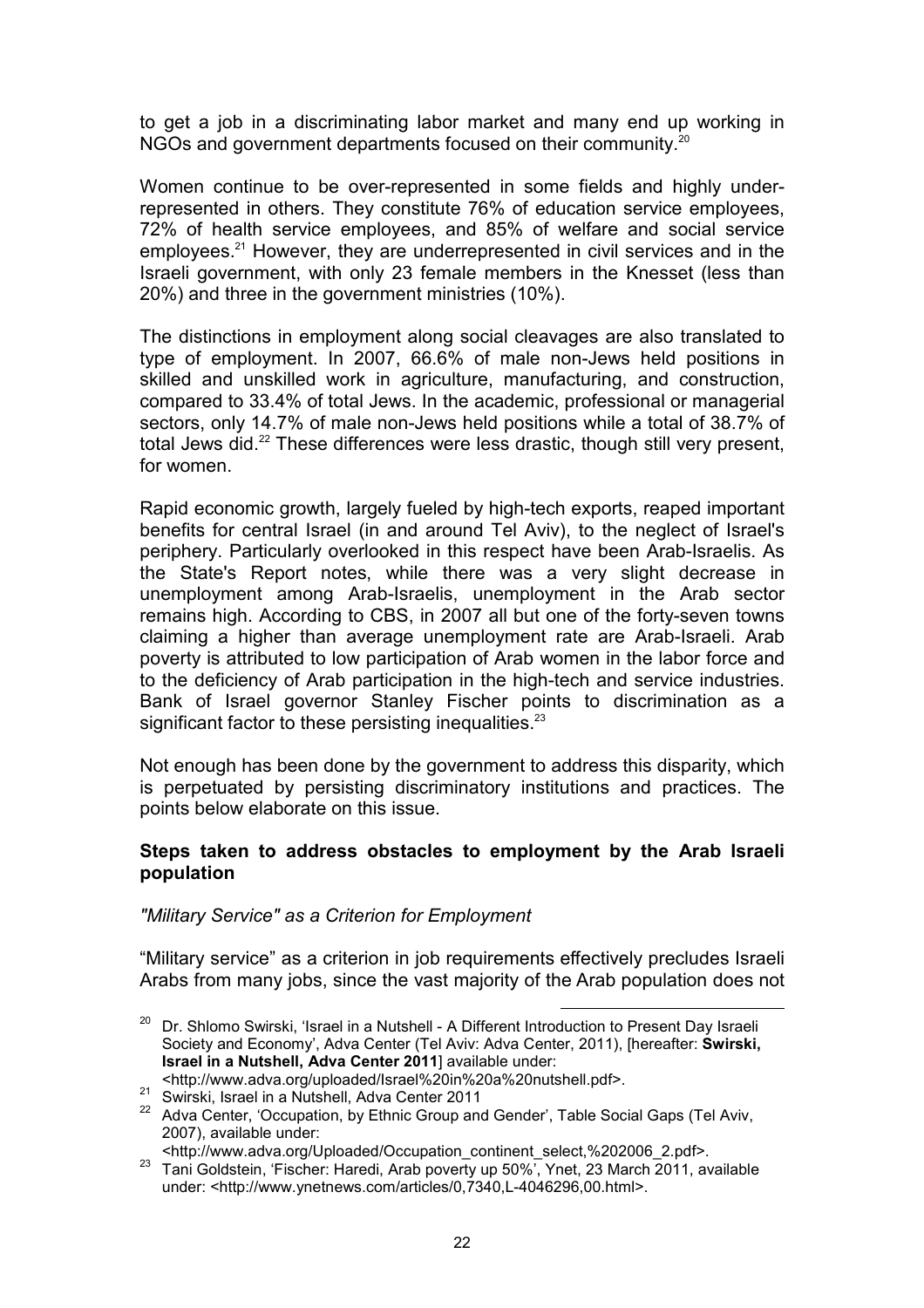serve in the army or in national service. The military service requirement makes it impossible for Arab citizens to enjoy equal opportunity in employment. It also runs counter to the provisions of Israel's labor laws, especially the Equal Employment Opportunity Act, 1988, which prohibits discrimination in hiring practices on the basis of, amongst other criteria, religion and/or nationality.

The military service requirement is found in many want ads for a wide variety of jobs that bear no resemblance or relevance to military training. This contravenes Israeli case law, which has already determined that preferential hiring on the basis of military and/or national service when such service has no bearing whatsoever on the nature of the work constitutes illegal "bypassing" discrimination against the Arab minority in Israel. Indeed, setting a discriminatory employment condition, such as military service, is a criminal offense under Israeli law but the State of Israel – specifically, the Labor Law Enforcement Division of the Ministry of Industry and Commerce – has not done enough to enforce the prohibition on this condition.

Recently, there have been several attempts to legalize the use of this criterion, through proposed legislation that would, for civil service jobs, give preference in hiring to veterans of the military. In May 2011, a bill sponsored by Yisrael Beiteinu party came up for first reading in the Knesset. In hiring people for civil service positions, this legislation would establish priority for those who had served in the military or the police (including National Service) despite the fact that military service has no bearing whatsoever on the character or nature of civil service work. In response, ACRI published a position paper stressing that the bill violates the rights of all those applicants who are exempted by law from military service – principally the Arab population – by denying them equal opportunity for employment in the civil service. If that were not enough, the bill runs totally counter to Article 15a of the Civil Service Law (Appointments), 1959, which establishes an affirmative action obligation for hiring Arabs for civil service positions. This article was enacted more than a decade ago as a means to achieving greater equality between Arabs and Jews in the service of the state. It imposes a positive obligation on the state: to work towards fair representation of its Arab citizens, including Druze and Circassian, among civil service employees. Needless to say, the affirmative action obligation was instituted to correct the historical discrimination against the Arab population, one manifestation of which was the under-representation of Arabs in the civil service.

The State's Report dedicates an entire section on state efforts to achieve appropriate representation for Arab citizens in the civil service. However, the proposed legislation now before the Knesset would harm the chances of Arab applicants to be accepted into the civil service; would render meaningless the state's obligation to achieve fair representation; would overturn the worthy goals of and the purpose behind Article 15a of the Civil Service Law; and would perpetuate the discrimination against and the disenfranchisement of Israel's Arab citizenry. It should be emphasized that bills of this type are especially injurious to Arab women, who are severely under-represented in the civil service, both in comparison to Arab men and to women in general.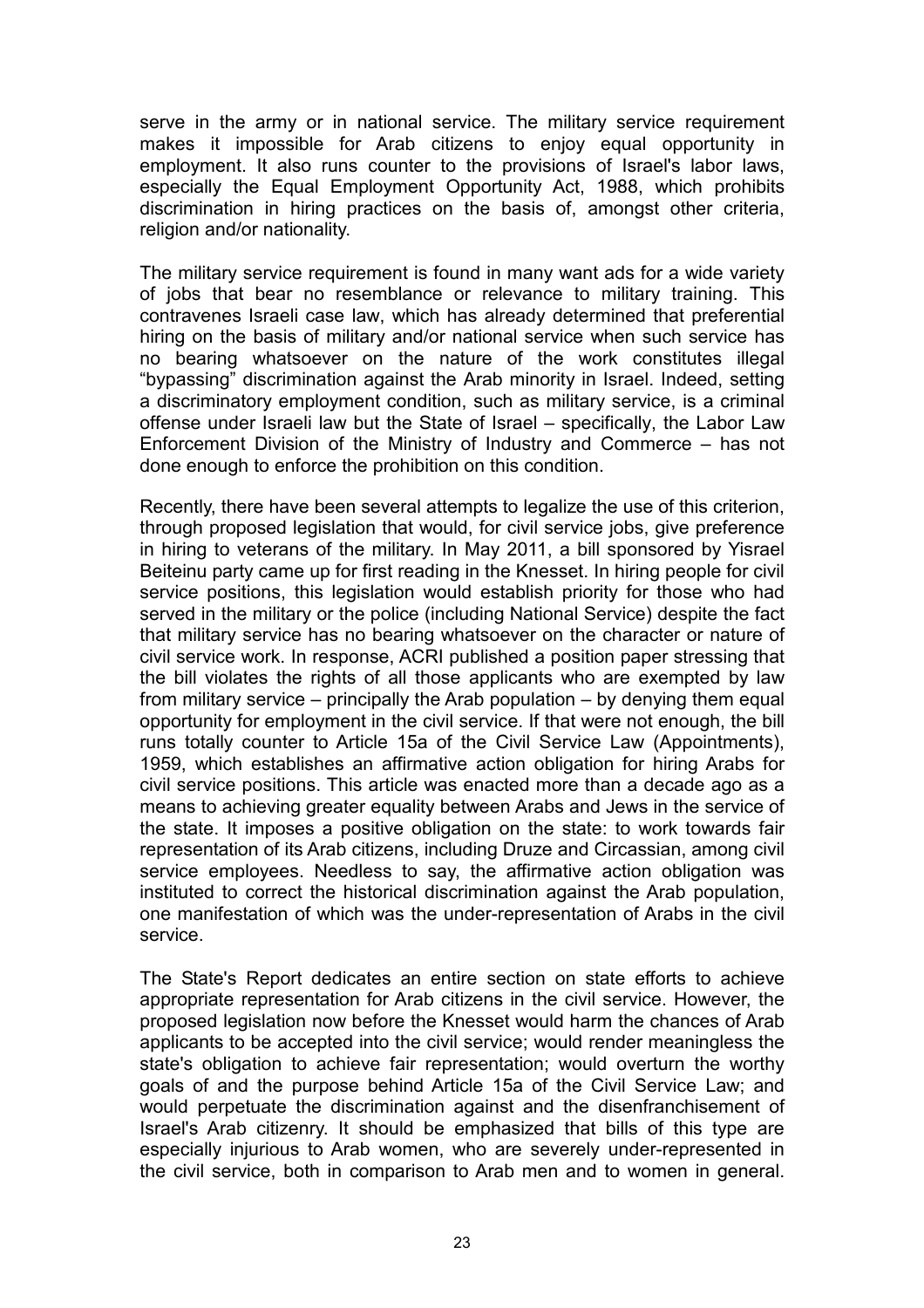Laws of this sort would only further the isolation of Arab women, preventing them from integrating into the civil service and the Israeli workforce in general.

Israel argues that equality can be achieved through National Civil Service, which makes the servant eligible for financial benefits equal to a noncombatant.<sup>24</sup> Arab citizens however only rarely serve in the National Civil Service for various reasons. It should be recalled that Arab citizens – like haredim and people with disabilities – are exempt from military service by law; neither are they obliged to perform alternative National Civil Service service. More importantly however, a democracy does not present its citizens with conditions for enjoying basic rights, and does not discriminate among citizens.

# The Limited Employment Opportunities in Towns and Villages

As reported by the State's Report, much of the economic growth characterizing the last few years of Israel has been fueled by the high-tech industry. However, this field involves only a segment of Israeli society, as it employs just 10 % of the Israeli workforce and is concentrated to the center of Israel.<sup>25</sup> Most Arab-Israelis reside in the periphery of Israel, and a low rate of college graduation among their community further restricts them from participating equally in the high-tech boom.

According to Tsofen, an NGO that promotes employment of Arabs in the hightech industry, only 2% of 80'000 development and researchers workers in Israel are Arabs, although they are 20% of the Israeli population and 10% of the University graduates in science. Tsofen further estimates that there are five medium-sized high-tech companies and several dozen start-ups founded by Arab entrepreneurs in Nazareth and the industrial zones in Nazareth Illit, Tefen and Gush Segev, and another start-up company in the Bedouin village of Hura in the Negev.<sup>26</sup> Compounding this problem, the high-tech and service industries in turn benefit disproportionally from the country's economic growth, to the neglect of traditional 'low-tech industries' upon which many Arab-Israelis depend for their livelihoods.

# The Shortage of State-Run Day-Care Centers for Children

Contributing to unemployment in Arab communities is the under-employment of Arab-Israeli women, with only 18.7 percent of Arab women currently employed, compared to 56% percent of Jewish women. While some government ministers accredit this figure to social and cultural preferences, most experts dispute this simplification and note the unemployment of 11,000

l

<sup>&</sup>lt;sup>24</sup> Israel Report, 2011, pp.  $72 - 74$ .

<sup>&</sup>lt;sup>25</sup> Swirski, Israel in a Nutshell, Adva Center, 2011.

<sup>&</sup>lt;sup>26</sup> Tani Goldstein, 'Arab high-tech-blooming in Galilee', ynetnews.com, 21 April 2011, available under: <http://www.ynetnews.com/articles/0,7340,L-4057013,00.html>; see also Tsofen, High-Tech in Arab-Community, available under: <http://www.tsofen.org/?page\_id=153&lang=en>; Ala Agbaria, 'Take Arabs for hi-tech, New minds – even if they never crawled through mud in Lebanon – could bring next million', ynetnews,com 7. March 2006, Available under: <http://www.ynetnews.com/articles/0,7340,L-3270414,00.html>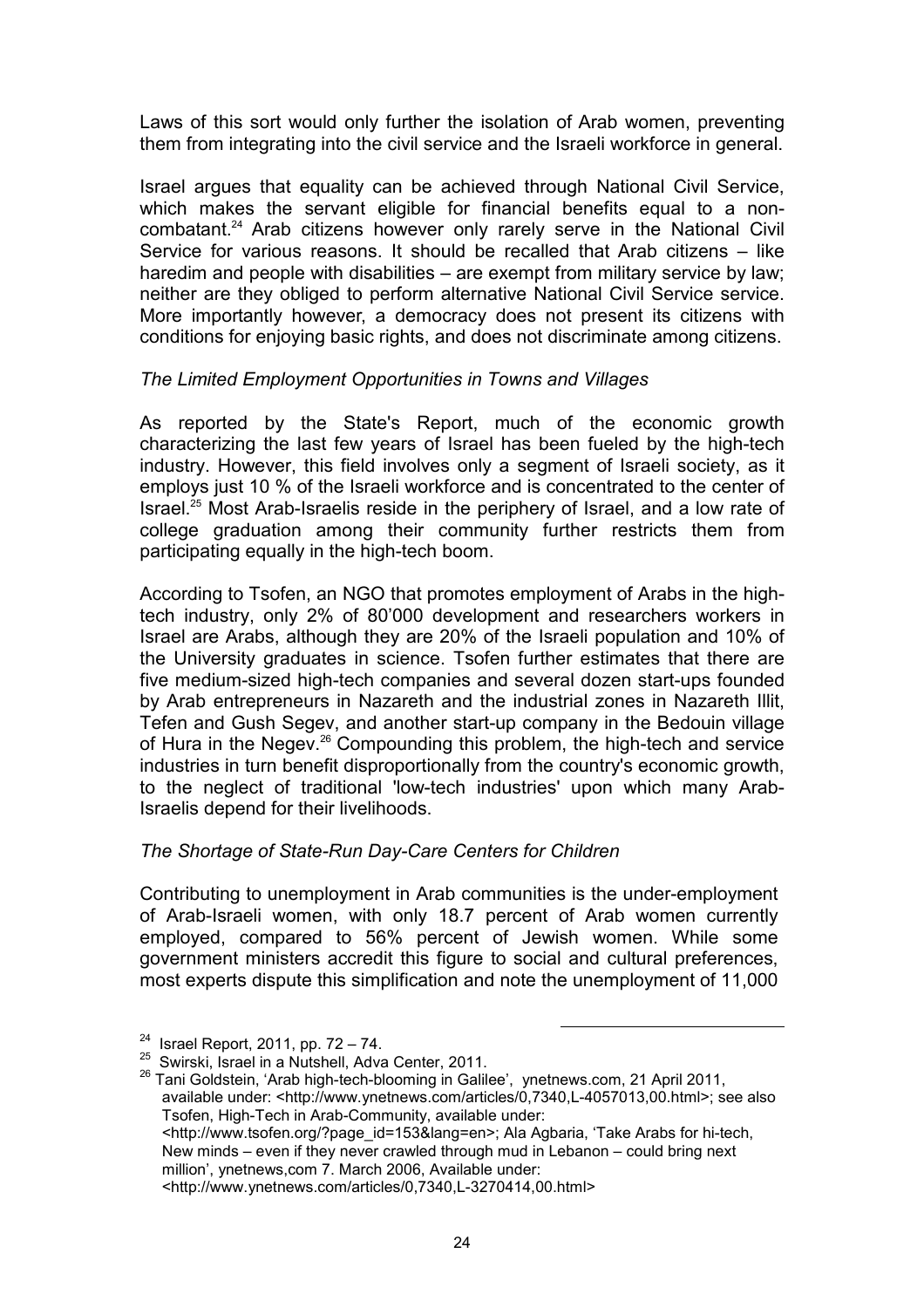Arab women who hold a university degree.<sup>27</sup> One factor to consider is the shortage of state-run day-care centers for children.

Despite the State Report's optimistic appraisal of growing government support for day-care centers in Arab localities, a shortage of state-run day-care centers continues to obstruct many Arab women from seeking employment. The government has taken important steps in the last few years in supporting day-care centers in general, with the 2011-2012 proposed budget dedicating 50% more in subsidies for day care centers. However, currently, governmentsubsidized facilities are much less accessible to Arab women than they are to Jewish women, with only 6% of Arab preschoolers enrolled in approved day care centers, even while they constitute more than 27% of their age group in  $Israel.<sup>28</sup>$ 

# Inadequate Public Transportation from Arab Towns and Villages

The lack of transportation services to Arab localities has been a serious impediment to Arab mobility and, therefore, to Arab employment and livelihood. Arab rural women, many of whom don't drive, have been the main casualties of this unequal access to transportation. Following a lengthy campaign by a variety of women's rights groups, the Transportation Ministry decided in July 2010 to begin providing public transportation to Arab villages, with new bus lines planned to run to Arab localities in North and Central Israel. The Ministry acknowledged that these services would significantly increase employment opportunities, especially for Arab rural women. However, public transportation fares are planned to rise due to an increase in fuel taxes outlined in the 2011-2012 national budget. This will be particularly felt by lower-income citizens, including Arab-Israeli citizens, who are already more dependent on public transportation than middle and upper class Israelis.

There is also a serious lack of public transportation in the Bedouin community in the Negev. Unrecognized villages are particularly hard hit, as they aren't provided with access roads or other municipal infrastructure. While the government emphasizes the improvement in the southern and northern recognized Bedouin villages, $29$  most of these villages still lack the needed infrastructure and fair and equal public transportation; the unrecognized villages on the other hand, where tens of thousands of Bedouins live, still don't have any public transportation solutions.

# Issue 12: Obstacles to Employment in the West Bank

Please indicate how the state party ensures the right to work of (a) Palestinians in the west bank whose agricultural land

 $27$  See. The Status on Palestinian Women 2010.

<sup>&</sup>lt;sup>28</sup> Women's Budget Forum, 'Shortage of Childcare Facilities: A Key Obstacle in the Way of Employment Opportunities for Arab Women', NGO (Tel Aviv, 2010), available under: < http://www.wbf.org.il/Uploaded/Meonot%20-%20English.pdf>

 $^{29}$  Israel Report, 2011, pp. 87 – 89.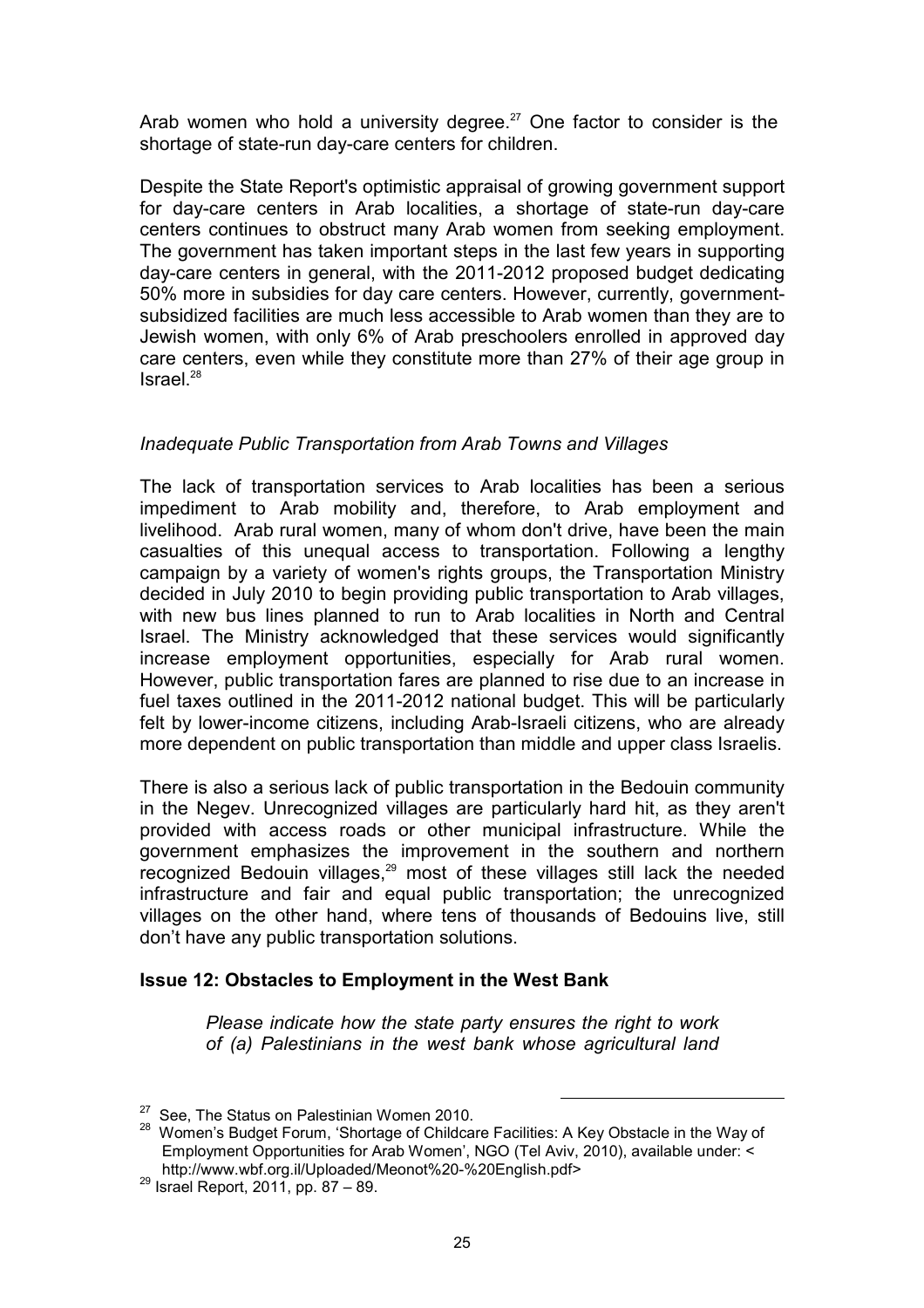# has been rendered inaccessible by the construction of the barrier and the State party's permit system. […]

It needs to be preliminarily remarked that Israel, in it's Replies to the issues of 2011, refers whenever asked about the rights of the Palestinians living in the Occupied Palestinian Territories to Question 2. The state claims that the CESCR does not apply to the Occupied Territories due to the Conventions territorial character.<sup>30</sup> This interpretation however, is seriously flawed. Israel bears the responsibility of ensuring human rights to all the people under its control and jurisdiction. It is due to the military control and occupation, and the dependence of the Palestinians on the military in many aspects of their lives, that Israel bears the responsibility of ensuring human rights to the residents of the Occupied Territory.

# Restrictions on Palestinians' access to their farmlands

Throughout the Occupied Territories, Israel employs an extensive policy of limiting the access of Palestinian residents to their agricultural lands, including farmland adjacent to Jewish settlements – a policy employed against a backdrop of settler violence directed at the Palestinians and their property. Moreover, by applying a strict but selective legal regime in the Territories, Israel has greatly limited Palestinians' access to those lands isolated from them by the Separation Barrier, which was built within occupied territory.

#### Denial of access to lands due to settler violence

The serious injury suffered by Palestinians because of denied access to their farmlands is compounded by the fact that the state authorities have been impotent in dealing with criminal acts perpetrated by Israeli settlers against them. Unfortunately, this is not a new phenomenon. Law enforcement authorities have been charged with solving this problem since the seventies. Decades have passed, numerous reports have been written, and yet the "helplessness" displayed by the authorities in combating violent and criminal acts against local residents continues, creating severe injury to Palestinians' right to personal security, in the protection of their physical integrity, their right to property, and their way of life.

Hundreds of such incidents have been witnessed each year, including violent assaults against Palestinian residents, trespassing, theft, the intentional burning of olive groves and other agricultural fields, the felling of trees, taking over of land, and more. Additionally the phenomenon of "price tag" incidents acts of random violence perpetrated by settlers as a means of collective reprisal and a form of "protest" against various political developments, including the dismantling of unauthorized outposts, etc. - has emerged.

Each year, violence of this sort escalates, intentionally, during the plowing season and the olive harvest, as a means of blocking Palestinians' access to

 $30$  Israel Report 2011, pp. 4 - 5.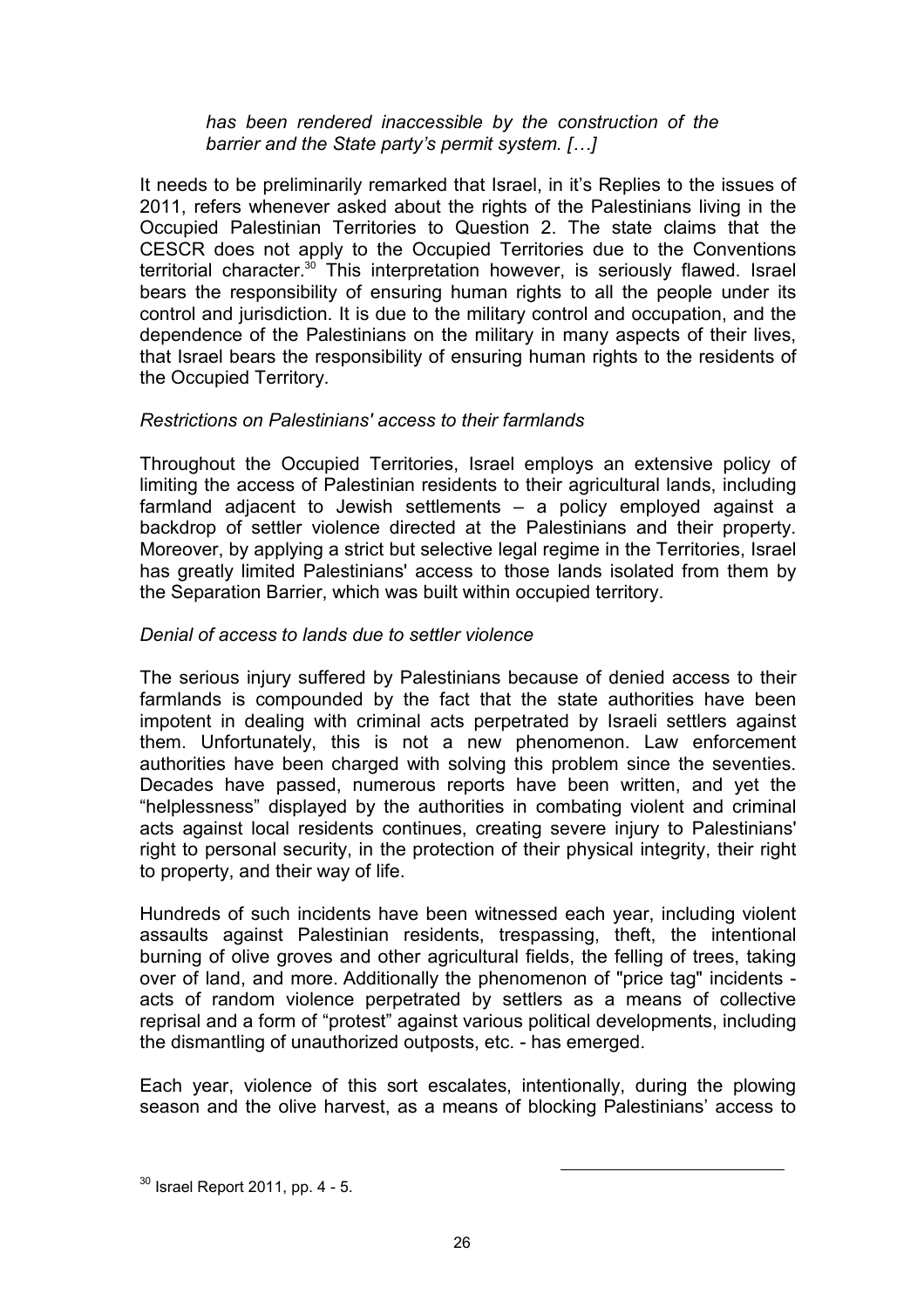their lands, causing injury to the Palestinians' livelihood and as a way of demonstrating the perpetrators' hold over the land.

As a result the Palestinian's access to their farmlands is largely prevented for two different reasons. First, the army does not allow them free passage to their lands, requiring prior coordination of every entry. Farmers often face difficulties and prolonged delays in coordinating permitted entries so that they can work their lands. Some of the Palestinian agricultural lands have been engulfed as enclaves within the built-up area of settlements or are within settlement jurisdiction. Consequently Palestinian access to these lands has been cut off completely, and there is a growing fear that the settlers will take over these lands.

Secondly, the army fails to adequately protect the Palestinian farmers, and as a result, many are unwilling to approach their lands for fear of violent attacks or damage to their property. In 2004, ACRI petitioned the Supreme Court demanding that Palestinian farmers be allowed full access to their agricultural lands throughout the year especially during periods requiring intensive work in the fields, and demanding that Palestinians and their property be protected from settler violence in accordance with the obligations of the Military Commander of an occupying force toward the residents of a protected area.

In 2006, the Supreme Court accepted the arguments of the petitioners and ruled that the Palestinian farmers have the right to access their fields at any and all times, and that it is the duty of the Military Commander to ensure and protect that right.<sup>31</sup> Similarly, the ruling established a duty to protect Palestinianowned trees and agricultural fields as well as agricultural equipment, which have also been the target of violence by settlers.

However, several years after this ruling, Palestinians' right to freely access their lands has not been fully realized, and the authorities continue to tolerate settler violence, which effectively prevents the Palestinians from accessing their lands. Moreover, in recent years there has been a troubling increase in incidents where Palestinian crops have been vandalized, including damage to olive trees. Owing to the partial implementation of the court's ruling, and to the continuous infringements on the rights of, an the financial damage to the Palestinian population stemming from lack of access to their fields and damage to their property, ACRI and other Israeli human rights organizations have appealed on numerous occasions to the Military Commander of the West Bank, demanding that he station military units at known friction points on a regular basis, in order to protect Palestinian residents from settler violence. These requests have been denied, the Commander claiming that in light of priorities, the army was currently doing an adequate job in protecting the Palestinian population.

The Separation Barrier and the regime limiting access to land

In 2002, Israel began building a system of fences and barriers, the vast majority

 $\overline{a}$  $31$  HCJ 9593/04 Murar v. Military Commander in Judea and Samaria, ruling from 26.6.2006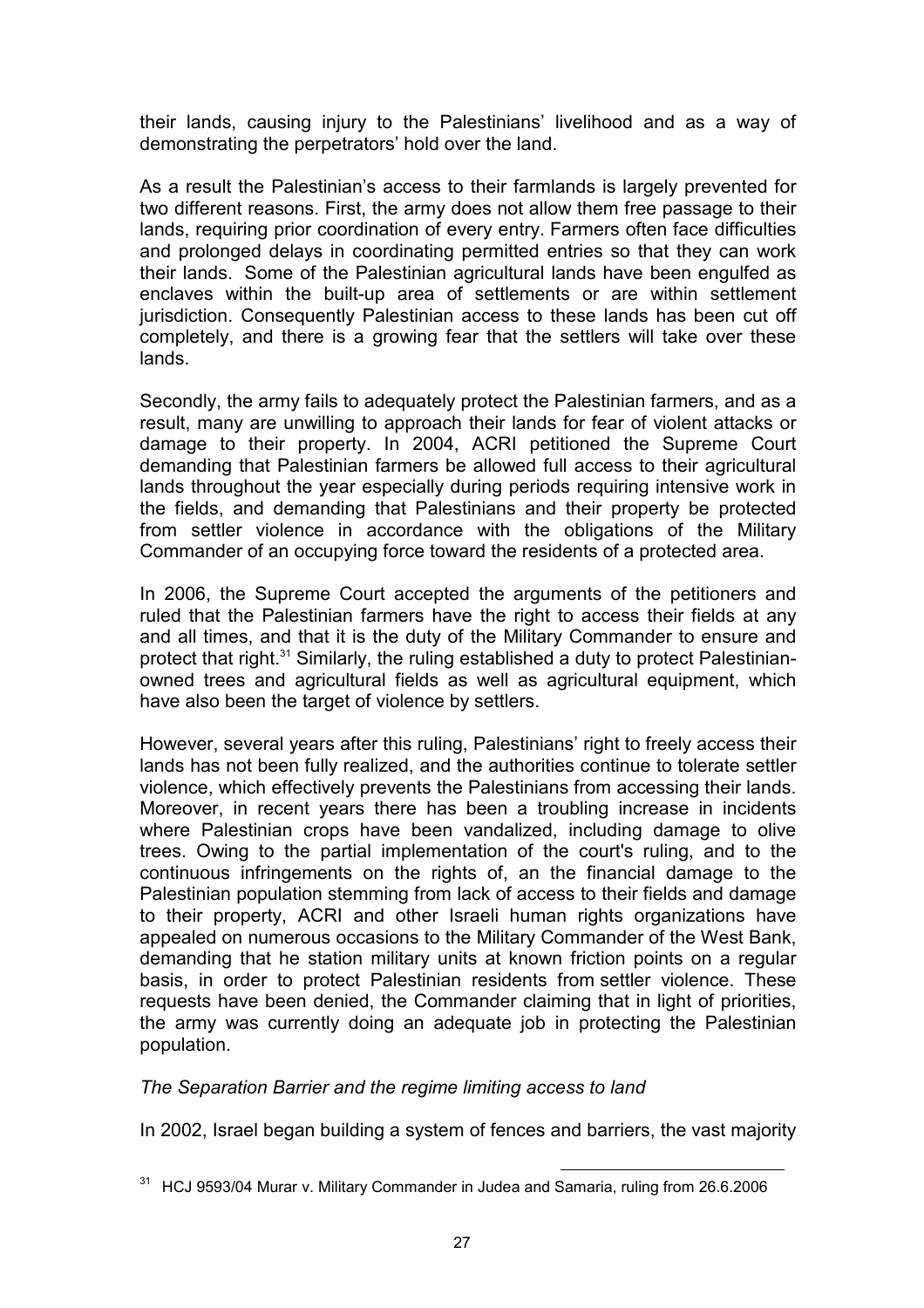of which were built within the West Bank on Palestinian land and therefore in violation of international law.

As a result of this system, a series of enclaves were created between the Separation Barrier and the Green Line, which have become known as the "seam zone". The seam zone was subsequently declared by the Military Commander a "closed military zone" allowing Israelis and foreigners free passage, while denying Palestinians – including those residing in the area or owning farmland there – entry to those lands unless they received special, oneoff dispensation permits. This legal regime, which conditions the Palestinian entry to their own lands on these special permits, has been named "the permits regime".

The approximately 6500 Palestinians who live in these enclaves, as well as the tens of thousands of Palestinians who rely on these lands to make their living, have become subject to a rigid bureaucracy that effectively prevents most of them from access to these lands, from transporting goods and farm equipment in and out, from hiring additional laborers, etc. This has severely damaged the source of their livelihood, their daily routines, and even their access to rescue services in cases of emergency. The permits regime has made these residents totally dependent on the goodwill of the Military Commander, who has the power to grant or revoke permits at will.

A series of 66 gates, built into the Separation Barrier, provides passage to and from the seam zone only for those Palestinians holding entry permits. In most cases, these gates are only opened briefly during the day. The vast majority of these gates is closed most of the year and is opened for special permit holders solely during the plowing season and the olive harvest.

In two separate Supreme Court petitions filed in 2003 and 2004, ACRI and HaMoked - Center for the Defense of the Individual sought the revocation of the permits regime.<sup>32</sup> The petitions argued that the permits regime constitutes an illegal judicial entity, in that it discriminates on the basis of ethnicity and nationality between Palestinian residents – whose passage into the seam zone is limited or prohibited – and Israelis and foreign residents, whose free passage does not depend upon their holding a permit. The petitioners further claimed that permits regime is illegal because it subjugates Palestinians to a bureaucracy whose true purpose is to evict them from their lands in the seam zone. In addition, it was claimed that the permits regime was instituted to achieve an illegitimate end, namely the dispossession of protected residents from their lands and the under international law illegal annexation of territories that were not being used solely for security purposes, as it had been claimed by the State of Israel. For example, data presented by the state during petition hearings demonstrated that in recent years there has been a drastic reduction in the number of permits granted to Palestinian residents. At the same time the territory of the seam zone has been expanded by 30%, the number of permits issued to farmers in the zone has plummeted by 83%. The data further showed

l  $32$  HCJ 639/04 ACRI v. Military Commander in Judea and Samaria, and HCJ 9961/03 Hamoked – The Center for the Defense of the Individual v. The Government of Israel (rulings on both petitions handed down on 5.4.2011)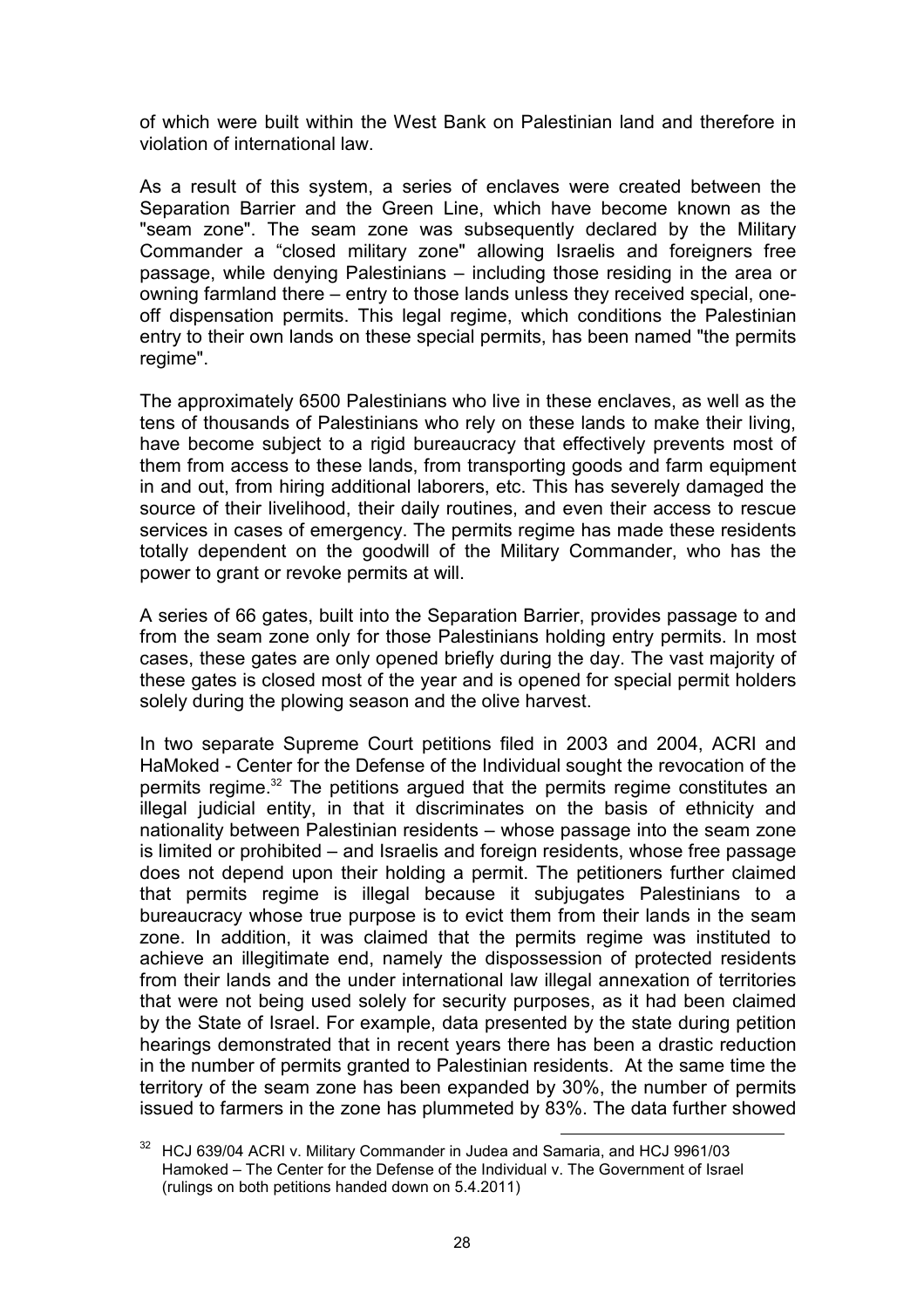that the vast majority of the permit refusals (between 90%-98.8%) were issued because the applicants lacked an inherent connection to the land and not because of security concerns (between 1.2% -10%).

On 5.4.11, the Supreme Court rejected the petitions, ruling that the closure of the seam zone was legal and that, aside from a few minor procedural adjustments, the permits regime itself was legally valid. The court's ruling gives legal endorsement to policies aimed at dispossessing Palestinian residents of their lands. It authorizes and institutionalizes systemic discrimination on the basis of nationality, and allows for the continued injury to the local population, which according to international law should enjoy special protection.

# Implications of restrictions for Palestinians' ability to achieve an adequate standard of living

The Palestinian economy relies predominantly on agriculture and in particular on the seasonal growing of olives. Olive farming brings in over \$100 million dollars a year to the Palestinian economy.<sup>33</sup> Olive growing is typified by intensive agricultural work several times a year during fixed periods, namely: the plowing, pruning, and olive harvest seasons. As such, the strictures imposed upon Palestinian farmers, limiting access to their olive groves during these crucial seasons can mean the loss of an entire year's crop and income. Israel's policies have severe implications for the Palestinian agricultural economy and for those who depend on it for their livelihood. The closure of agricultural lands through the Separation Barrier and the selective and rigid permits regime has resulted in high unemployment in those villages whose agricultural lands lie within the seam zone, and the economic situation in these villages has taken a severe turn for the worse. $34$ 

As a result of the above, many villages currently rely on part-time, voluntary assistance from international and Israeli volunteers during the olive harvest, since their extended family members who traditionally helped out at harvest time are sometimes denied access to the lands or are fearful of harvesting olives alone.

Israel's policy of restricting access to Palestinian farmland impacts directly on Palestinians' right to work and the right to an adequate standard of living. Indirectly, it affects their ability to realize a number of other basic rights, including the right to freedom of movement, freedom from occupation, the right to livelihood, property, dignified existence, family life, education, development, and health.

 $\overline{a}$  $33$  It is estimated that 45% of agricultural land in the OPT is planted with around 10 million olive trees and provides employment and income for around 100,000 families of olive oil producers, not including their workers. 'The Road to Olive Farming, Challenges to Developing the Economy of Olive Oil in the West Bank', Oxfam, 2010 [hereafter: The Road to olive Farming], p.7.

<sup>&</sup>lt;sup>34</sup> The Road to Olive Farming, p.19.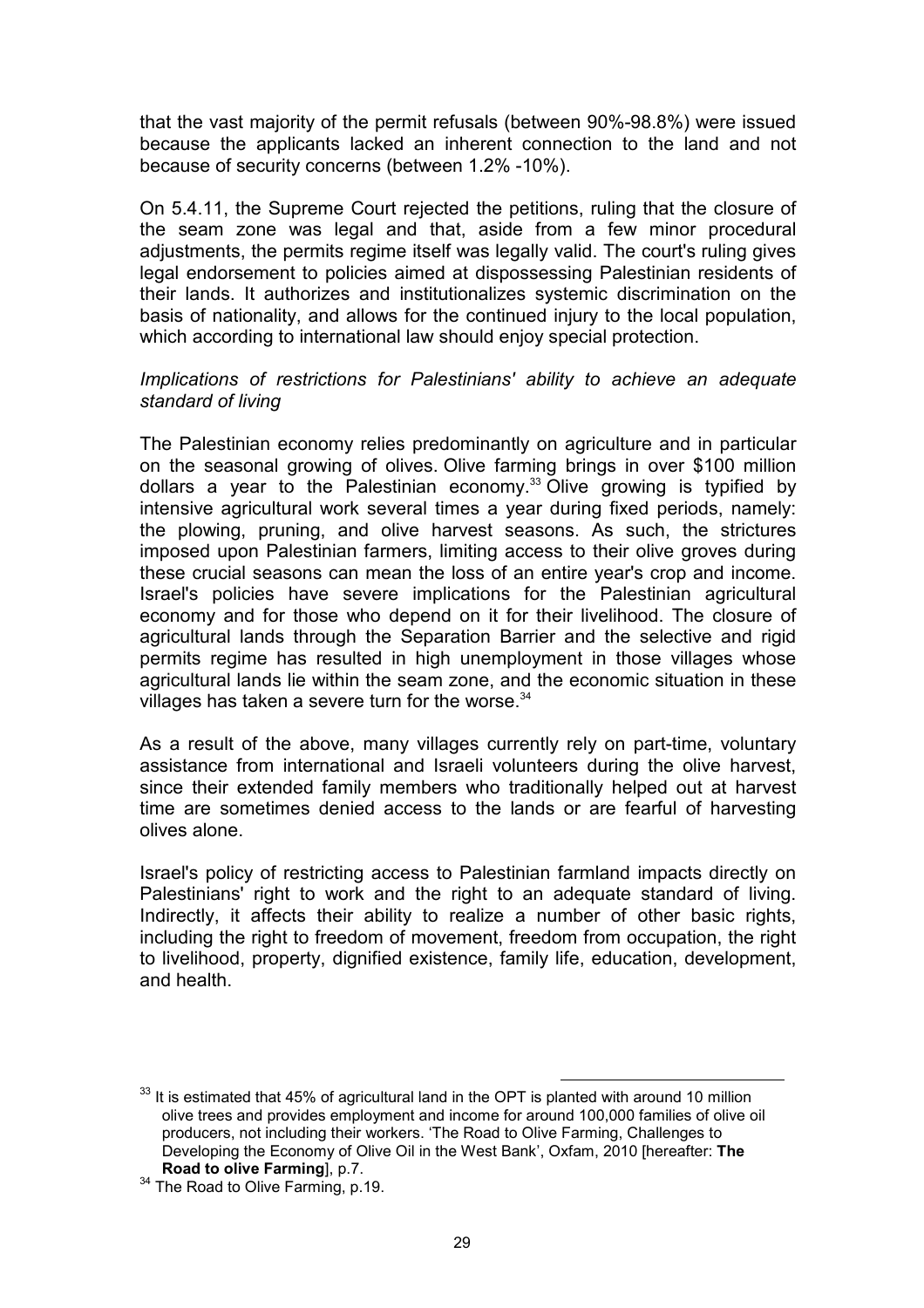# Article 7 - The right to just and favorable conditions of work

# Issue 13: Wage Differences Between Men and Women

Please provide up-to-date information on the wage differences between men and women by sectors, and indicate what measures have been taken to ensure equal pay for work of equal value.

Significant gaps in employment and employment benefits subsist between male and female workers in Israel, as stated in the State's Reports. In 2009, the average salary of an Israeli woman amounted to only 66% of that of the male worker, with the national monthly salaries of women constituting 60% of those of males, and their hourly wages 80% those of males. $35$ 

In 2009, a decline in the wage gap was documented. However, this was not a result of any actual improvement in the hourly pay of women but instead of the global financial crisis, which saw a reduction in the average pay of men. Indeed, the current government policies purported to address the wage gap between male and female workers leave much to be desired, and instead several policies even threaten to further undermine equal employment rights. For instance, because women make up two-thirds of public employees and are overrepresented in the fields of health, education, and welfare, the cuts that are done every year in the state budgets of social services disproportionally impact women workers and their salaries.<sup>36</sup>

In Israel, discrimination in the workforce is facilitated by particularly poor labor inspection services. In a response to a query advanced by ACRI, the Ministry of Industry, Trade and Labor gave the total of full-time supervisors as 48, with 61 students 'helping out' part-time. These employees are given the responsibility to supervise the enforcement of labor laws for a 2.8 million workforce. This is significantly below the OECD requirement of having one inspector for every ten thousand workers.<sup>37</sup>

# Equal Employment Opportunities Commission

The Israel 2011 report devotes considerable space to describing the important activities of the Equal Employment Opportunities Commission (EEOC), which is the only governmental body in Israel responsible for promoting equal opportunities, combating discrimination in the workplace, and enhancing enforcement in this field. The EEOC certainly undertakes very impressive work relative to the resources it receives, but this work is nevertheless partial against the background of the needs and the level of inequality and discrimination that typify the Israeli workplace.

<sup>&</sup>lt;sup>35</sup> Swirski, Israel in a Nutshell, Adva Center, 2011.

<sup>&</sup>lt;sup>36</sup> Yael Hasson, 'Through a Gender Lens', Adva Center, 2011, available under: <http://www.adva.org/default.asp?PageID=1002&ItmID=645>

<sup>&</sup>lt;sup>37</sup> OECD. 'OECD Reviews of Labour Market and Social Policies: Israel' 2010 [hereafter: OECD Review 2010], p. 94.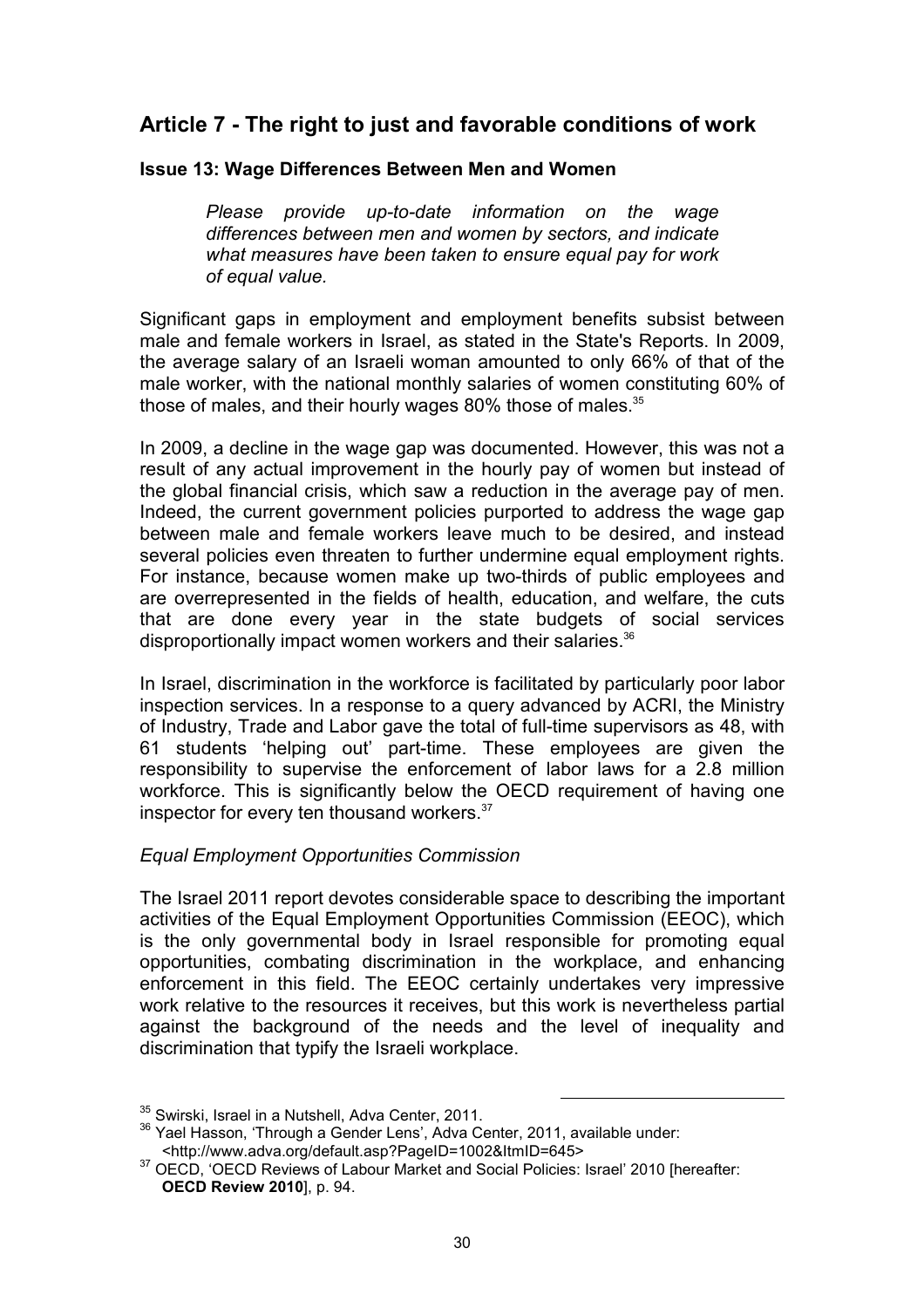To the best of our knowledge, the EEOC currently has a staff of just four permanent attorneys, as well as two legal interns, a research director, and an administrative director.<sup>38</sup> The EEOC does not have any representatives in Israel's Southern District, which is annexed to the Jerusalem District for this purpose. The office in Haifa and the national office do not have any legal interns. The EEOC does not have a national legal advisor, and there is just a single staff position for research. There is no staff position for training and information functions. Most of the positions are filled by attorneys, who effectively function as regional commissioners in Tel Aviv, Jerusalem and Haifa.

Given this limited deployment of personnel, the ability of the EEOC to perform its functions in a broad and meaningful manner is obviously extremely limited. Understaffing impairs the Commission's ability to undertake research, promote awareness among employers, respond to numerous requests, and pursue legal proceedings as necessary.

The EEOC was established over three years ago and has already secured considerable achievements in both the legal and the public arenas. Despite this, the government of Israel has not increased the resources available to the EEOC since its establishment. This severely impedes the ability of the EEOC to address the scope and depth of discrimination in the Israeli workplace.

In its annual report for 2010, the EEOC presented a proposed administrative structure designed to provide a firm basis for its operations. The proposal advocated additional 16 staff positions, which would bring the total number of positions to 24, as compared to just eight at present.<sup>39</sup> The government of Israel takes pride in the EEOC's work, but regrettably has failed to provide the necessary budgets and personnel to enable the Commission to perform its tasks.

In addition to the problem of resources, a further substantive problem relates to the EEOC's powers of enforcement. In principle, the EEOC enjoys powers of enforcement relating to all employers in the Israeli economy, including the civil service. However, the manner in which the EEOC exercises its authority is different in the case of civil service employers.

The EEOC operates under the auspices of the Ministry of Trade, Industry and Employment, and accordingly forms part of a government ministry. Due to this status, governmental bodies have argued that the EEOC is not empowered to submit suits against the state in its capacity as an employer. This subject was brought before the attorney general, who in February 2009 issued an interim decision stating that the EEOCs authority to submit suits would not be used against government ministries. The attorney general ordered that an

 $\overline{a}$  $38$  Website of the Equal Employment Opportunities Commission, business card,

<sup>&</sup>lt;http://www.moital.gov.il/NR/exeres/12EE5456-C20B-4B5E-B30C-033870368B0E.htm> (Hebrew).

<sup>39</sup> Equal Employment Opportunities Commission, Annual Report 2010, p. 36, <http://www.moital.gov.il/CmsTamat/Rsrc/PDFPublish/shivion\_report\_2010/index.html> (Hebrew).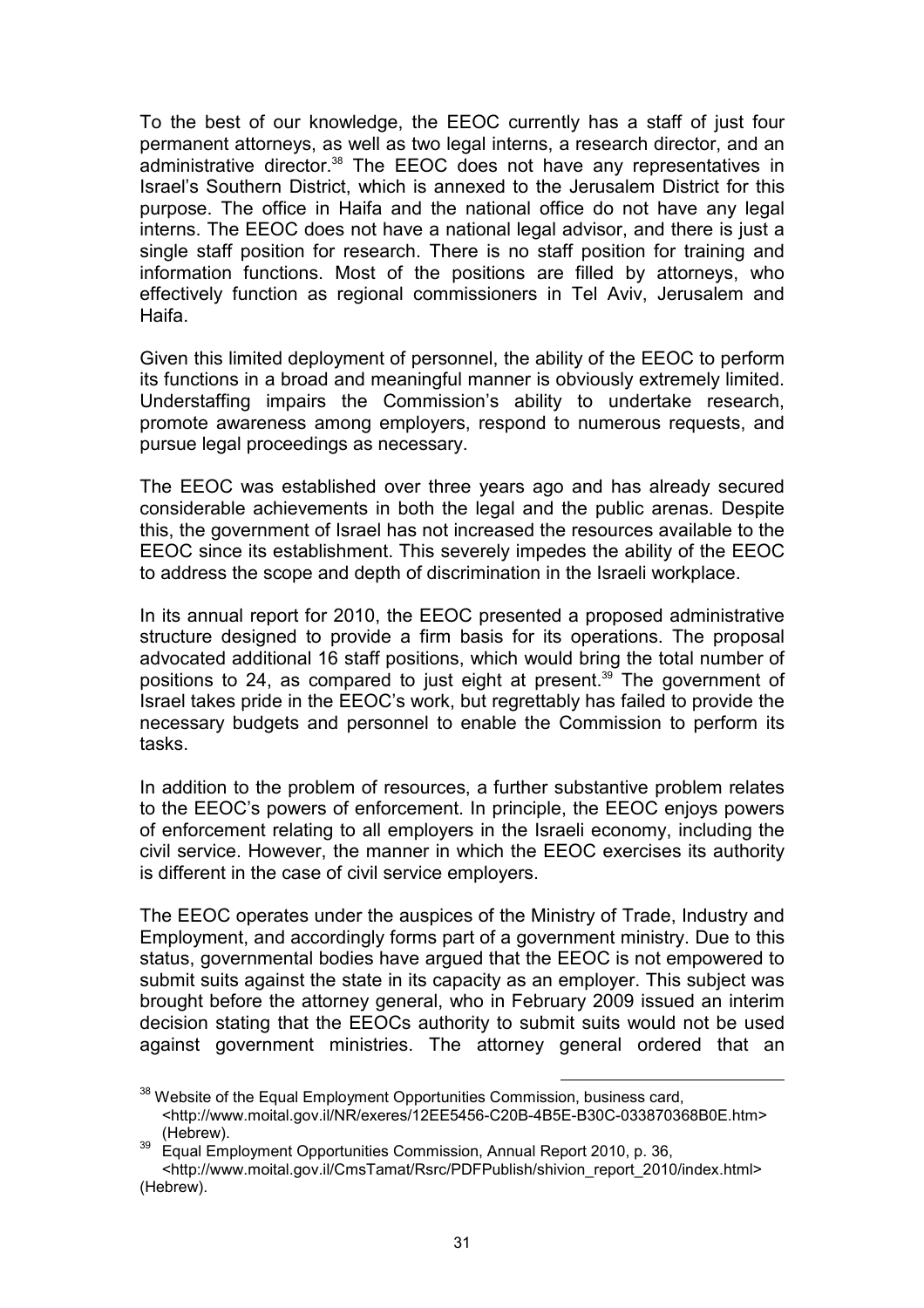instruction be prepared as soon as possible regulating the EEOC's work in this context. To date, no such instruction has been prepared, and a temporary internal procedure currently regulates the operations of the EEOC in cases when its position differs from that of the relevant government ministry. According to the procedure, any unresolved disagreement between the EEOC and a government ministry is brought before the deputy attorney general, who serves as an arbitrator for this purpose.

The attorney general also determined that the exercising of the EEOC's authorities against local authorities and government companies requires the approval of the Ministry of Justice. The submission of indictments against private employers also requires prior authorization from the Ministry of Justice.

The obvious result of this situation is that the EEOC is dependent on the Ministry of Justice, since it effectively does not enjoy legal autonomy. In practical terms, the need to consult on every case and to receive prior authorization before submitting a claim in some cases, and the inability to submit suits against government ministries all impair the EEOC's ability to perform its function. The EEOC was established by law with the goal of enforcing equal opportunities in employment in both the public and private sectors. Restricting the authority of the EEOC to work professionally and independently with government ministries thwarts this purpose.

The two obstacles to the EEOC's work described above, in the field of resources and in terms of authority, impair the effectiveness of its work. Despite these limitations, the EEOC has achieved the almost impossible task of securing significant advances in equal opportunities, both by raising awareness among employers and through legal tools. Nevertheless, and as explained above, its work is partial against the background of the achievements that could be secured in this field by a strong and independent body. A policy based on a commitment to workers' rights and to promoting substantive equality in the workplace clearly requires greater investments in this field. The body responsible for this work must be given the full budgets and authorities required in order to perform this important task.

# Issue 14: Complaints to the Ombudswoman for the Foreign Workers

Please provide information on the number and nature of complaints received by the Ombudswoman for the Complaints of Foreign Workers, on a yearly basis, as well as action taken after referral to the Ministry of Industry, trade and Labor.

Exclusion of Migrant Care-Givers from the Protection of the Ombudsman on the Rights of Migrant Workers

In a recent legislative amendment to Israel's Foreign Workers Law of 24.3.2010, the Israeli parliament voted in favour of excluding migrant caregivers from the protection of the ombudsman on the rights of migrant workers.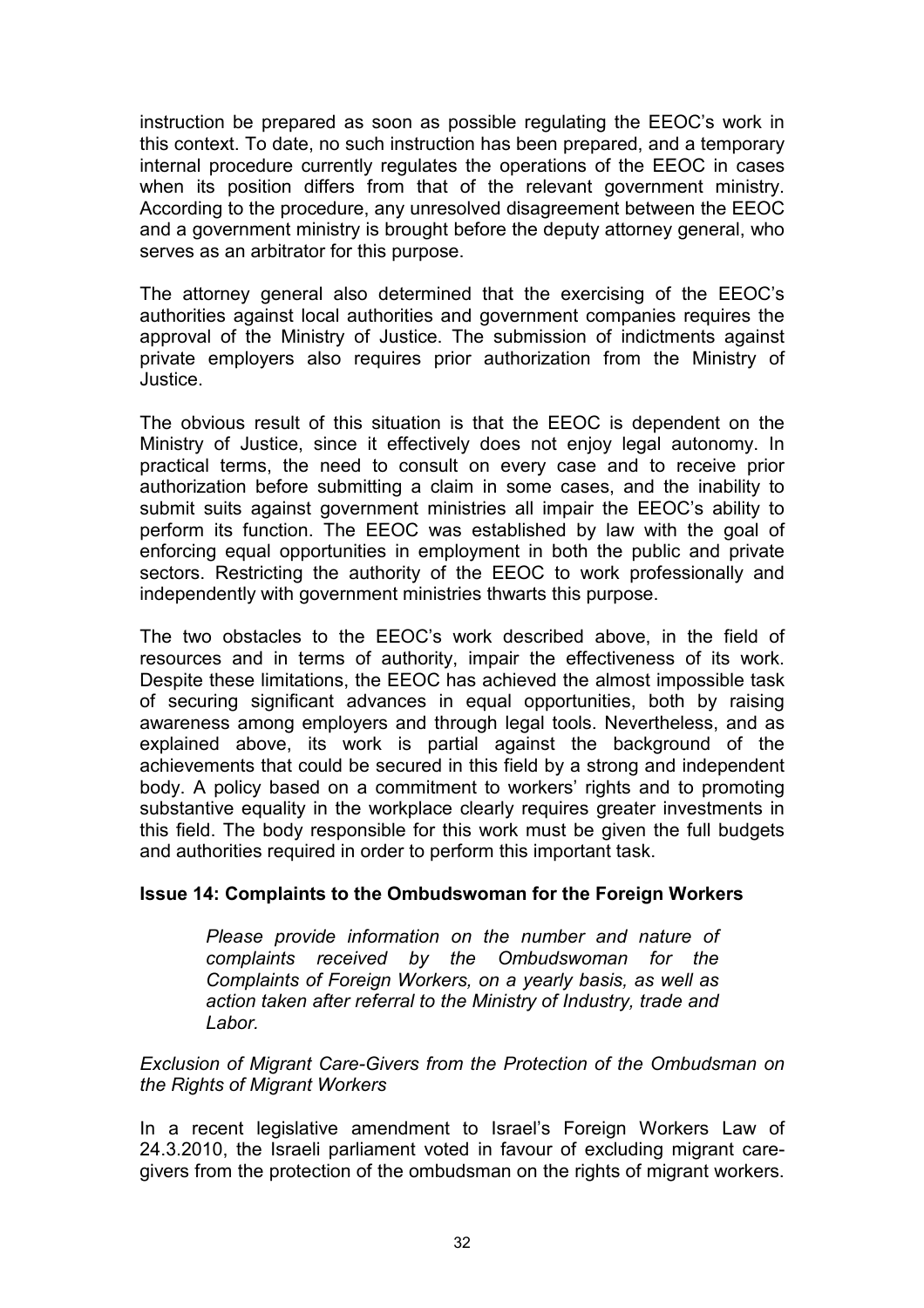It is within the Ombudsman's authority, inter alia, to handle complaints from migrant workers about their working conditions, to file civil lawsuits against offending employers and to intervene in pending cases. This legislative amendment results in the Ombudsman's authorization to handle complaints by migrant workers employed in the construction, agriculture and industry sectors only. Migrant care-givers are not eligible to lodge complaints against their employers, except for cases of trafficking for slavery and forced labor or in cases of sexual abuse or violence. All other violations of their rights – such as matters concerning minimum wage, overtime pay, working hours, wage withholding, overall working conditions, housing conditions, health and safety, passport withholding, etc. – are not within the jurisdiction of the Ombudsman.

While the law remains silent on the reasons for this exclusion, statements by ministers in the Israeli Government as well as by officials in the Population, Immigration and Border Control Authority and the Ministry of Industry, trade and Labor (MOITAL) reveal the reasoning behind it. In a response letter of 2/6/2009 to Israeli NGOs, the MOITAL minister, Fuad Ben Eliezer, stated that "the decision not to apply the authorities of the Ombudsman on the rights of migrant domestic care-givers, except for cases where there is suspicion for trafficking in persons, slavery or forced labor or sexual harassment, stems from the fact that in the care-giving sector there are two weak populations the government should defend: the first, the population of the migrant workers employed in this sector; the second – the population of permit holders – the employers." The statement by the MOITAL minister reflects a populist and dangerous sentiment that has unfortunately become well accepted with Israeli policy makers. It is believed that assisting elderly and disabled care patients entails infringing upon the rights of their workers and denying them access to justice in cases where their rights are violated. Excluding a particularly vulnerable group of workers from the protection of a central institution in charge of enforcing their rights reflects an entirely misguided understanding of the State's role in enforcing the rights of migrant workers, and thwarts the goals this institution was intended to accomplish.

The amendment is blatantly discriminatory against women, since migrant workers in construction, agriculture and industry – the sectors where the ombudsman will be free to operate – are overwhelmingly male; Migrant workers in the care-giving sector, on the other hand, are overwhelmingly female. The de facto consequence of this exclusion is hence a "men's only" ombudsman. Excluding care-givers from the Ombudsman's protection also serves to reinforce biased notions that women performing care work are not "real" workers entitled to equal treatment and protection.

The organizations Kav LaOved, ACRI and Hotline for Migrant Workers have filed a petition to the High Court of Justice in May 2011, requesting to disqualify this discriminatory legislation.<sup>40</sup> On 6 October 2011, the Supreme Court has rejected the petition. It ruled that there is a relevant difference between migrant caregivers and migrant workers in other fields of work, which justifies their exclusion from the supervisor's mandate, and that "the need to

<sup>&</sup>lt;sup>40</sup> HCJ 4007/11 Lianghi v. the Knesset.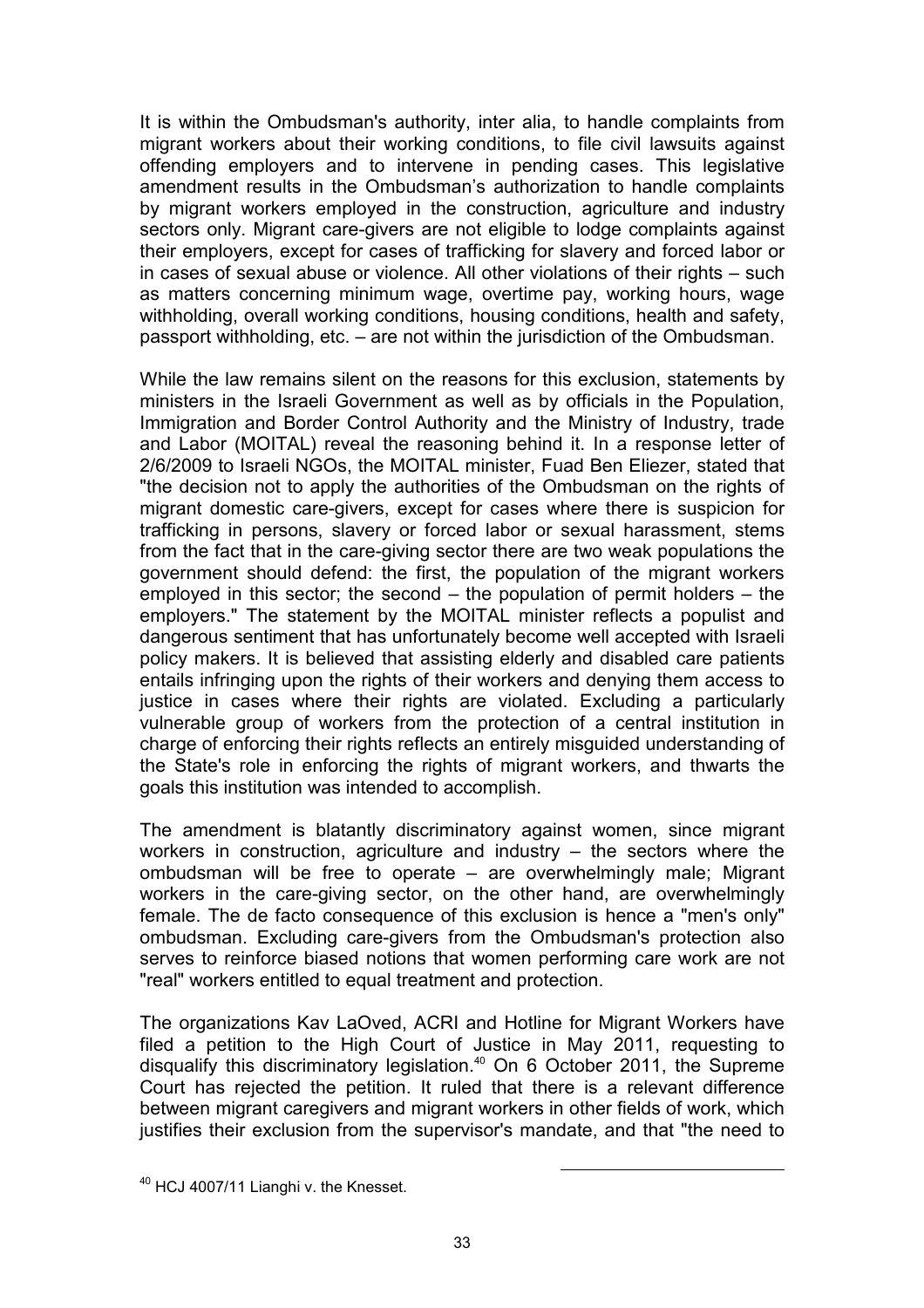protect foreign workers does not mean causing harm to any other weak group, nor does it mean that the protection of the rights will be done while shutting one's eyes to other public and human interests."

The court has also rejected the claim that the exclusion of caregivers from the supervisor's mandate is tainted with gender discrimination: 'We have also found it hard to accommodate the claim that this constitutes discrimination against women [...] The reason for the distinction is rooted in essential differences between the private employers in the care-giving sector vis-à-vis other sectors, and has nothing to do with gender distinctions.'

# Article 9 – The right to social security

# Issue 18: Unemployment Benefits

Please clarify why, since 2002, the number of persons eligible for unemployment benefits has reportedly been reduced by half, and why, in 2007, only a quarter of the unemployed were entitled to unemployment benefits.

# Reductions of Unemployment benefits

Over the past decade, stricter conditions have been introduced for eligibility for unemployment benefits, denying unemployment benefits to many unemployed persons; at the same time, the sum of unemployment benefits has been reduced. According to figures provided by the National Insurance Institute, just before the stricter criteria for receipt of unemployment benefits were introduced, a little less than half of all unemployed persons were eligible for unemployment benefits (in 2003). One year after the stricter conditions were introduced, this figure fell to just one-fourth. In 2010, approximately 27% of unemployed persons were eligible for unemployment benefits.<sup>41</sup>

Some examples of the ongoing erosion of unemployment insurance in recent  $vears: <sup>42</sup>$ 

- Eligibility was restricted to a period of 4 years: In 2000, it was decided that a person under the age of 40 will be eligible for only two periods of unemployment, in the second of which the period of eligibility was reduced to 80% of the number of days and 85% of the sum of unemployment benefits.
- Period of work required as a condition for receiving unemployment benefits was doubled: At the end of 2002, it was decided that the period granting entitlement to receive unemployment

 $\overline{a}$ <sup>41</sup> National Insurance Institute, 'Recipients of Unemployment Benefits in 2010', Periodic Surveys, (2011), available under:

<sup>&</sup>lt;http://www.btl.gov.il/Publications/survery/Documents/seker\_231.pdf> (Hebrew).  $42$  Ibid.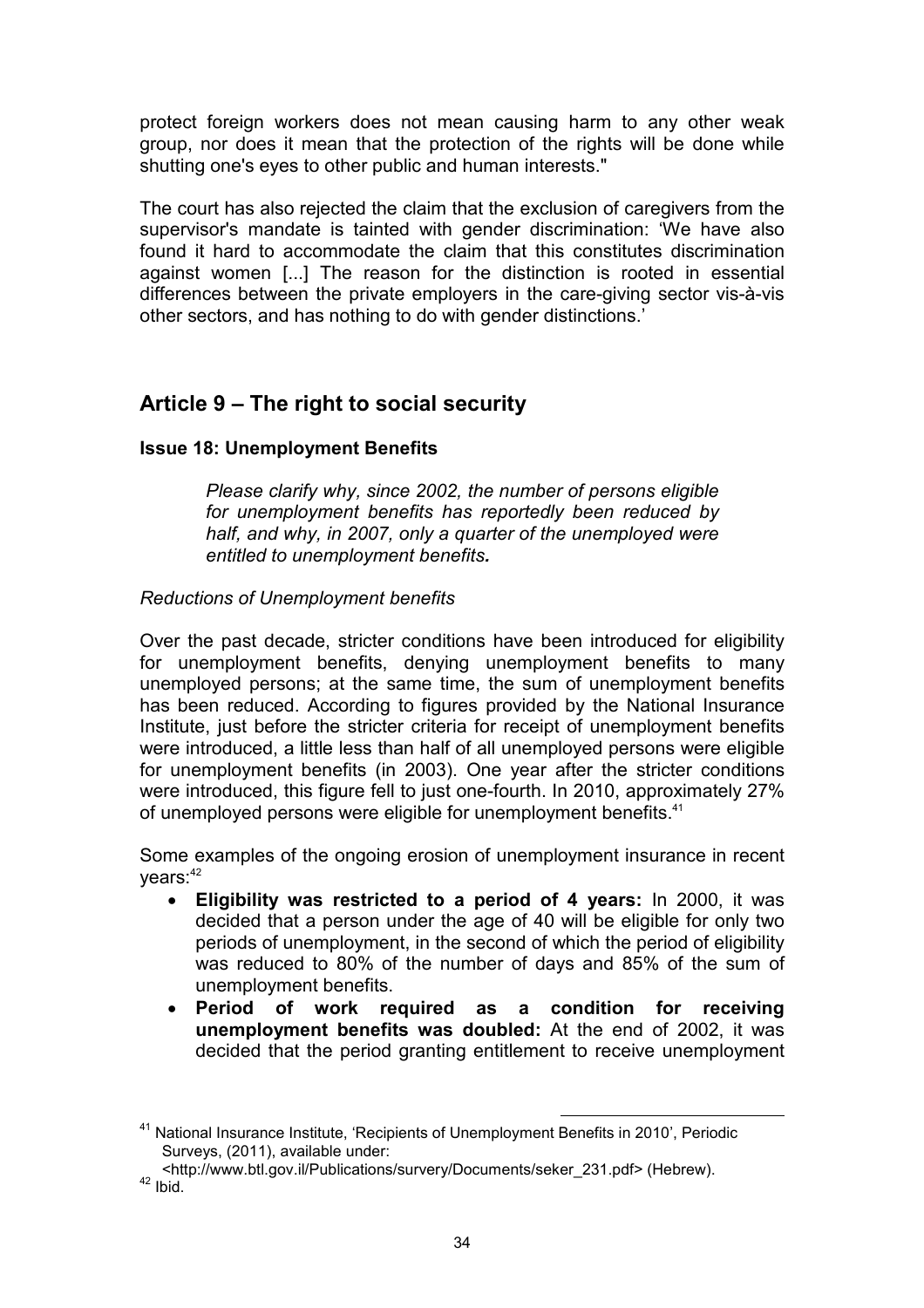benefits will be extended from 6 to 12 months, out of a consecutive period of 18 months preceding the period of unemployment.

- Period of eligibility for unemployment benefits was reduced: The period of payment, which was previously either 138 or 175 days, depending on age and family status, was reduced and now ranges between 50 to 175 days.
- Unemployment benefits for young people were cut by approximately 25%.
- Unemployment benefits during vocational training were decreased: The eligibility of an unemployed person during vocational training was reduced to just 70% of the level of the unemployment benefits.
- Requirement to offer unemployed persons work commensurate with their education and training was restricted: In 2008, it was decided that after of a period of between 2 to 4 weeks, the Employment Service can send unemployed persons under the age of 35 to any work, even if it is not commensurate with their training and education. If the individual refuses the position offered, they will be denied unemployment benefits.

# Income Support Payments

Income Support Payments is the final safety net for a family that has no other source of income in Israel. Over the years, this benefit has become very modest and does not permit families left without any assets or other sources of income to live in dignity or to enjoy nutritional security.

The watershed in this respect was the Budget Arrangements Law for 2003. The Supplementary Income Law established, with its enactment in January 1982, payment of benefits on two levels – an increased rate and an ordinary rate. The ordinary rate was approximately 80% of the increased rate. The introduction of two rates sought to reflect the principle that the level of the benefits should be adjusted according to the period of time in which the claimant is expected to face distress. The ordinary rate was intended for claimants who were part of the workforce, but who had encountered temporary distress for a period not exceeding two years. The increased rate was intended for those whose distress is not temporary. In April 1992, the eligibility was also extended to include single-parent families in which the single parent is divorced or single, even if they had not been in the system for two full years. The Reduction of the Dimensions of Poverty and Income Gaps Law of 1994 increased the level of the benefits and established that a claimant aged 46 or above, who was found eligible for the benefits, would receive the increased rate even if he or she had been in the system for less than two years. $43$ 

l <sup>43</sup> National Insurance Institute, 'Annual Survey 2004' (2005), available under: < http://www.btl.gov.il/SiteCollectionDocuments/btl/Publications/SkirotShantiot/AnualSurvey2 004/skira\_2004.pdf > pp. 121-125 (Hebrew).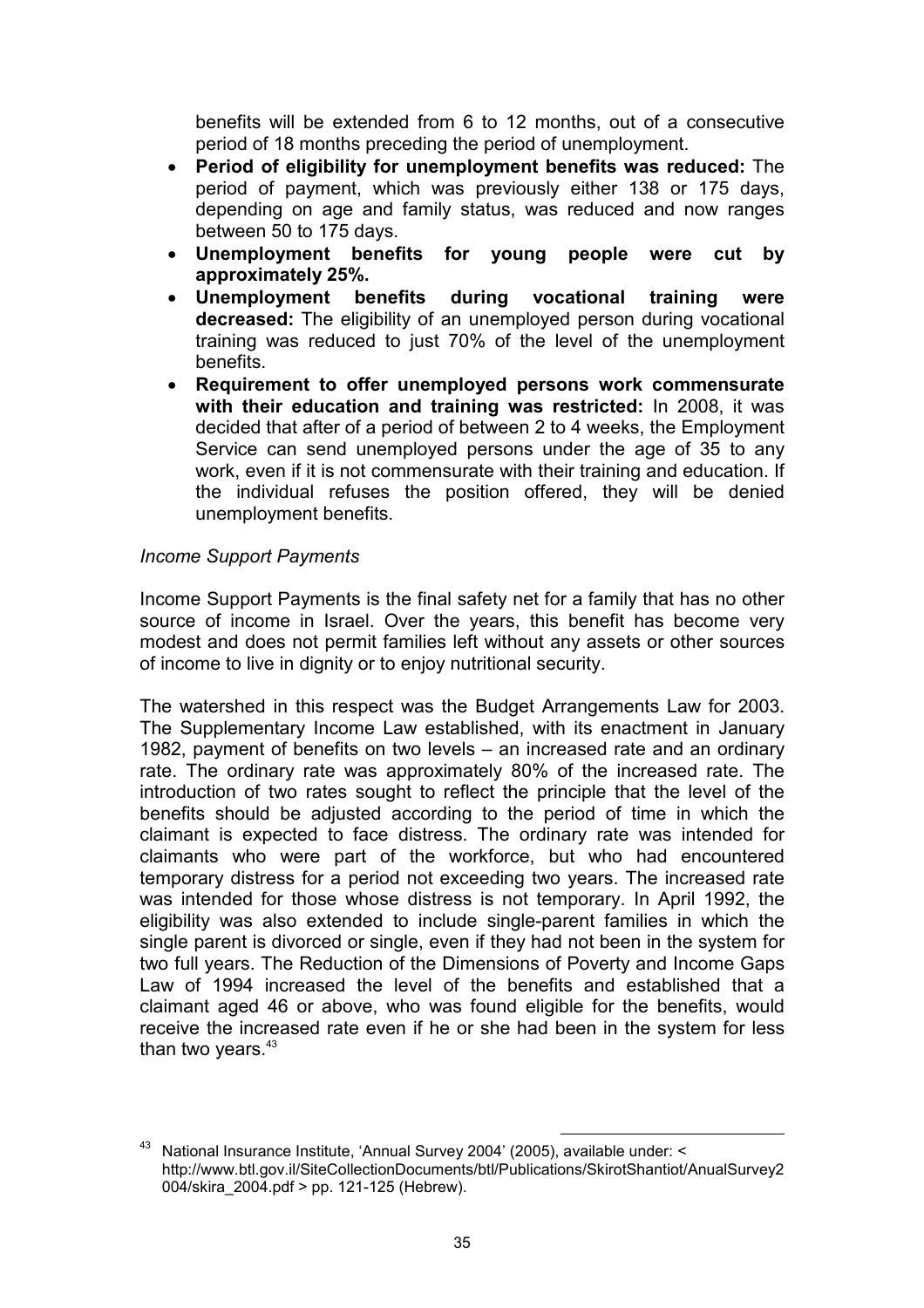The Budget Arrangements Law for 2003 abolished the entitlement to receive the increased rate of Income Support Payments for claimants aged 46-54, as well as the transition from the ordinary rate to the increased rate for those who had been in the system for two years. The ordinary rate was reduced by up to 20%, depending on the composition of the family, while the increased rate for single-parent families was reduced by 23%. The benefits for new claimants aged 46-54 was reduced by up to 32%, depending on the composition of the family. Single claimants under the age of 25, as well as childless couples where both partners were under the age of 25, became eligible for only 80% of the ordinary rate, with certain exceptions established in the law.<sup>44</sup>

In addition, the parameters for the income test were changed. Among other changes, the level of income from work or pension not included in determining eligibility was changed; the level of offsetting of benefits was reduced by a varying percentage according to the composition of the family; and the level of income preventing eligibility was reduced according to the level of the new benefits.<sup>45</sup>

Changes were also introduced to the employment test. Until January 2003, some individuals were required to report to the Employment Service in order to find work, while others were exempt. Exemptions included mothers of children aged 7 or under and widows with children of any age. However, even among those who did not enjoy such exemption, the Employment Service implemented varying rules regarding the dates of reporting, based on the individual's ability to be integrated in the labor market. As of January 2003, the Employment Service is no longer authorized to define a claimant for supplementary income as temporarily or permanently unplaceable. The main amendment regards mothers of young children: Prior to this legislation, mothers whose youngest child had not yet reached the age of 7 were exempt from the employment test. After the amendments, mothers are exempt only until their child reaches the age of 2, and the position of widows was brought into line with that of mothers of young children. $46$ 

These administrative changes, introduced under the cloak of the Budget Arrangements Law, had grave ramifications.<sup>47</sup> Of 125,000 families who received benefits in mid-2002, some 103,000 faced a cut in their benefits or were denied benefits altogether. Of those families denied benefits, 80% were single-parent families.<sup>48</sup> The average reduction in the benefits was NIS 620 a month for families affected, equivalent to 29% of the benefits provided prior to

 $\overline{a}$ <sup>44</sup> National Insurance Institute, 'Annual Survey 2003' (2004), available under: < http://www.btl.gov.il/Publications/Skira\_shnatit/%202003-2002 /rages/default.aspx> (Hebrew), [hereafter: National Insurance Institute, Annual Survey, 2003], pp. 152-154

 $45$  Ibid, p.154.

 $^{46}$  Ibid, in footnote 41, p. 158.

See Amir Paz-Fuchs, 'The Welfare Reform, between Capitalism and Patriarchy: The Budget Arrangements Law, 5763-2003 and the Cut in Supplementary Income Benefits for Young Unemployed Persons and Single Mothers', Work, Society and Law pp. 339-361 (2004) (Hebrew).

<sup>48</sup> National Insurance Institute, Annual Survey 2003, p. 159. See also: Knesset Research and Information Center, Background Paper: Supplementary Income Bill (Amendment of Restrictions on Eligibility for Benefit), 5764-2004, author: Liat Rosso (in Hebrew).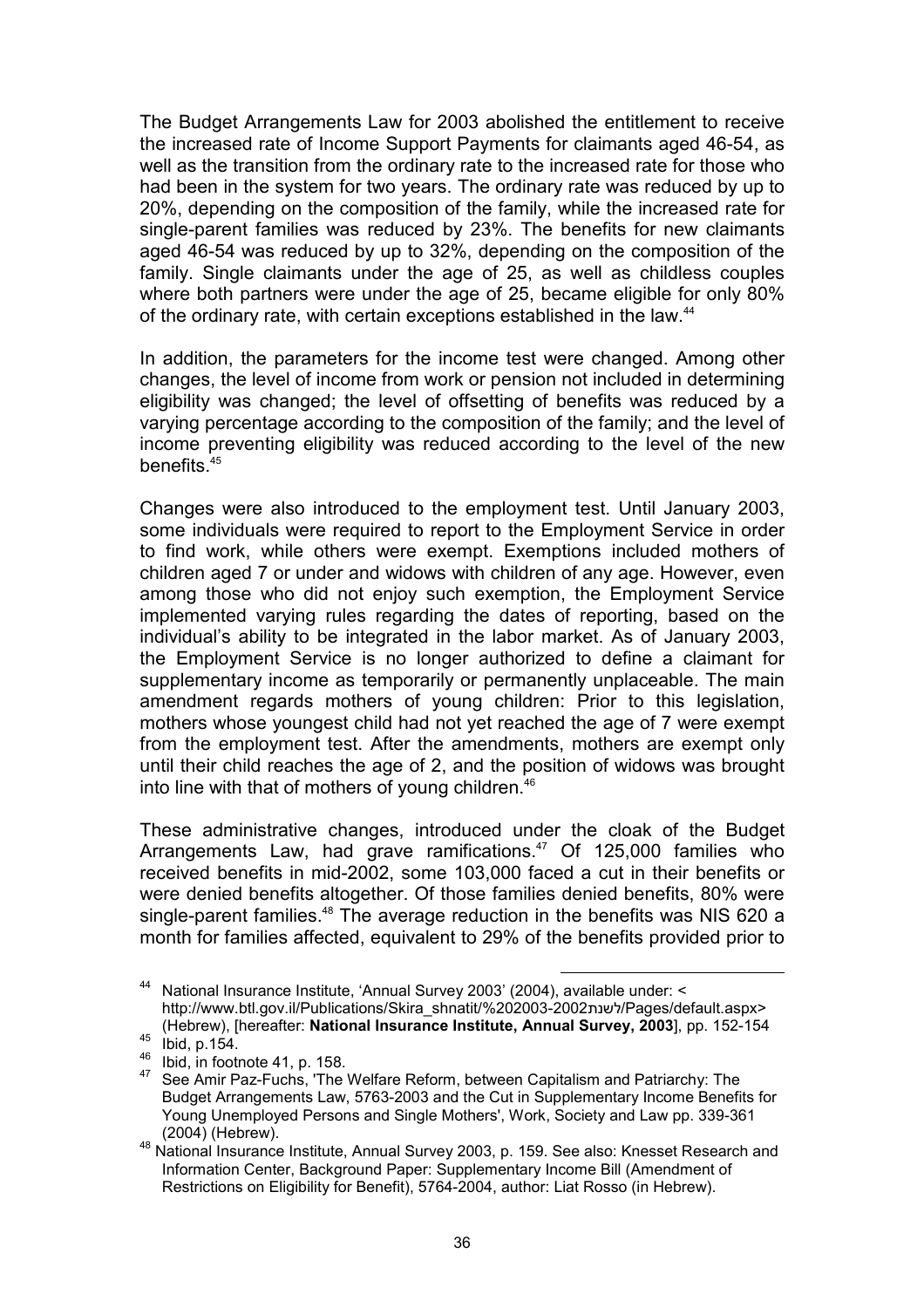the legislative changes. The legislation led to an immediate saving of approximately NIS 800-850 million per year in supplementary income payments.<sup>49</sup>

In addition to the reduction of the benefits, the government decided in 2002- 2003 to cut or cancel ancillary benefits. Automatic discounts in municipal taxes, public transport, and television fee were cancelled for new recipients. Discounts in payments for visits to physicians were cancelled, and the level of rent assistance for all recipients was also reduced.<sup>50</sup>

#### Issue 20: Revocation of Residency Rights of East Jerusalem **Palestinians**

Please describe the impact of the revocation of residency rights of Palestinians living in East Jerusalem on their right to social services.

The Israeli law authorizes the Interior Ministry to revoke the permit of a resident (native or immigrant) who left the country for a period of seven years or more, or who acquired citizenship or permanent license in another country, and thus had supposedly severed ties with Israel. The majority of Palestinians in East Jerusalem are permanent residents of Israel, and the ongoing policy of revocation greatly infringes on the basic human rights of tens of thousands who wish to leave Jerusalem for studies, work or marital purposes. In recent years there has been a sharp increase in revocation of residency, and 2008 set a record with 4,577 revocations. Almost one half of the total revocations of permits since the annexation of Jerusalem in 1967 occurred between the years 2006 to 2008. This sharp increase indicates a deliberate policy to reduce the number of Palestinians living in the city. The Interior Ministry regularly revokes residency permits without giving prior notice and without holding a hearing to allow for residents to make their argument. In this manner, residents discover only after the fact that they may no longer return to their indigenous.

In a petition submitted to the High Court of Justice, HaMoked (Center for the Defense of the Individual) and ACRI demanded that the Interior Ministry stop revoking permanent residency permits held by residents of East Jerusalem.<sup>51</sup> The human rights organizations further requested that the law be amended to provide special protection clauses for those who reside in areas that were annexed by the State of Israel – today East Jerusalem and the Golan Heights – so that they could leave and return at their own free will. The petitioners demand that the Entry into Israel Regulations be amended to stipulate that a visa and permit for permanent residency granted, following the annexation of a territory to the State of Israel, will not be revoked, even if a resident had left the country for prolonged periods of time or became a citizen of another country. Thus, a distinction would be made between immigrants who had

<sup>49</sup> National Insurance Institute, Annual Survey 2003, p. 159.

<sup>50</sup> National Insurance Institute, Annual Survey 2003, p. 160.

<sup>51</sup> HJC 2797/11 Qarae'en v. Minister of the Interior (April 2011), available in English under: < http://www.hamoked.org/files/2011/114270\_eng.pdf>.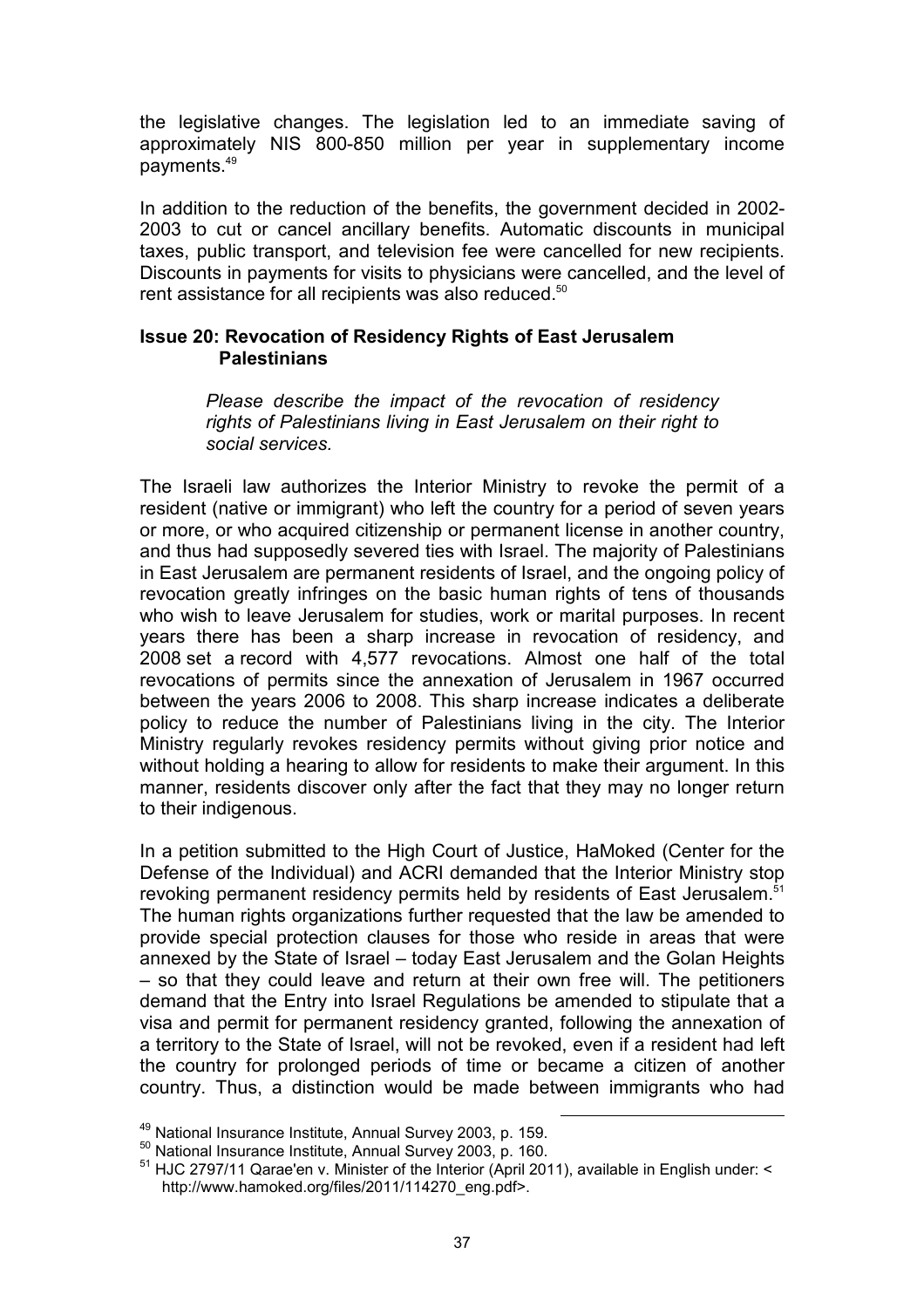acquired status in Israel for reasons such as marriage to an Israeli citizen, who would still be required to continuously prove that their center of life is here, and between residents of East Jerusalem and the Golan Heights who would be allowed to leave and return at their own will, as is acceptable among citizens who are never under threat of revocation of status.

The petition was submitted in the name of Mahmoud Qarae'en, a 26-year-old resident of Silwan in East Jerusalem. Qarae'en must conduct his life knowing that any choice which means leaving Jerusalem for a protracted period of time - be it for residential or familial reasons or for the purpose of studying or working - may eventually cost him his residency permit. Acquiring citizenship or other residential status in a foreign country would involve the same punishment, meaning the loss of status and with it the loss of the possibility to return to his family, home, city and birthplace.

To make matters worse, even a decision to relocate to an area near Jerusalem that is considered Occupied Territories by the Israeli authorities can be interpreted by the Interior Ministry as a step of immigration, as if the Jerusalem resident had intentionally left the country. Many Palestinians, and in particular women who marry West Bank residents, lose their status this way. They reside only a few miles from their place of birth, to which they may no longer return. The Interior Ministry is basing this policy on the 1988 High Court ruling in the 'Awad case', in which the justices ruled East Jerusalem residents may have their status revoked due to "transference of center-of-life", as is the common approach toward foreigners who had acquired residency permits but later chose to leave the country.

It is crucial that Israel stops revoking the residency permits of Palestinians from East Jerusalem, and moreover quits denying them the right to return to their homes in order to achieve it's demographic goals.

# Article 10 – Protection of the family, mothers and children

# Issue 21: Entry into Israel Law and Family Reunification

Please indicate whether the State party is planning to revoke the Citizenship and Entry into Israel Law (Temporary Provision) 5763-2003 and take alternative measures that would guarantee and facilitate family reunification for all citizens and permanent residents. In addition, please provide information on the number of requests for entry into Israel received on a yearly basis since 2003, and specify the number of those that have been denied entry and the reasons why.

Since May 2002, Israel has prevented – first by government decision and since 2003 by law – legalization of the status of Palestinians in Israel, even if they are spouses or children of Israeli citizens and residents. Although the avowed purpose of the law is security, decision makers have clarified more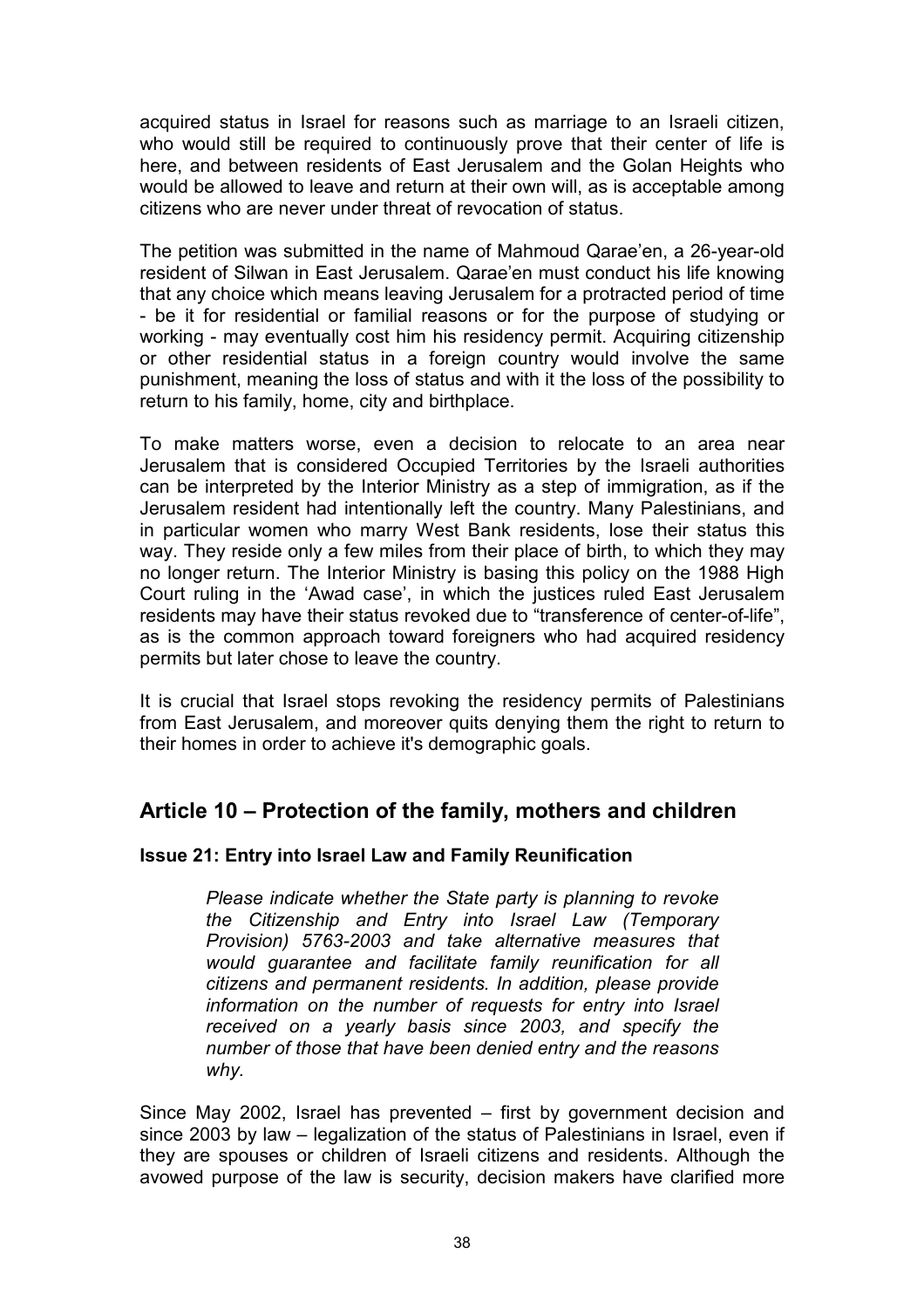than once that the intent is demographic – to prevent Palestinians from having legal standing in Israel. Although the law permits spouses and children above a certain age to hold a temporary residence permit without social rights, it does not allow legalization of their status on a permanent basis. And since 2007, Israel has placed an absolute prohibition on legalizing the status of family members who are citizens of Syria, Lebanon, Iran, or Iraq and – from 2008 – also Gaza Strip residents.

The law, while ostensibly enacted for security purposes, disproportionately harms the right to family life solely on the basis of nationality and ethnic origin. The law additionally undermines the principle of equality as it prevents Arab citizens and residents whose partners reside in Arab states or the Occupied Territories from realizing their right to a family life. In May 2006, the High Court of Justice rejected petitions against this law,<sup>52</sup> asserting in a majority ruling that these orders are temporary despite the harm they cause. Subsequent petitions against extending the validity of this law are pending.<sup>53</sup>

# Article 11 - The right to an adequate standard of living

# Issue 22: Poverty and the Governmental Policy toward it

Please provide up-to-date information on the number of households that live below the national poverty line, in the State party, including in the Occupied Palestinian Territories, disaggregated by population group. Please also provide detailed information on public expenditure to fight poverty in particular for the most marginalized and disadvantaged groups in society, and indicate its effect on reducing the extent and depth of poverty.

In 2009, the poverty line was NIS 2,270 for an individual living alone and NIS 3,630 for a couple. The State's 2009 Report optimistically predicts a decline in poverty rates, noting the slight decline in the incidence of poor families in Israel in both 2006 and 2007, as well as a reduced poverty rate among individuals and children. However, in 2009, the national poverty rate came out to 20.5% - three full percentage points higher than where it was ten years ago, and higher than the previous year. In 2009, there were a total of 435,100 poor families in Israel, including 1,775,800 individuals among whom 850,300 children. The incidence of poverty among children likewise increased – by 2.3 percentage points, to 36.3%.<sup>54</sup>

<sup>&</sup>lt;sup>52</sup> HCJ 7052/03 Adalah v. The Minister of the Interior.

<sup>53</sup> HCJ 466q07 Galon v. Attorney General, consult further: Section 20 of the Report on Israel by the CERD of March 2007, CERD/C/ISR/CO/13, available under: <http://daccess-ddsny.un.org/doc/UNDOC/GEN/G07/424/79/PDF/G0742479.pdf?OpenElement>.

<sup>54</sup> National Insurance Institute, 'Poverty and Social Gaps: 2009', Annual (Jerusalem: National Insurance Institute, 2010),

<sup>&</sup>lt;http://www.btl.gov.il/English%20Homepage/Publications/Poverty\_Report/Pages/oni2009. aspx> [hereafter: Poverty and Social Gaps, 2009], p. 5.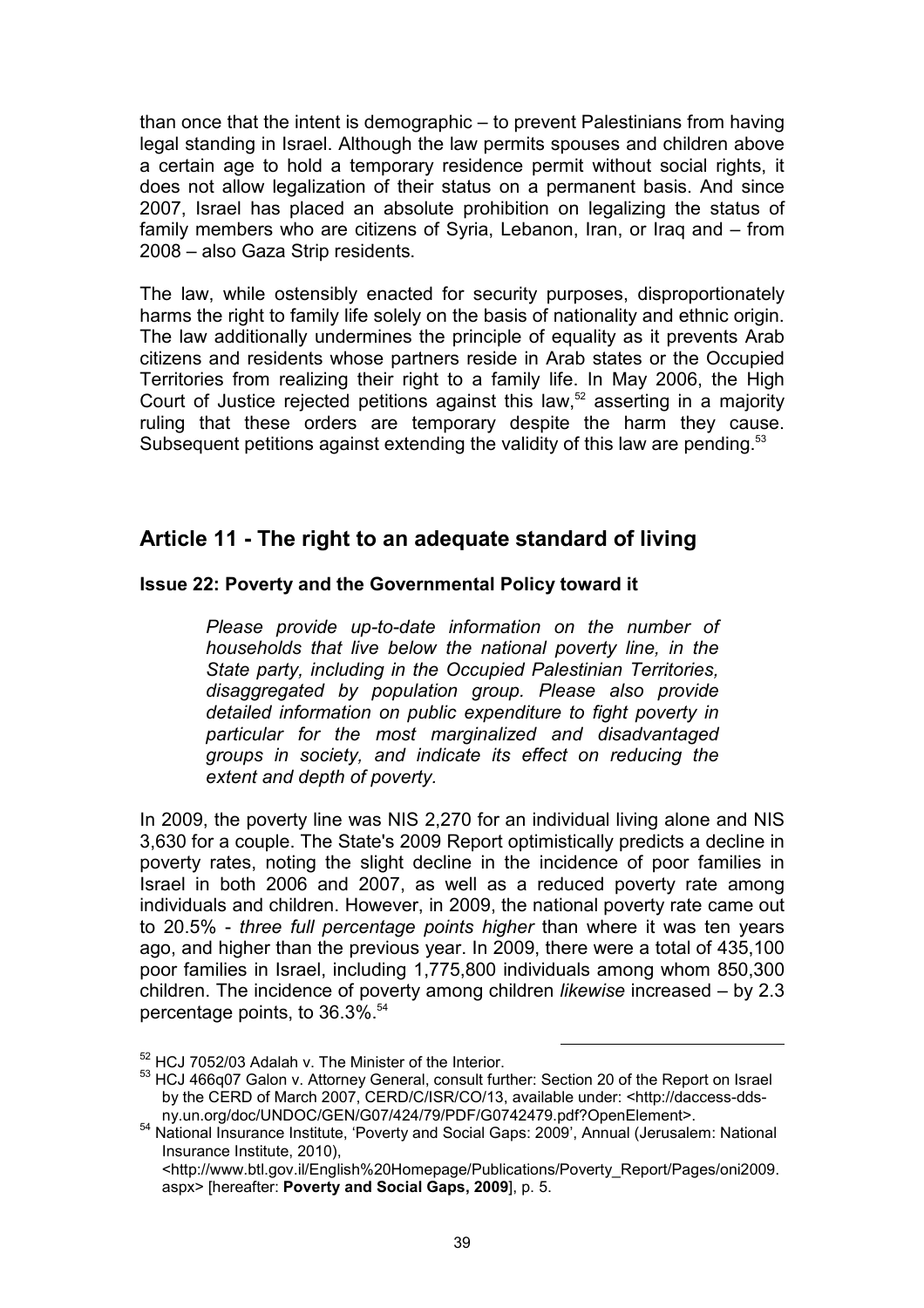The severity (that is a combination of effects of the incidence of poverty and the depth of poverty, with greater weight attributed to poorer people) and depth (that is, the average distance of poor people's income from the poverty line) of poverty both increased sharply – the former rising by 12.2% in 2009 (twice as fast as its average growth rate in the previous decade) and the latter from 34.2% in 2008 to 35.5% in 2009. The economic crisis is an important factor in the worsening situation of poverty in Israel, and accordingly families participating in the labor market (and mainly those already near the poverty line) were more highly impacted.

Nevertheless, these figures stand in stark contrast to the rest of the member countries of the OECD. A 2011 OECD report reveals that Israel's poverty rate is more than twice as high as the rest of the OECD countries, that its income gap between the ninth and lowest decile one and a half times as high, and that the disparity between the overall standard of living and that of the poorest decile is three times as high as the OECD average ratio.<sup>55</sup>

According to the Israeli National Insurance Institute, contributing to this increasing rate of poverty is a lack of investment in the Arab sector, very low participation of ultra-Orthodox men and Arab women in the labor force, the creation of many jobs that are only part-time, and the growing prevalence of perm-temp employment agencies. Indeed, the Arab and ultra-Orthodox community have extremely high poverty rates. The highest rate of poverty is found within the ultra-Orthodox community in Israel, 56.9% of the families, where there is an extremely low rate of participation of men in the labor force, community families instead subsisting largely on state subsidies. The poverty rate significantly increased in the Arab sector, from 41.2% in 2001 to 53.5% in 2009. Of the 15,000 families newly designated as living under the poverty line, 14,300 of those were Arabs.<sup>56</sup>

It is furthermore instructive to look at poverty rates by age, gender, and region. In 2009, the poverty rate among the elderly was lowered by 9,300 individuals. However, such figures hide the worsening circumstances of those remaining in poverty, with the depth of poverty among the elderly increasing from 23.0% in 2008 to 24.8% in 2009, and its severity likewise increasing. The incidence of poverty among children throughout Israel has also risen significantly, and families with 1-3 children were particularly affected, with a poverty rate increasing from 17.8% in 2008 to 20.2% in 2009. The rate and severity of poverty also increased among individuals having completed 9-12 years of education. There is a higher poverty rate among Israeli women than men (in 2009, 20% of women were poor in contrast to18.8% of men). Both the depth and rate of poverty decreased for immigrants. Finally, poverty rates fluctuate considerably by region. In the Central district, poverty rate increased from 11.3 % to 13%, while in the southern district the rate was fixed at 23.6%. Poverty rates decreased in the Jerusalem district from 23.7% to 22.7%.

l <sup>55</sup> OECD, 'Society at a Glance 2011 - OECD Social Indicators' (2011), available under :<www.oecd.org/els/social/indicators/SAG>.

<sup>56</sup> Poverty and Social Gaps, 2009, p. 8.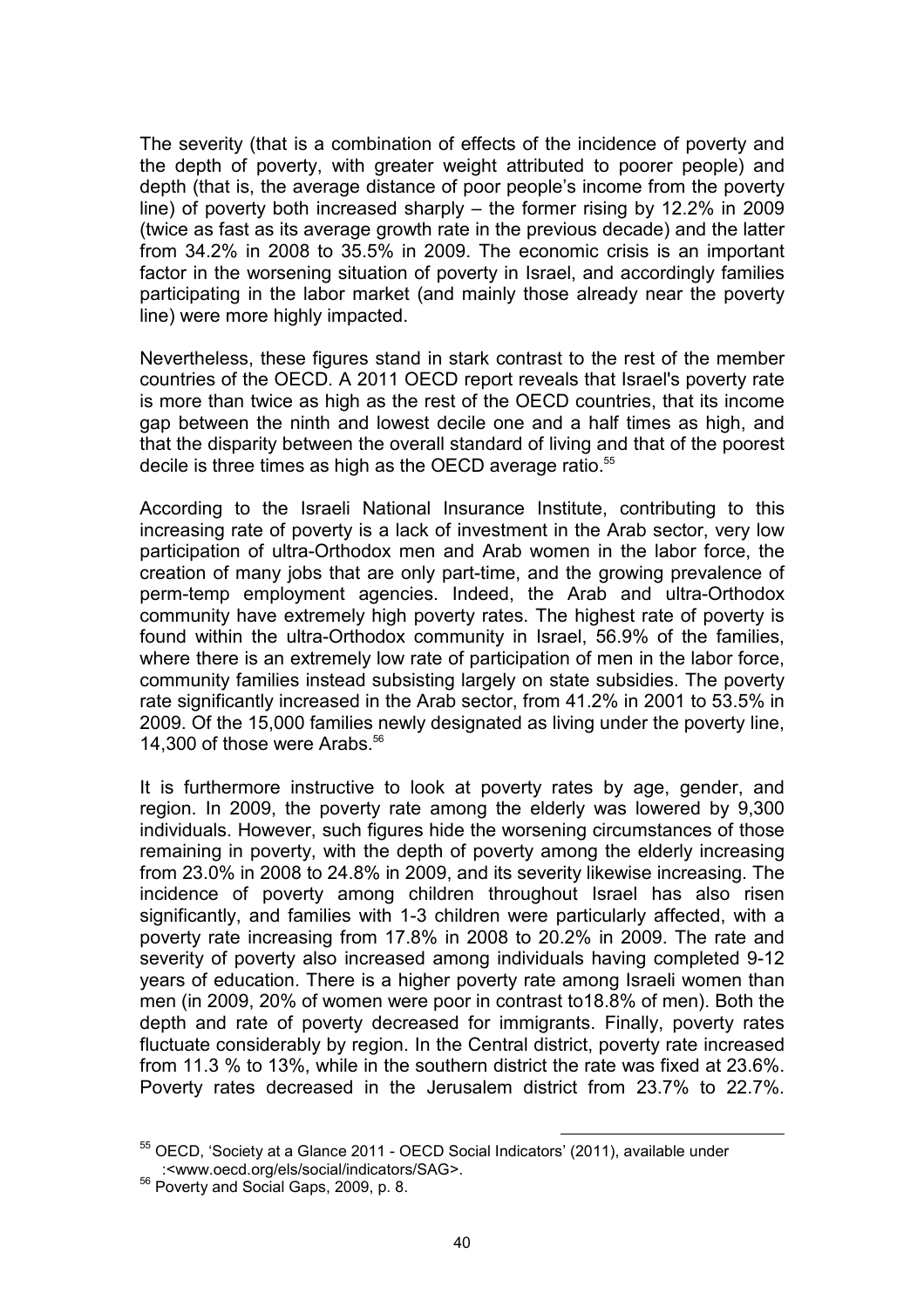Among Arab residents of the Jerusalem District, 75.3% are poor, a statistic which rises to 83.1% when considering only Arab children.<sup>57</sup>

# Public Expenditure and Diminishing Poverty

The State of Israel does not have a comprehensive policy for addressing the acute problem of poverty, and no government plan has been determined for reducing poverty levels in recent years. In fact, the opposite is the case. Over the past three decades, Israeli governments have conducted an economic policy that advocates the cutting and privatization of social services, which are intended to provide a firm foundation for assisting weakened populations and to help them in improving their situation. Israeli governments have dramatically reduced their involvement in the fields of housing, health, education, welfare, and employment, and have deliberately shifted the center of gravity to the private market. The governments have argued that they should not intervene in market forces, which will act in the best manner to meet public and economic interests.

The situation deteriorated to a full-scale social crisis, which erupted in the summer of 2011 in a mass movement that took to the streets, holding demonstrations on an unprecedented scale against the government's social and economic policies. Tent cities were established in dozens of cities to protest against the lack of social justice in all fields, from housing to the cost of living and from health to education.

A single, clear line connects all the different protests relating to social rights: the policy of budget cuts and extreme privatization that has been implemented for three decades, and particularly over the past decade. This policy has not been accompanied by the establishment of any alternatives, and Israeli citizens have been left without any genuine possibility to cope with the grave damage to their social human rights. This policy has led to the dwindling of social services, intensified social gaps, and brought poverty levels to an unprecedented high in Israel.

ACRI has warned for years that the Israeli government has abandoned its responsibility for the welfare of Israeli residents. The complaints and material accumulated in our offices reflect the danger of social explosion. The current policy has caused grave social damage that is masked by the nation's strong economy. As stated above, today one in four residents of Israel lives below the poverty line, as does one in every three children. Income gaps are wider than ever before. This reality violates the common social goals of Israeli citizens and threatens Israeli democracy.

In recent years, welfare policy in Israel has focused on creating incentives to participate in the workforce (mainly by significant cuts in social benefits). However, participation in the workforce does not necessarily free Israelis from poverty: In Israel, employment is no longer a guarantee against poverty. In 2009, the incidence of poverty increased among working families from 12.2%

<sup>57</sup> Poverty and Social Gaps, 2009, p. 5.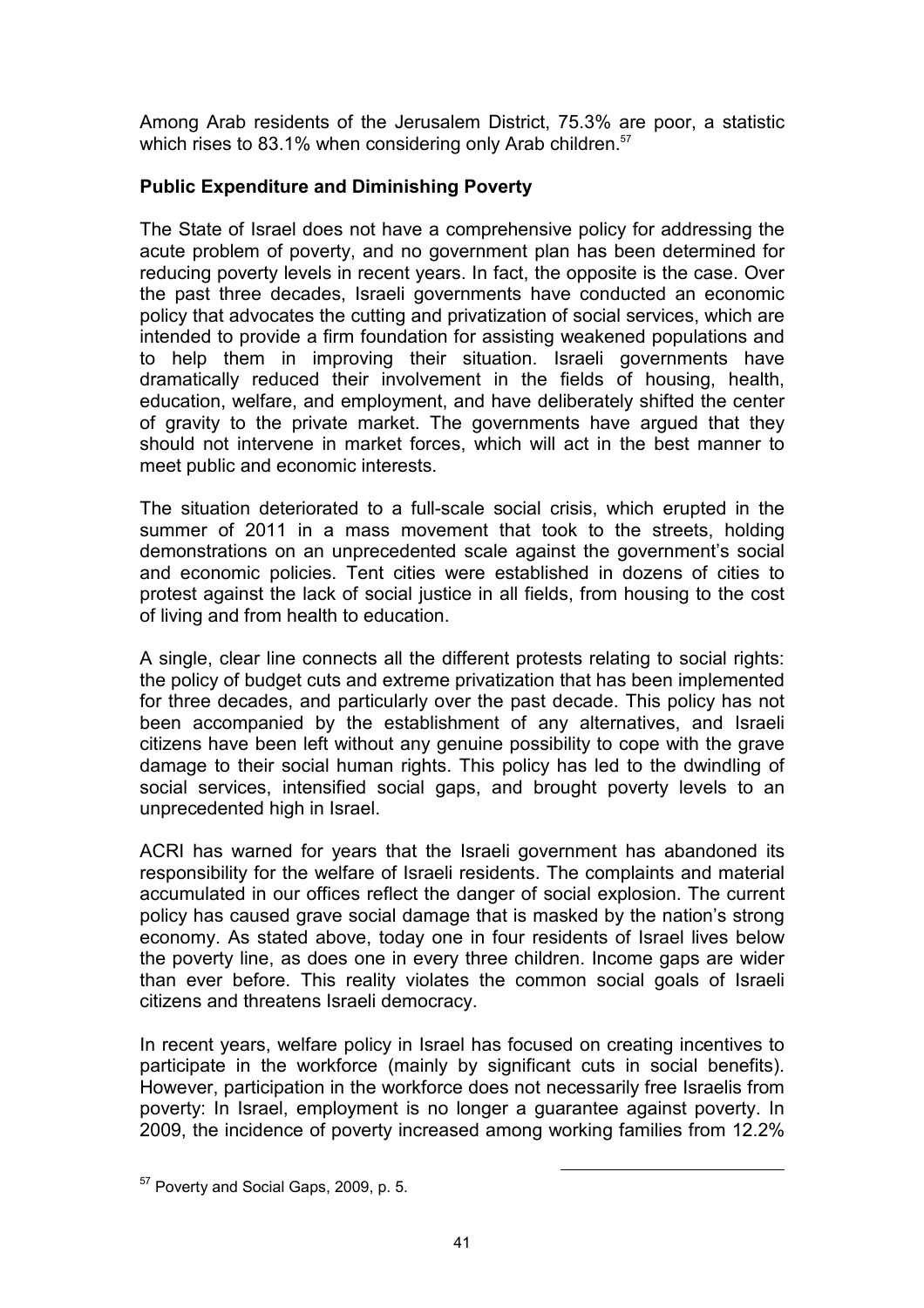in 2008 to 13.4%. At the same time, working families made up 49% of the entire poor population, a significant increase from 46.3 % the previous year. In 2009, transfer payments, including direct taxes, removed 47% of recipients and 13.4% of children from poverty. As it stands, this is one-half of the effect these had in 2002 (prior to cuts in benefits), as well as much lower than the average impact transfer payments have for the remainder of the OECD member states.<sup>58</sup>

#### Transfer payments

Further to the details above regarding cuts in transfer payments, it is important to distinguish between the different types of transfer payments, as their impacts vary on the incidence of poverty. Old-age pension benefits are by far the most effective, extricating 55% in 2009 from economic poverty. In that year, unemployment benefits lowered by 47% the incidence of poverty, a significant improvement from 2008. However, income support payments helped only 17% of recipients move out of poverty, and very low child allowance resulted in helping only 6% of recipients. 59

While the State's Reports submits that the April 2007 raise of the minimum wage contributed significantly to a reduction in poverty of that year, later statistics nuance this conclusion. On the effectiveness of the minimum wage, the National Insurance Institute reports that the minimum wage (along with child allowance) is not enough to extricate a single mother with two children, a couple with one breadwinner, or a couple with more than three children and 1.5 full time positions, from poverty. $60$ 

Nevertheless, overall the impact of transfer payments on diminishing poverty increased in 2009 from 20.2% to 23.3%.<sup>61</sup> These public expenditures do not help Israeli society uniformly. In fact, the impact such policy measures have on reducing poverty declined among the Arab population from 13.5% in 2008 to 11.4% in 2009 (this number comes to 47% among Jews).<sup>62</sup> The population's characteristics are explanatory factors: it is a very young population, and many families have large numbers of children.

In light of these statistics, the policy to encourage participation in the workforce in Israel should be changed. Rather than directing benefit recipients to any job, their employment horizons should be extended and nurtured. Yet the government has failed to increase investments in the workforce or to implement proactive policy designed to enhance the job market and increase the number of decent positions available in Israel.

 Ibid, p. 21. Ibid, pp. 18-19. Ibid, p. 4. lbid, p. 21. Ibid, p. 29.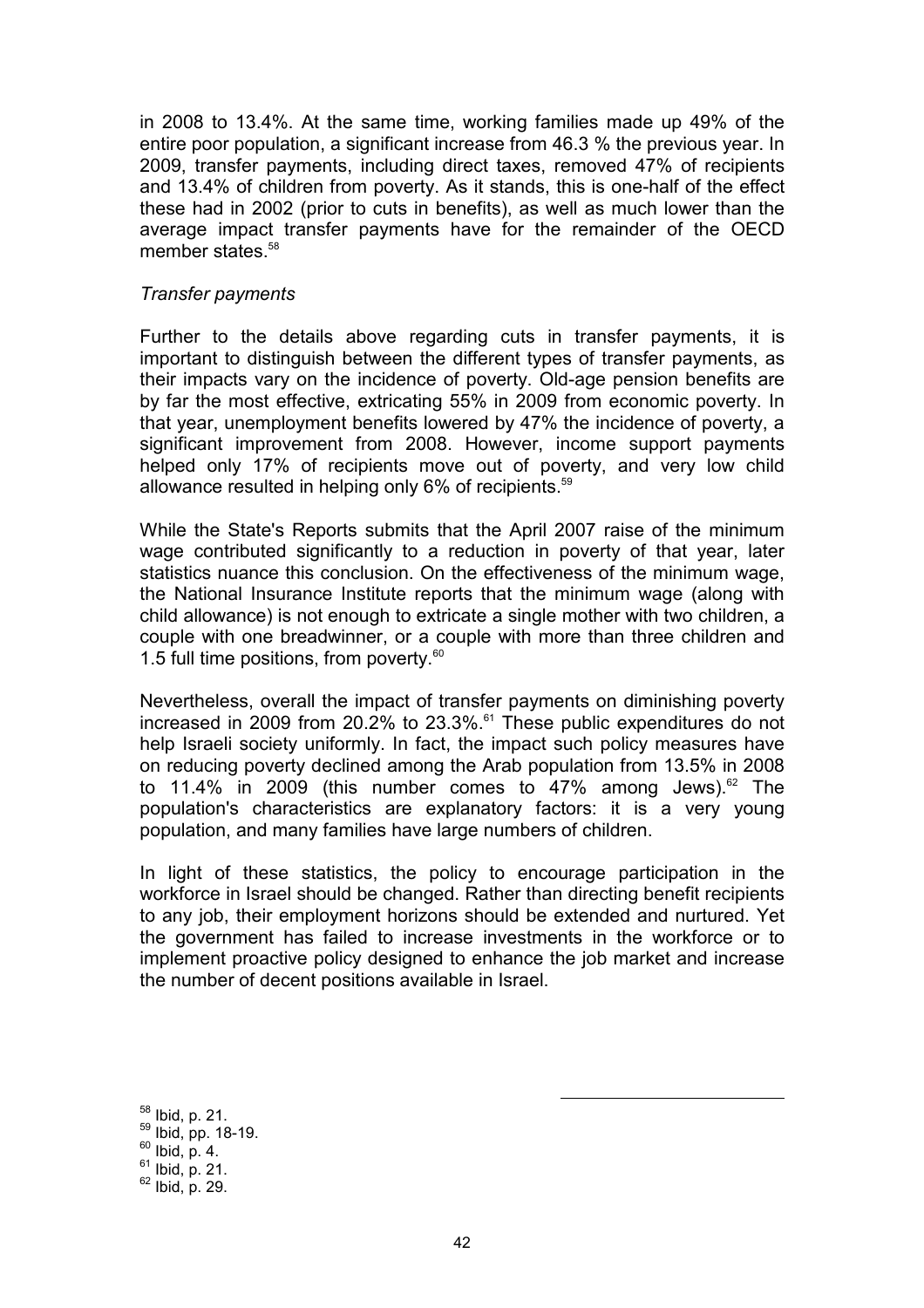### The Wisconsin Plan

Instead of adopting policy such as that outlined above, Israel introduced a pilot From Welfare to Work program (Official name: Lights to Employment Program), better known as the "Wisconsin Plan". The plan was implemented over a five-year period ending in April 2010. However, this plan did not offer any genuine solutions in this field. On the contrary: the supplementary income recipients referred to the plan were almost all poor and belonged to the weakest population groups in Israel – immigrants, minorities, residents of the peripheral areas, people with disabilities, the elderly, and so forth. In comparison to similar programs in other countries, the Israeli plan was farreaching in the extent of privatization. Contractors enjoyed the authority to deny benefits to participants and received economic incentives for doing so. $^{63}$ 

Participants in the plan reported humiliation, harassment, threats and intimidation, illustrating the range of problems created by privatization. Almost 29% of supplementary income claimants in the areas where the plan was implemented dropped out from the scheme. Moreover, no competition was created between the private companies in Israel, which operate as monopolies, and accordingly were also ineffective in cost-benefit terms.<sup>64</sup> In the final analysis, even sympathetic studies examining the plan showed that it failed to improve the economic condition of most of the participants.<sup>65</sup> For example, only 28% of those referred to the plan were working at the time of its closure. These failings led to the decision by the Knesset not to extend the plan.<sup>66</sup>

Despite these findings, the government has continued to promote the plan without making any substantive changes. The proposed bill "Integration of Benefit Recipients in Work (Temporary Provision) 5771-2010", which was presented for discussion by the Knesset on August 3, 2011, still includes the profound privatization of the state's authority to assist recipients of supplementary income – a process that directly influences the possibility for the weakest members of society to be integrated in the workforce. Moreover, the authority to determine eligibility for income support payments – the last safety net for families that have no other income – is also privatized.

As in the case of a proposed bill that sought to extend the plan throughout Israel in April 2011, which was rejected by the Knesset Labor Affairs Committee, the proposed bill grants sweeping powers and governmental authority to clerks in private corporations to refer participants to work,

 $\overline{a}$ <sup>63</sup> ACRI, 'Responding to ACRI Appeal, State Doesn't Renew Welfare-to-Work Plan', <http://www.acri.org.il/en/?p=719>.

<sup>&</sup>lt;sup>64</sup> ACRI, Community Advocacy, Rabbis for Human Rights and The Mizrachi Democratic Rainbow, 'No, Mr. Secritury', 2009, available only in Hebrew under:

<sup>&</sup>lt;http://www.acri.org.il/he/wp-content/uploads/2011/08/wisconsin-lo-adoni-hasar.pdf>. <sup>65</sup> National Insurance Institute and Brookedale Institute, 'Monitoring of persons that were referred to the Lights to Employment Program', 2011, available only in Hebrew under: <http://brookdaleheb.jdc.org.il/\_Uploads/PublicationsFiles/Full-Report-Orot-with-Executive-Summary.pdf>.

<sup>66</sup> ACRI, 'Responding to ACRI Appeal, State Doesn't Renew Welfare-to-Work Plan', <http://www.acri.org.il/en/?p=719>.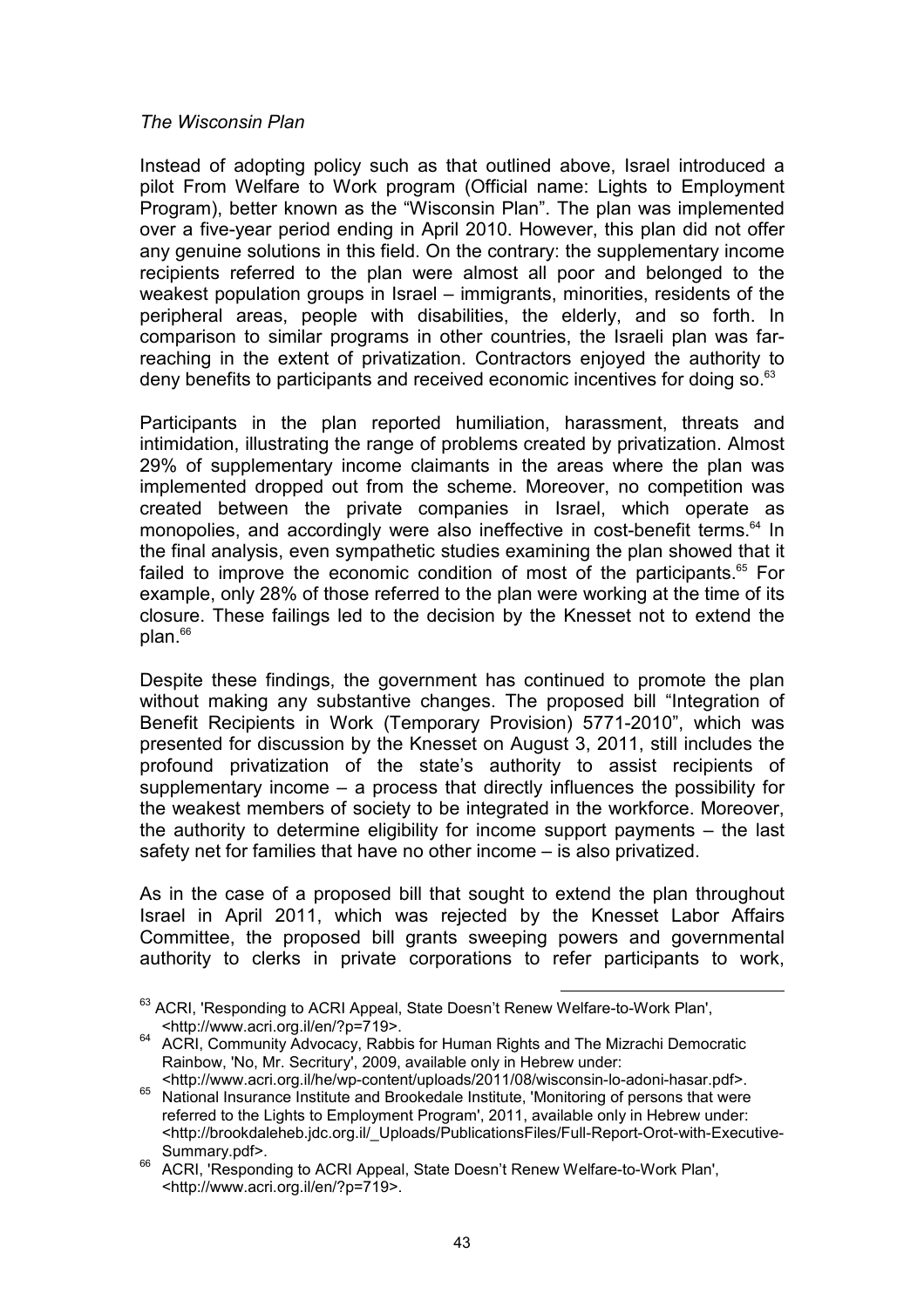determine an individual program occupying some 30-35 hours a week, demand medical and other information, and deny supplementary income to participants. The authority to deny income support payments in the proposed bill includes the involvement of public officials only in a minority of instances. Even in these cases, it is obvious that the decision will be made on the basis of the recommendation of the corporate clerks, since they alone determine the personal plan and supervise its implementation, rather than by the public officials.

As was the case in the rejected proposed bill, the current proposal also establishes an arbitrary scope of 30-35 hours a week for the program, even if there is no need for these hours for the purpose of integration in work or vocational training. In most cases, this allocation of hours artificially expands the number of hours of vocational training, and the purpose becomes to "trap" the participants rather than to advance them. For example, there is no reason why a person requiring vocational training of 25 hours a week should be required to waste more of their time, and more public funds, simply in order to fill in the missing portion of the quota.

As in the rejected proposed law, the current proposal does not recognize the right to services supporting work, and merely provides for the vague possibility that the private company may offer such services. Services supporting work, which include such programs as vocational training, subsidies for travel expenses, and child care expenses, are intended to reduce the obstacles preventing participation in the workforce. Such services are essential in order to realize the objective of the law. Until this right enjoys appropriate recognition in law, the plan will not be able to offer a real alternative for work in a manner that permits a dignified existence. Instead, it serves only to replace the benefit with low-paid work, and most of the income received is used to cover the expenses created by joining the workforce. In light of all these failings the Knesset has to date refused to approve the new proposed bill.

# The Employment Service

Over recent decades, the budget of the Employment Service has been slashed and its authorities reduced. In 1992, for example, the requirement for employers and employees to use the Employment Service was abolished, and private placement companies were also allowed to operate.<sup>67</sup> In 2004, against the backdrop of the cuts in the Employment Service's budget and authorities, the Wisconsin Plan was launched, with the intention of drawing benefit recipients into the workforce, and funding for the Employment Service was cut to a bare minimum.

The vast majority of government resources were directed at the Wisconsin Plan rather than the Employment Service. The average budget per jobseeker in the Wisconsin Plan was NIS 9038, compared to only NIS 236 in the

 $\overline{a}$  $67$  'Structural Changes in the Employment Service', background paper for discussion, Knesset Research and Information Center (2003) (Hebrew).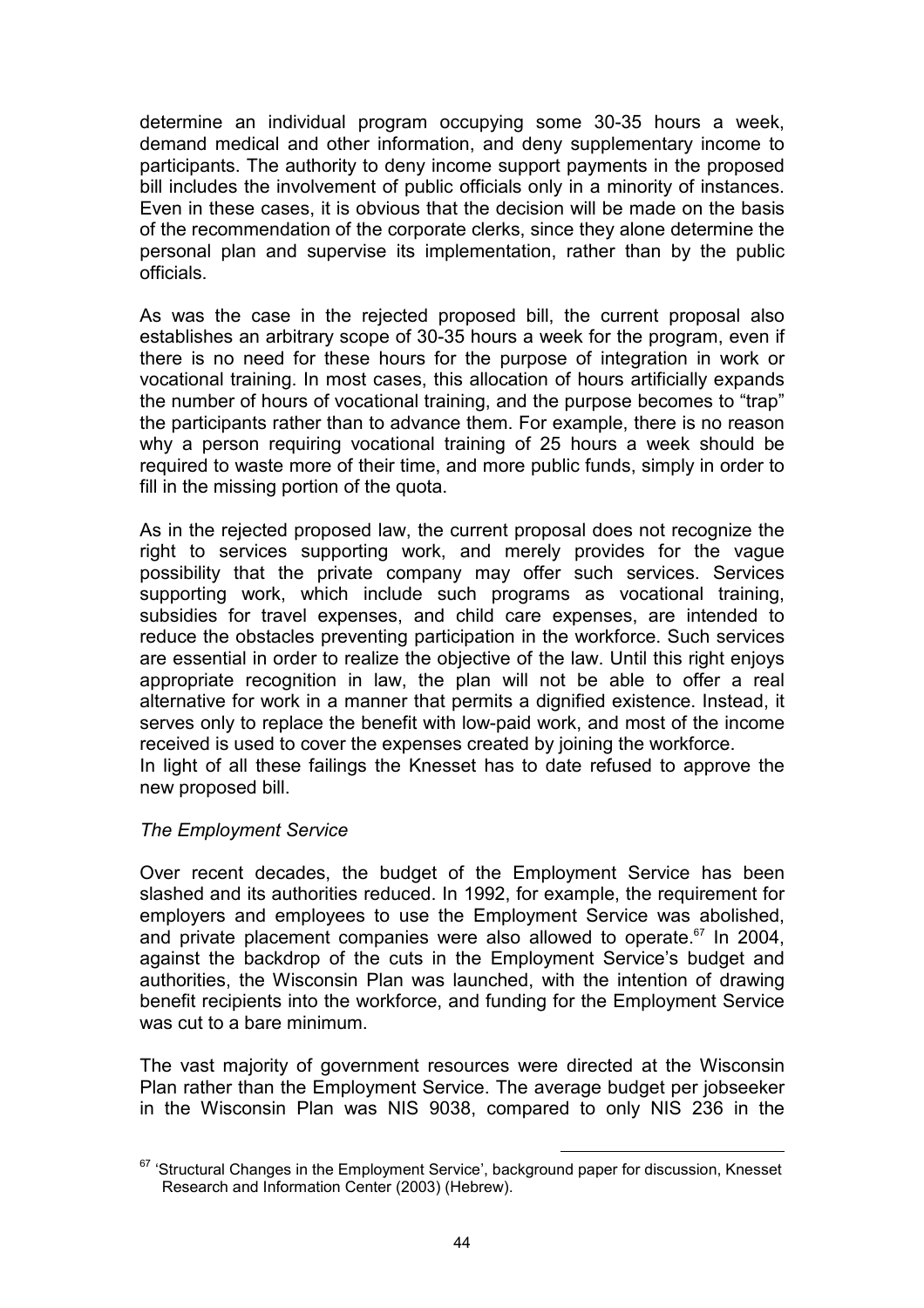Employment Service. The average budgetary ratio between the Wisconsin Plan and the Employment Service was 31:1 in "favor" of the Wisconsin Plan. An official in the Employment Service processes 420 jobseekers, compared to 50 jobseekers per official in the Wisconsin Plan.

Although the Knesset closed down the Wisconsin Plan in 2010, the plan budgets were not transferred to the Employment Service. In 2009-2010, drastic budget cuts were imposed on the Service, and it did not receive any budgets for placement-supporting tools. The budget was cut again this year, this time by NIS 50 million. $68$  and again no budget was provided for placement-supporting tools. The Psychological Counseling Service for jobseekers was shut down. Support for travel expenses and incentives for those remaining in work placements were ended. The entire budget for workshops for jobseekers and vocational training vouchers was cancelled. The cuts mean that the Employment Service has no real possibility to perform its function.<sup>69</sup>

The budget of the Employment Service in Israel is very low in OECD standards – 0.02% of the GDP, compared to an average of 0.4% in the OECD countries (5% of the average). The rate of jobseekers per placement officers in Israel (1:346 in 2008) is much higher than in most OECD countries (1:29 in Finland, 1:39 in Germany and 1:37 in Ireland). Only one-fifth of the 520 employees of the Employment Service who are placement officers have undergone training as employment consultants.<sup>70</sup>

In recent years, vocational training programs have been slashed and government expenditure on vocational training has dropped and is now very low compared to the OECD average.<sup>71</sup> Despite this, every year the government seeks to cause further damage to the Vocational Training Division, encouraging the trend toward meager training that cannot rescue people from poverty. In 2009, the budget of the Employment Service for vocational training vouchers was NIS 9,985,000, while the budget for jobseekers was NIS 2,000,000. In 2010, not a single shekel was allocated for these two items.

#### Anti-Social Governmental Policy

Other social services, which have been neglected by the state in the past years, have a great impact on poverty as well.<sup>72</sup> The fact that no new affordable housing units were built, but only designated big flats in rich areas, further alienates poor people and creates homogenous living areas. The amount of rent assistance was cut in half in 2003 and further decreased 30% since then. This leaves many poor people in worse situation.

 $\overline{a}$  $^{68}$  Knesset Labor and Social Affairs Committee, discussion dated August 12, 2011.

<sup>&</sup>lt;sup>69</sup> Selected data, Employment Service (2010).

<sup>70</sup> OECD Review 2010, p. 103.

<sup>71</sup> OECD Review 2010, p. 104.

<sup>72</sup> For details see at "ACRI Presents: What Happened to Us?" <http://www.acri.org.il/en/?p=3004>.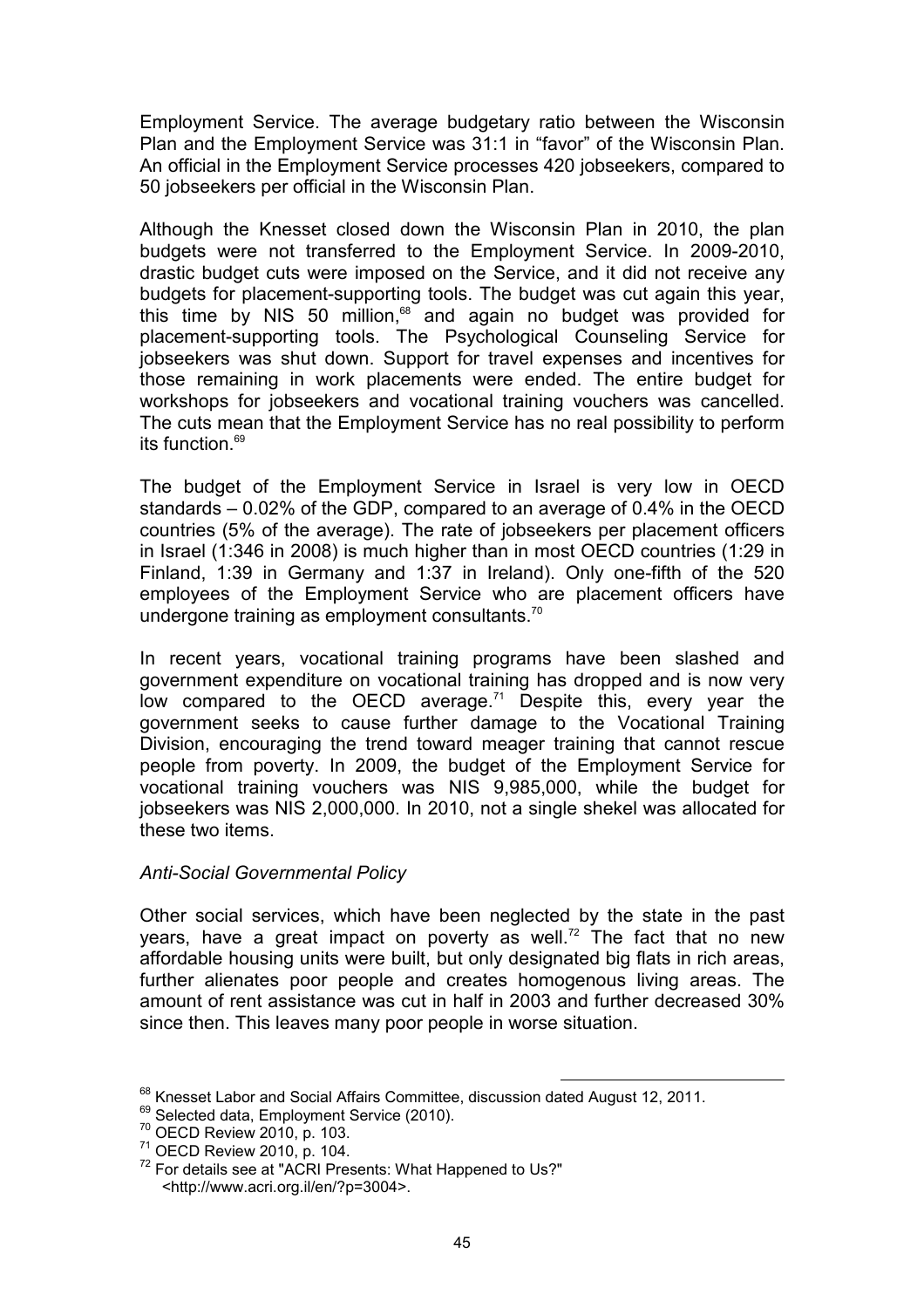The budget for public health services has declined 40% since the late 90ies. There has been a steady increase in private expenditure and private health care due to the cuts in financing the health care system. The middle class has been forced to pay a lot of privatized health services, while the poor population cannot afford those expenditures and chooses to forgo important medical treatment. One third of Israel's population forgoes dental care and over 50% of elderly people miss all their teeth.

The small budget for public education is evident when looking at teachers' salaries and the bellow average student achievements in the international PISA test. Private expenditure on education is already at 25%. The Israeli education system fails to unite poor and rich population but rather creates two different education systems within the public education system. As a result, poor students do not enjoy equal opportunities and this further reinforces the existing socio-economic stratification.

Welfare services have been largely privatized and the huge difference in services in the different cities and municipalities can easily be detected. Furthermore, water utilities have been privatized. Since 2010 water prices have gone up about 40-50% per household due to the privatization of water utilities and the lack of state support.

The cuts of budgets and the privatization of state social responsibilities are problematic, as private companies don't have social welfare as their goals, but care about profits. In that way, the state avoids the responsibility of providing structures for the enjoyment of economic, social and cultural rights and deteriorates growing number of residents to lower economic situation that ends up too many times under the poverty line.

# Issue 23: The Housing Crisis and the Lack of Affordable Housing

Please provide Information on measures taken to ensure affordable housing, including through the increase in public housing units, and to address the lack of regulation of the private rental market [ … ]

Absence of a Constitutional Right to Housing

Though Israel is a signatory to the International Covenant on Social, Economic and Cultural Rights, it has never taken the step of anchoring the right to adequate housing in its set of Basic Laws. Israel's Supreme Court has interpreted the right to human dignity – enshrined in the Basic Law: Human Dignity and Liberty – to include the protection of having a roof over one's head. However, the Supreme Court ruled that the right to human dignity protects only the minimal conditions necessary for existence and in no way imposes an obligation on the state to ensure adequate housing, with all the considerations that that entails.<sup>73</sup> In order to quarantee the right to affordable

 $\overline{a}$  $^{73}$  HCJ 366/03 Commitment to Peace and Social Justice and ACRI v. Minister of Finance (2005)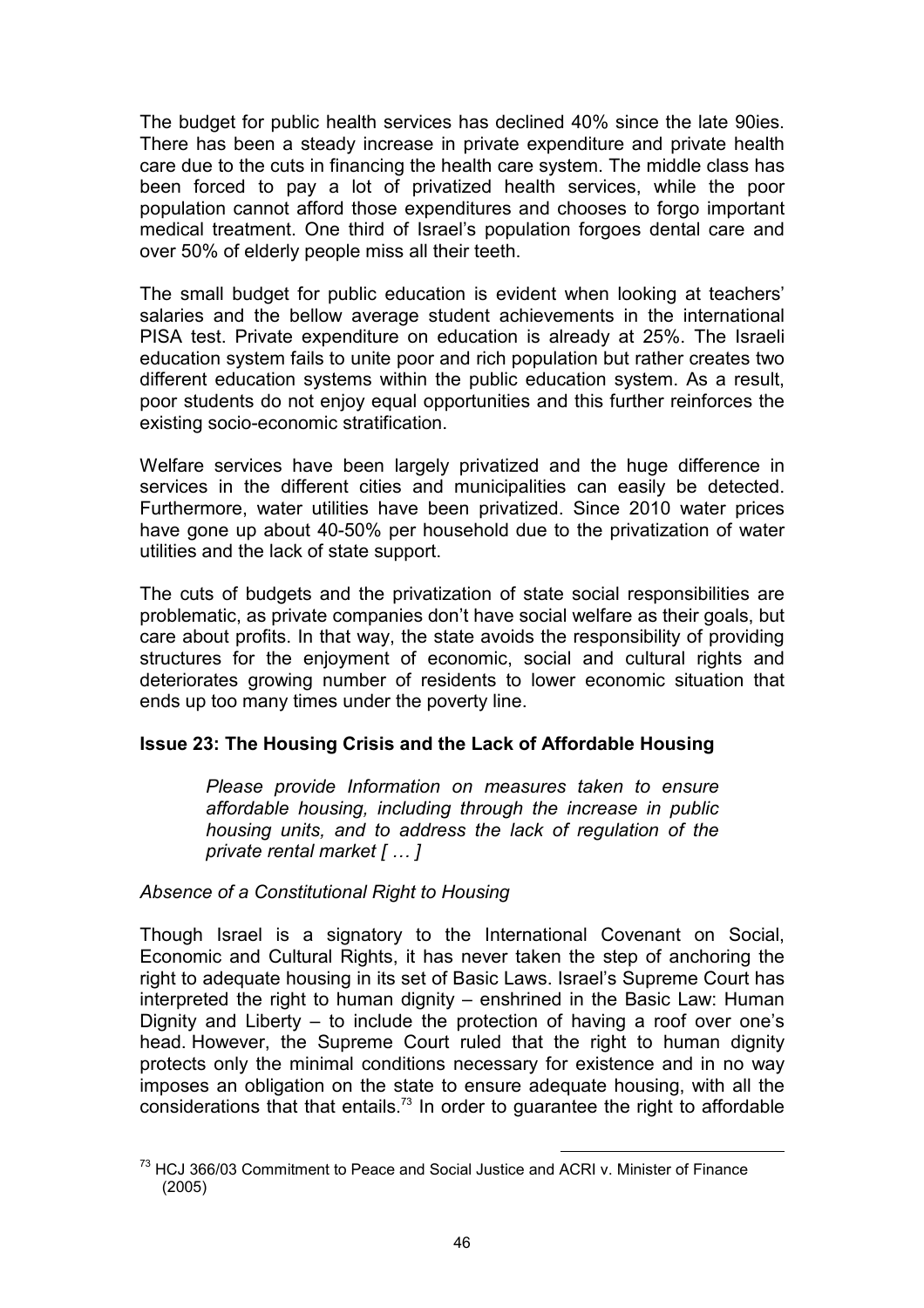housing, Israel must promote the passage of the Basic Law: Social Rights or to enshrine the right to adequate housing in constitutional legislation.

# Lack of housing policy

Israel has no clear, published housing policy, and the government largely prefers to take a stance of ambiguity in all areas touching upon the housing issue. For example, regarding housing assistance for disadvantaged populations, all policy making has been set through internal regulations at the Ministry of Housing, rather than through legislation. Among these regulations, there are fixed rules regarding the eligibility for public housing assistance, the eligibility for rent assistance allocations, and the conditions. These rules directly affect the lives of hundreds of thousands of Israeli citizens. The state is in need of a clear and transparent housing policy that is anchored in law and subject to public scrutiny, in order to ensure an effective right to housing to its people.

# Lack of regulation of the private rental market

Israeli law does not provide minimal protection to tenants, although private rental apartments are providing a roof to 25% of the households in the country. Rental contracts are freely negotiated without any obligating regulations, and tenants' right to legal security of tenure is not guaranteed. In many cases contracts include draconian conditions and landlords maintain a right to evacuate the tenant for any reason with a very short notice. Renters that belong to minority groups are often exposed to discrimination when looking for an apartment to rent. In addition, there is no insurance protecting the tenants from sharp and frequent rent increases. Israel must provide legal security of tenure to tenants, and ensure their ability to live with dignity. Regulation must balance between the rights of landlords and tenants.

# Drying the Public Housing system out

Over the last two decades, very few apartments have been added to the public housing system, despite the sale of more than 26,000 such apartments to their residents between 1999 and 2008. Over 2 billion shekels have accumulated in a special fund generated from the sale of these apartments. In the Public Housing Law (Buying rights) (1998), this fund was earmarked for renewing the reservoir of available apartments in the social housing system, but the law was repealed and none of it has been utilized for this purpose. Today, there are less than 66,000 social housing apartments, and the waiting list for such apartments is typically several years long and practically an insurmountable obstacle for most families. Additionally eligibility conditions have become more stringent in light of the severe shortage of public housing. Only those families with 3 or more dependent children or with wheelchairbound disabled people meet the eligibility criteria. Often many of those eligible are nevertheless directed toward renting on the private market, though, as noted hereinafter, the rental assistance allocations they receive are not tailored to the rental prices in each region, and the private rental market remains unregulated and unsupervised. The state has failed to build new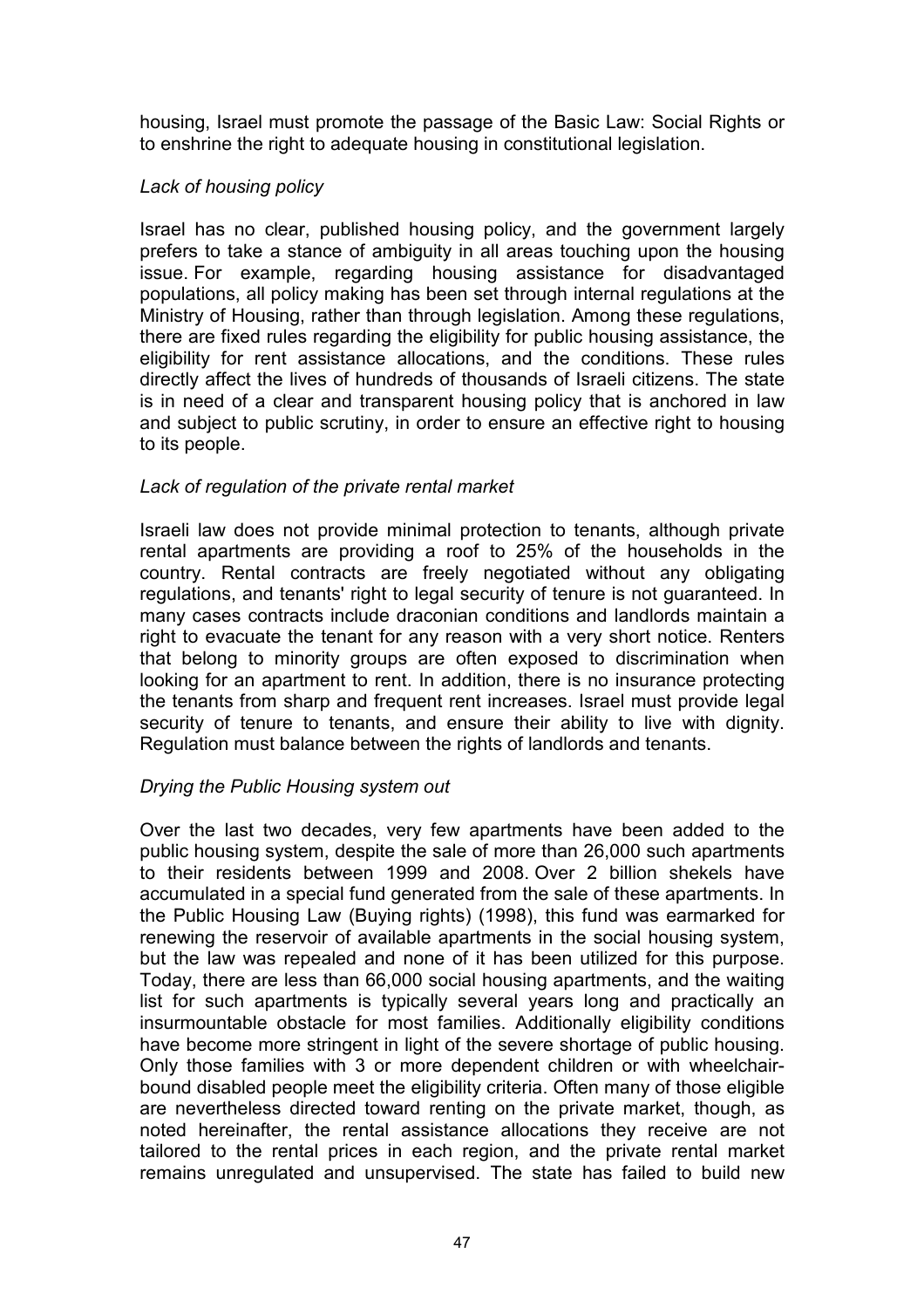social housing. Moreover, it has failed to present alternatives to reducing the stock of public housing units. It must accept its responsibility to provide the necessary facilities, especially in light of the growing population of eligible residents.

# Unsatisfying Rental Allowances

The right to rental allowances is not protected by law but by an internal decision of the housing ministry. Currently 137,000 households are entitled to rental allowances. Over the last decade Israel has sharply cut the budget for this goal. In 2002 the government cut the allowances by half. Since then the budget was not updated and rental prices went up. The result was an additional erosion of up to 30%. The average rental allowances are around 700 NIS and the maximum is 1,250 NIS (with some exceptions). The cuts have reduced the number of households entitled to rental allowances by 30% between 2001 and 2009. Singles under the age of 55, for example, are not entitled to assistance.

Israel prefers rental allowances to public housing, this entails that the household gets to freely choose its place of residency. However, as allowances are fixed and are not based on real rental prices in different areas, many families are marginalized, and can find a place to live only in poor or peripheral areas. In addition, since the rental market is not regulated at all, many families face problems dealing with landlords or sharp rent increases, which force them to move frequently. Furthermore, rental allowances can only be used for renting in cities or towns with rental market of bigger than 5%. This rule affects mainly Arab families wishing to rent in small towns and villages. Due to the lack of developed rental markets in small towns and villages of the Arab population in Israel, they are deprived of rental assistance.

Israel must protect the right to rental allowances in a law, and budget it according to needs. The allowances must be correlated to real rental prices in different areas of the country to avoid marginalization of eligible families. Israel must furthermore extend the eligibility criteria, especially to include singles and people wishing to rent in small towns or villages to the program of rental allowance.

# The dissatisfactory treatment of homeless people

Israel's existing policy toward the homeless focuses exclusively on "street dwellers" who live out in the open, and who generally exhibit a characteristic range of personality disorders.<sup>74</sup> However, there is no policy regarding the homeless who live in temporarily constructed or dilapidated housing – people who lived "normal" lives before and lost the roof over their heads – other than general aid which doesn't adequately address their dire need. Furthermore, very few specific or designated policies exist regarding prevention and prior intervention to homelessness. Most available aid is given only after the person

 $\overline{a}$  $74$  See, Israel Third Periodic Report 2009, paras 438 – 445, pp. 97 - 98.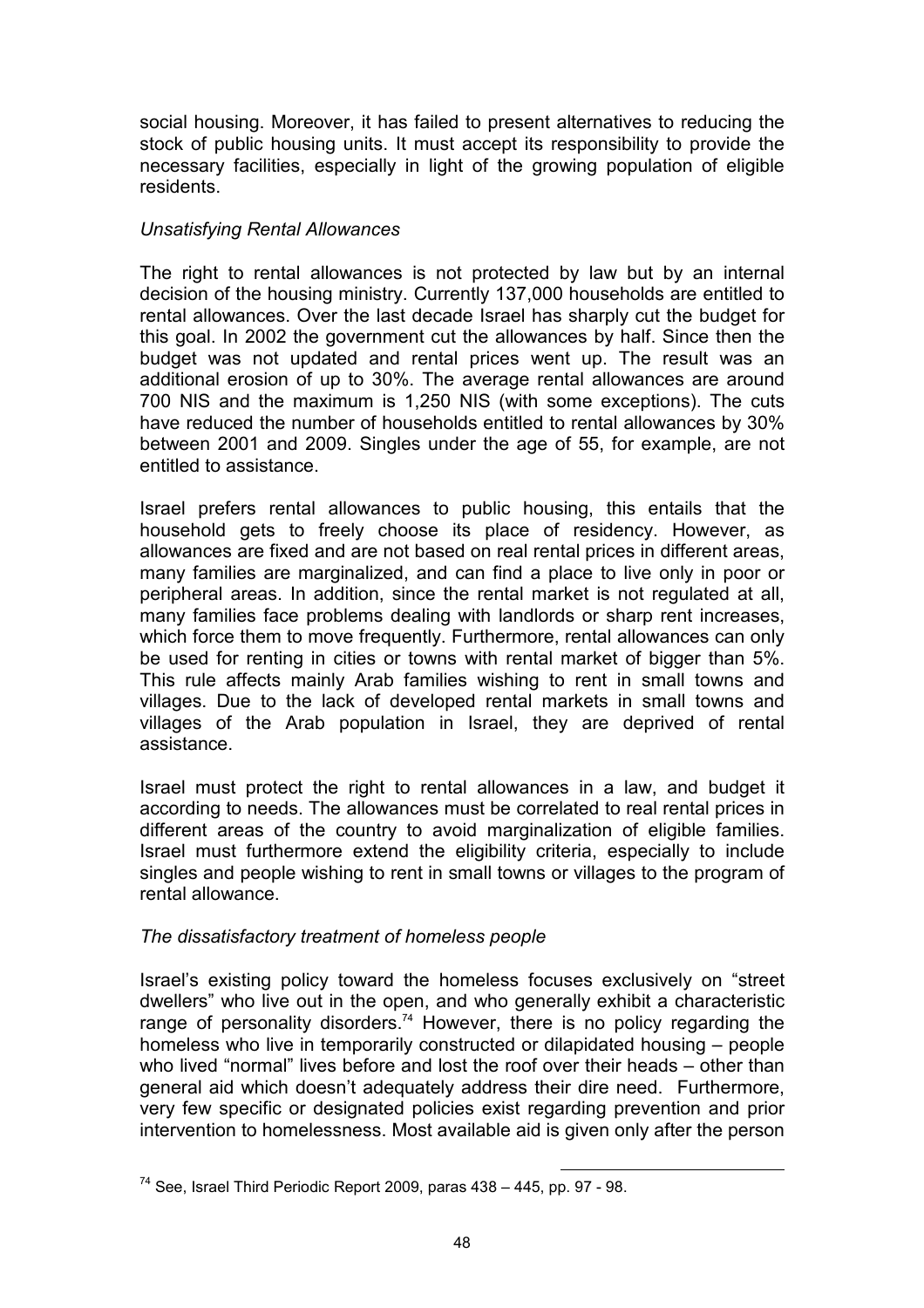has been turned out onto the streets. The number of homeless shelters is small, there are no appropriate shelters for families with children, and there is no enforcement of existing regulations regarding the homeless. The state must adopt a broader definition of homelessness that reflects the reality of today. Furthermore, it must provide appropriate shelter with respect to the different needs of the homeless people, as well as adopt policies that are concerned with preventing homelessness or prior intervention in cases of homelessness.

### Discrimination is not combated

Israeli law does not explicitly prohibit discrimination in the private housing market, and the state does not actively combat the phenomenon of discrimination in the rental or sale of apartments and in admission to certain residential complexes. Following the Ka'adan petition to the Supreme Court, it is now forbidden to employ discrimination on public land marketed by the state. Nevertheless, the state protects certain practices that, in effect, enable discrimination. For example, in communal villages, the state allows admissions committees to accept or reject residency candidates on the basis of vague parameters such as "social suitability", which constitute a basis for discrimination. A number of such villages have amended their charter statements to include that the community has an identity consistent with Jewish Zionist values – a tool used to exclude Arab candidates.

Recently the Knesset passed the Acceptance to Communities Law, which legalizes this discriminatory practice for communal villages. Although article 6c(3) of the law forbids the rejection of candidates on the basis of nationality, race, religion, sex or disability, the law effectively enables those committees to reject anyone they don't see fit due to the vague criteria applied. ACRI fought against this law together with the Abraham Fund Initiatives in the High Court Justice of Israel, as this bill allows for a legal discrimination of minority groups based on the vague parameters of 'social suitability'. The law violates the constitutional rights of different minority groups; first and foremost the Arab population but it also includes people of Mizrahi origin, the elderly, immigrants, people with lesser economic means, same-sex partner families, single-parent families, people with mental disabilities, people with specific political opinions, and/or people with different standards of religiosity. In June 2011 the Court issued an Order Nisi, and gave the Knesset 60 days to explain why this law is not unconstitutional, before it passes its final decision on the issue. The state response was not submitted yet.

Discrimination in housing issues can also be seen in the cities. There is no law that forbids private landlords to discriminate against buyers or renters. Further, there is vagueness whether the laws prohibit discrimination by housing corporations. The Tel Aviv District Court has ruled in ACRI's petition that a developer who won a tender for a residency project, built on state land in the heart of a mostly-Arab neighborhood in Jaffa, is allowed to market and sell apartments of that project exclusively to religious Jews. Though the Justice Ministry established that it is forbidden for developers to discriminate in this way, it nevertheless defended the tender in court. The Appeal on this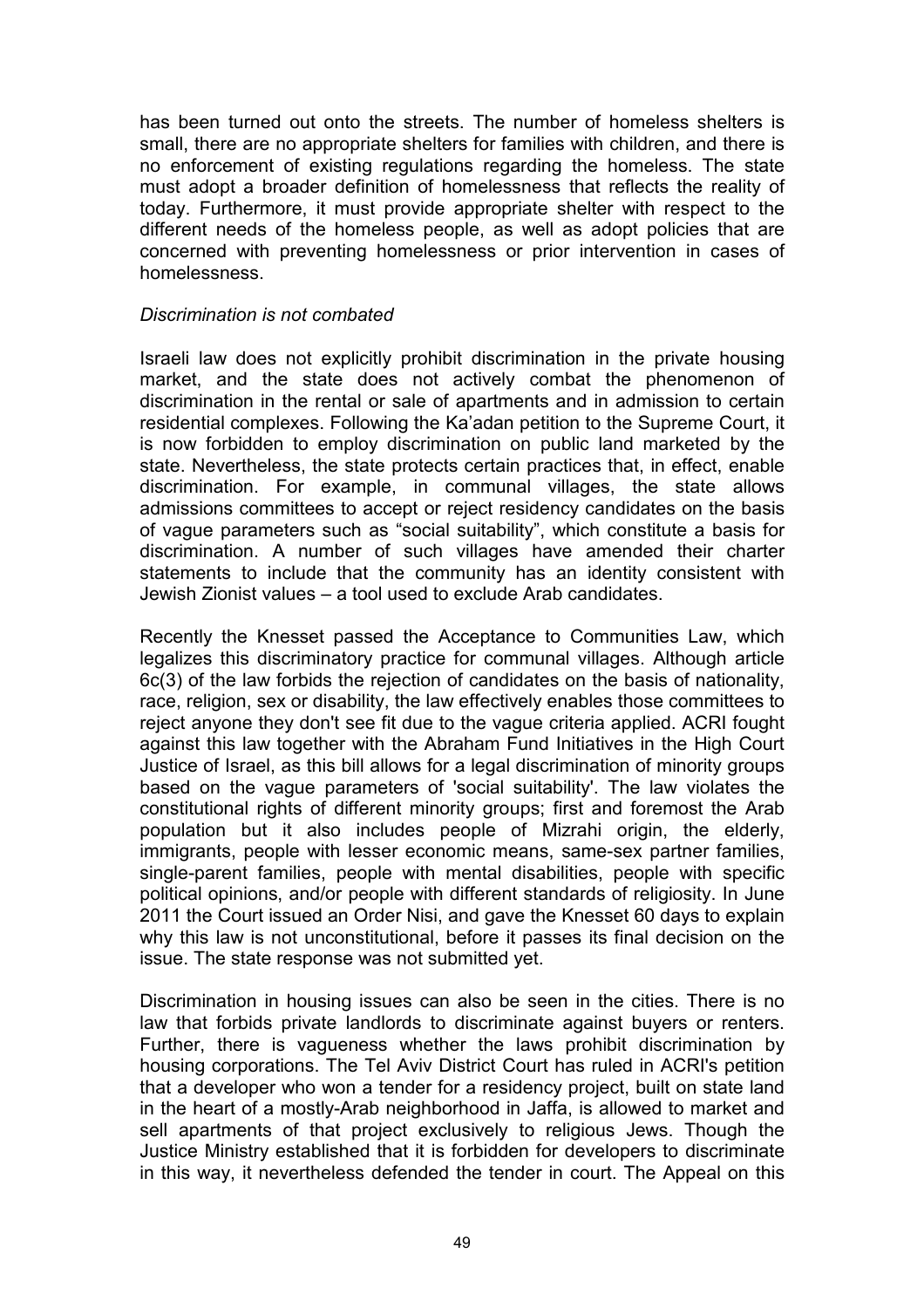ruling was rejected by the Supreme Court, arguing that it was too late to cancel the tender. The Court, however, added that the decision of the Israel Land Authority to add a section to its tenders, which enforces developers to sell apartments without discrimination, is an adequate measure.

The state must ensure that all elements of direct and indirect discrimination with relation to the admission to communal villages and residential compounds are eliminated.

# Lack of inclusionary housing policy

In recent years, a growing number of Israeli citizens have found it increasingly harder to secure affordable housing for themselves in the main cities or in some specific neighborhoods in the cities. The lack of affordable housing marginalizes medium and low income families and causes concentration of poverty in the cities. The government has failed to take adequate measures to ensure affordable housing for the general population, and to actively work to encourage housing for mixed social strata, aimed at reducing social gaps and preventing the concentration of poverty. By the end of 2009, the Knesset amended legislation obligating the state to allocate land for affordable housing, legislation which, to date, has not been implemented.

A number of local municipalities have started to promote affordable housing initiatives, though not under the regulation of law. Most of these have been only partially implemented, and only with the agreement of the developer. Those plans were stopped by the ministry of justice that claimed that localities have no authority to intervene in prices of new apartments according to planning laws. Only recently, the state announced that a law for affordable housing will be presented by the government over the coming parliamentary session. The state must promote inclusionary housing policy to ensure that every neighborhood offers adequate housing to households with different incomes and it must further grant local municipalities the authority and tools to advance affordable housing. Israel must use public land to ensure that adequate percentages of the new apartments are affordable to medium and low income households.<sup>75</sup>

# Bypassing planning procedures

The Israel Report of 2011 refers to the Planning and Construction Procedures for the Acceleration of Construction for Housing Purposes Law 5771-2011 that was approved by the Knesset on 3 August 2011. The purpose of this law is to set temporary arrangements and additionally the establishment of a special planning institution, National Housing Committees.<sup>76</sup> ACRI warns that none of these National Committees are committed to or promoting social interests or equality. The law bypasses the actual building law and gives additional authority to the committee without being concerned with democratic

 $\overline{a}$ <sup>75</sup> Generally consult: the Housing Coalition, '10 Keypoints to Promote Affordable housing', available under: < http://www.acri.org.il/en/wp-content/uploads/2011/08/ACRI-10points-Affordable-Housing-ENG-web.pdf>.

<sup>76</sup> See, Israel Report, 2011, pp. 116 ff.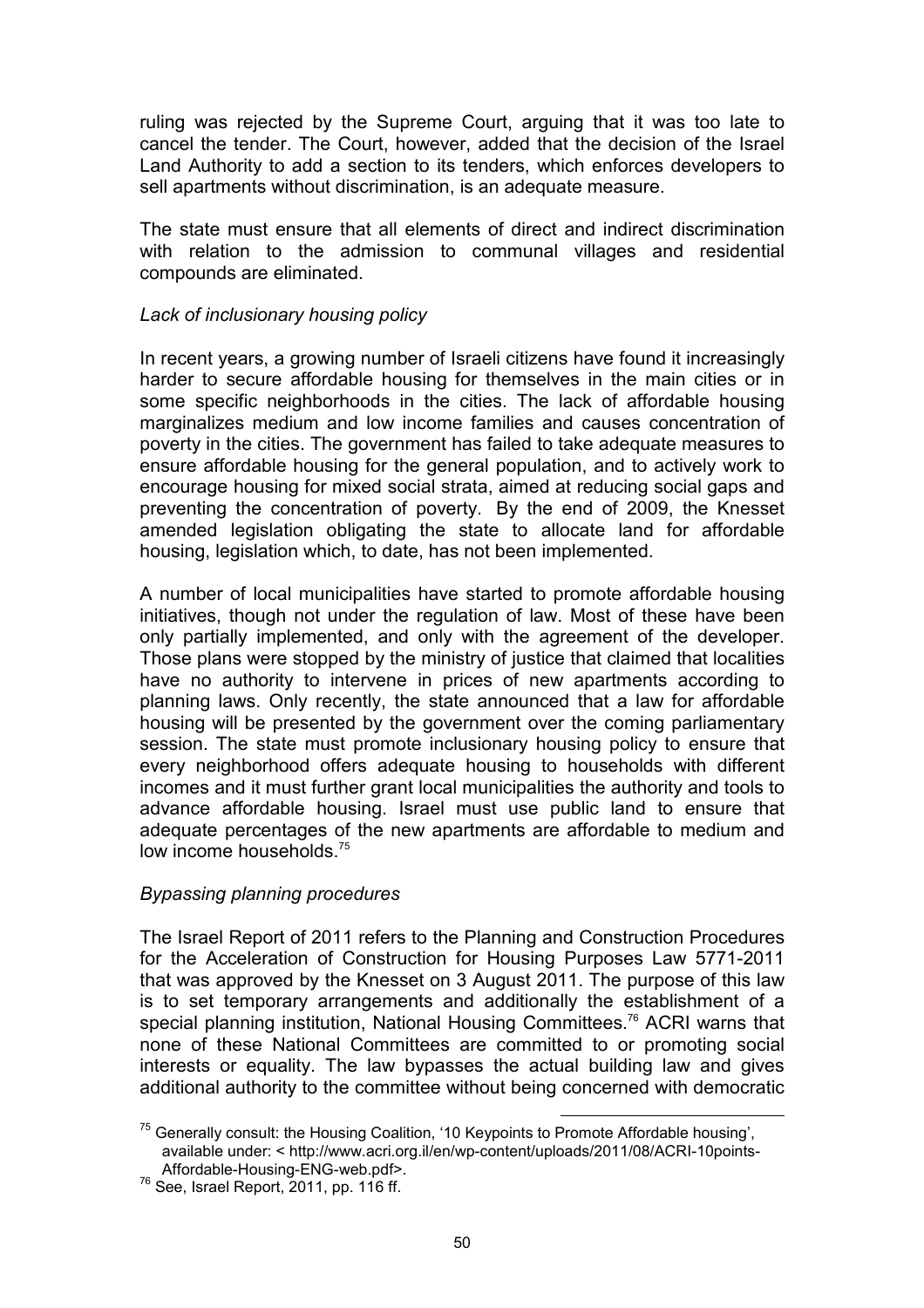procedures. It for example does not provide a platform for public discussions with the building hierarchy and completely excludes public participation. The law addresses the issue of affordable housing but it will still be necessary to enact an actual set of rules to guarantee an effective regime of affordable housing.

### Issue 25: Building and Planning Policies in East Jerusalem

Please indicate what measures the State party is planning to take to review its housing policy and the issuance of construction permits in East Jerusalem, in order to prevent demolitions and ensure the legality of construction in those areas?

The State's Report critically fails to provide any context for the frequency of illegal construction in Arab East Jerusalem. Indeed, the Report only notes the number of Arab illegal constructions to 'explain' the disproportionate number of home demolitions being carried out in East Jerusalem. Nowhere is there an attempt to explain the incidence of illegal buildings itself, and such an omission reflects the delegitimization, as well as neglect of the basic needs of the Palestinian population in East Jerusalem.<sup>77</sup>

Indeed, since its annexation to Israel in 1967, the Arab population of East Jerusalem has increased by more than 450%, from 66,000 residents in 1967 to 303,429 residents at the end of 2009 (according to the Municipality of Jerusalem's population registry). This increase obligates Israeli authorities to continue developing East Jerusalem in order to ensure the right of all citizens to decent housing. However, for many years urban planning in Arab East Jerusalem was not a significant priority for State and municipal authorities, and today there exists almost no legal avenue for issuing building permits for new structures for the Arab population. The outline plans that began to be prepared for Palestinian neighborhoods starting in the 1980s saw the continuation of discriminatory building policies, with the plans designating 40% of the area as "open landscape areas", on which construction is forbidden. In the local plans that were approved prior to the end of 1999, only 11% of the land in East Jerusalem (excluding 24,000 dunams of land, expropriated by the Israeli government) was available for construction for the Palestinian population.

Furthermore, significant bureaucratic obstacles for construction exist for the residents of East Jerusalem. Municipal authorities impose long and tedious procedures, many of which involve high costs, on permit seekers. Some limitations apply specifically to Palestinian residents; others, though identical to those required in West Jerusalem, are often beyond the financial reach of most East Jerusalem residents. In twenty percent of the residential-zoned area of East Jerusalem, construction is delayed by "re-plotting," a process designed to insure that future buildings correspond with true ownerships and match development plans, as well as provide a fair allocation of lands for

<sup>77</sup> See, Israel Third Periodic Report, 2009.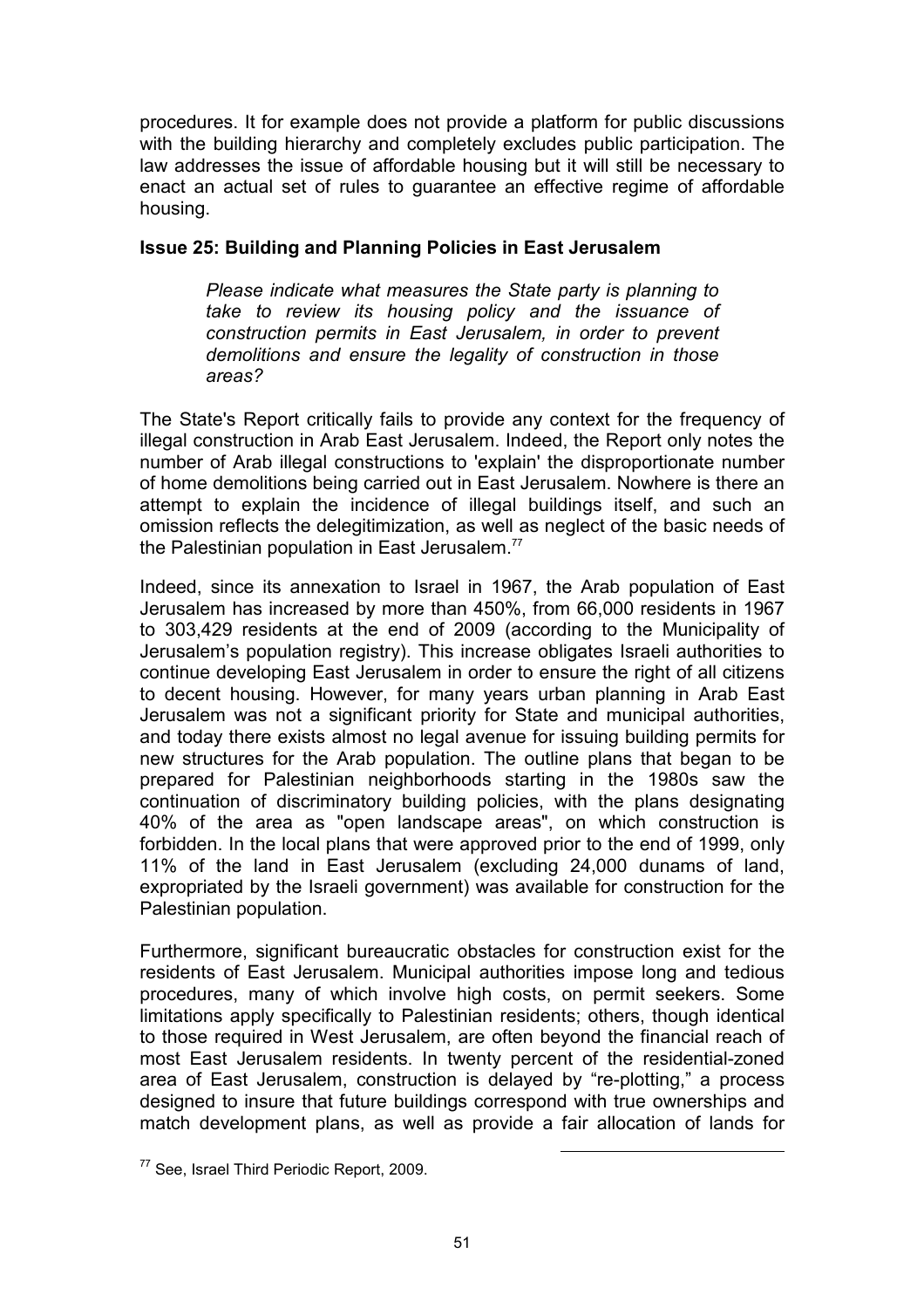public use. For nearly twenty years little progress has been made, partly due to the large numbers of East Jerusalem landowners and the difficulty of producing land title documents. Until approval is granted, the land cannot be sold, nor can construction take place. As is the case with the demarcation plans existing in the West Bank, construction is allowed primarily in built-up areas, which leads to extreme population density. Data from the Jerusalem Institute is showing that the average population density in East Jerusalem in 2009 was 1.9 persons per room, nearly twice that of West Jerusalem.

In order to cope with the needs arising from the natural increase in population, residents of East Jerusalem are often forced to build without permits. It is estimated that of the 19,900 units built in Arab neighborhoods of East Jerusalem between 1967 and 2001, only 3,100 building permits were issued. In contrast, Israel has since 1967 built 50,197 housing units in Jewish neighborhoods built in East Jerusalem on lands confiscated from Palestinians. When such structures are eventually built, the municipality imposes a range of penalties on the owners ranging from fines to demolition orders. Because of the slow pace of the city's bureaucracy, the end result is often the demolition of a structure which has stood and been occupied for many years.

#### No implementation of recent policy recommendations

A 2010 State Comptroller's report recommended that alternative measures be considered, aside from home demolitions, which would encourage lawful and deter illegal construction. Inter alia, the report recommended that master plans include the participation of the public, in a manner that meets the needs of the public. In response to the report, the Mayor of Jerusalem sent a letter to the Prime Minister of Israel, dated October 13, 2010, outlining his strategy for dealing with illegal construction in East Jerusalem, including three main principles: the preparation of new updated outline plans for various neighborhoods; the adoption of a policy to delay further house demolitions in areas undergoing new planning arrangements; and after the approval of said new outline plans, an extensive program to arrange legal status for those buildings already existing within the confines of those plans. However, since publication of this letter, not one outline plan has been approved for a single neighborhood. Moreover, of those outline plans already in various stages of preparation, none have been prepared with public participation and none have taken into account either the immediate or long-term needs of the public they are supposed to serve.

# Consequence of the illegal constructions: No access to water

A direct consequence of discrimination in the field of planning between Jewish and Arab neighborhoods is the lack of fresh water supply. Section 157 of the Planning and Building Law (1965) prohibits the connection of water mains, electrical grids, and telephone networks to buildings without permits. Since many buildings in East Jerusalem are built without permits, they remain without access to these basic services, and tens of thousands of East Jerusalem residents suffer from the lack of a regular water supply. Based on data from the Water Company of Jerusalem, about half the population is not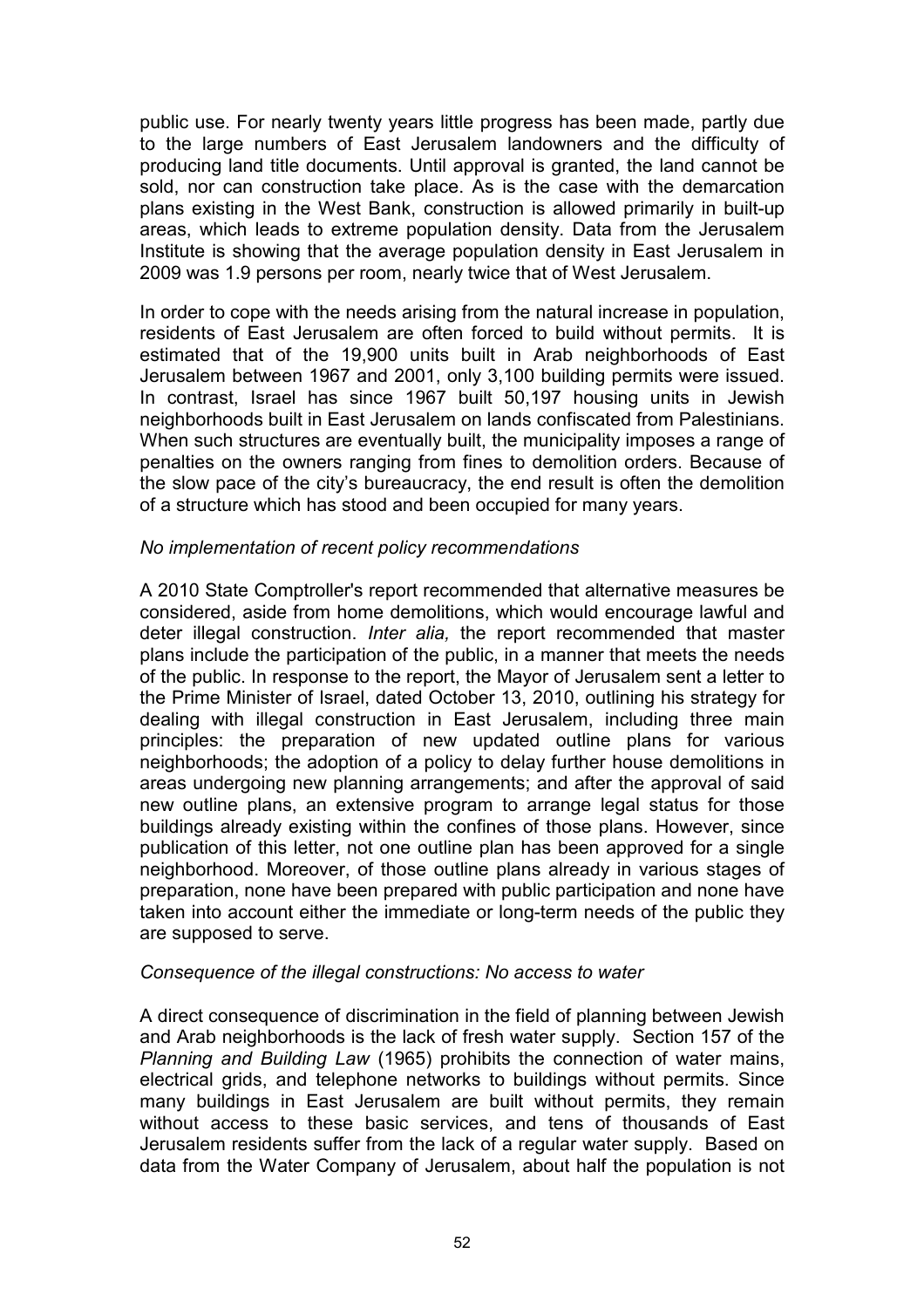officially connected to the water system. They are left with no choice but to rig makeshift connections to water mains or to homes that are legally connected to the water network, or to make do with stored containers of fresh water. Furthermore, the work to lay down water mains or to replace and upgrade existing mains is very slow in East Jerusalem.

# Article 12 – The right to physical and mental health

# Issue 31: Medical Assistance for Asylum Seekers and Migrant Workers

Please indicate which measures the State party has taken to protect asylum seekers with conditional release visas from dangerous working conditions as well as ensure their access to basic medical assistance. Please also explain the medical insurance coverage provided for by the Foreign Workers Law to migrant workers.

Although Israel in 1994 adopted the National Health insurance law, which is based on the principles of justice, equality and mutual aid, heath care cannot be equally enjoyed by all of Israel's population. The law excludes people who are not in possession of permanent residency permits. As a result thereof Palestinians with temporary permits, migrant workers and refugees are not benefitting from this law and need to pay for health services out of their own pockets. Additionally, those groups are economically and socially the weakest in Israel.

The majority of asylum seekers arriving in Israel find themselves in bad some in terrible - medical condition and are in need of basic medical help. It is therefore necessary that they receive immediate, adequate and accessible medical care. ACRI calls upon the state's responsibility to provide basic medical care for refugees.

Moreover, migrant workers need to be insured by private insurance companies. Often the employer insures the worker and chooses the insurance company for them. Mostly the companies communicate with the employer and not with the worker due to language barriers. The employers might stop employing the workers, when found that they are suffering from an illness, and they are often left with no further health coverage. The interdependence between migrant worker and employer is therefore undeniable. The workers mostly fail to enforce their rights and file claims with the companies due to the mentioned language barrier as well as the bureaucracy applied. According to the law insurance companies are allowed to reduce the insurance coverage of migrant workers, based on "impaired work capacity", to basic medical care only until they are expelled from Israel, when a physician has diagnosed the worker and found that he or she is incapable of working for three months.<sup>78</sup> In

 $\overline{a}$  $^{78}$  Ronny Linder Ganz, 'Why insurance companies love migrant workers', The Marker, December 17, 2010, available under: < http://www.kavlaoved.org.il/media-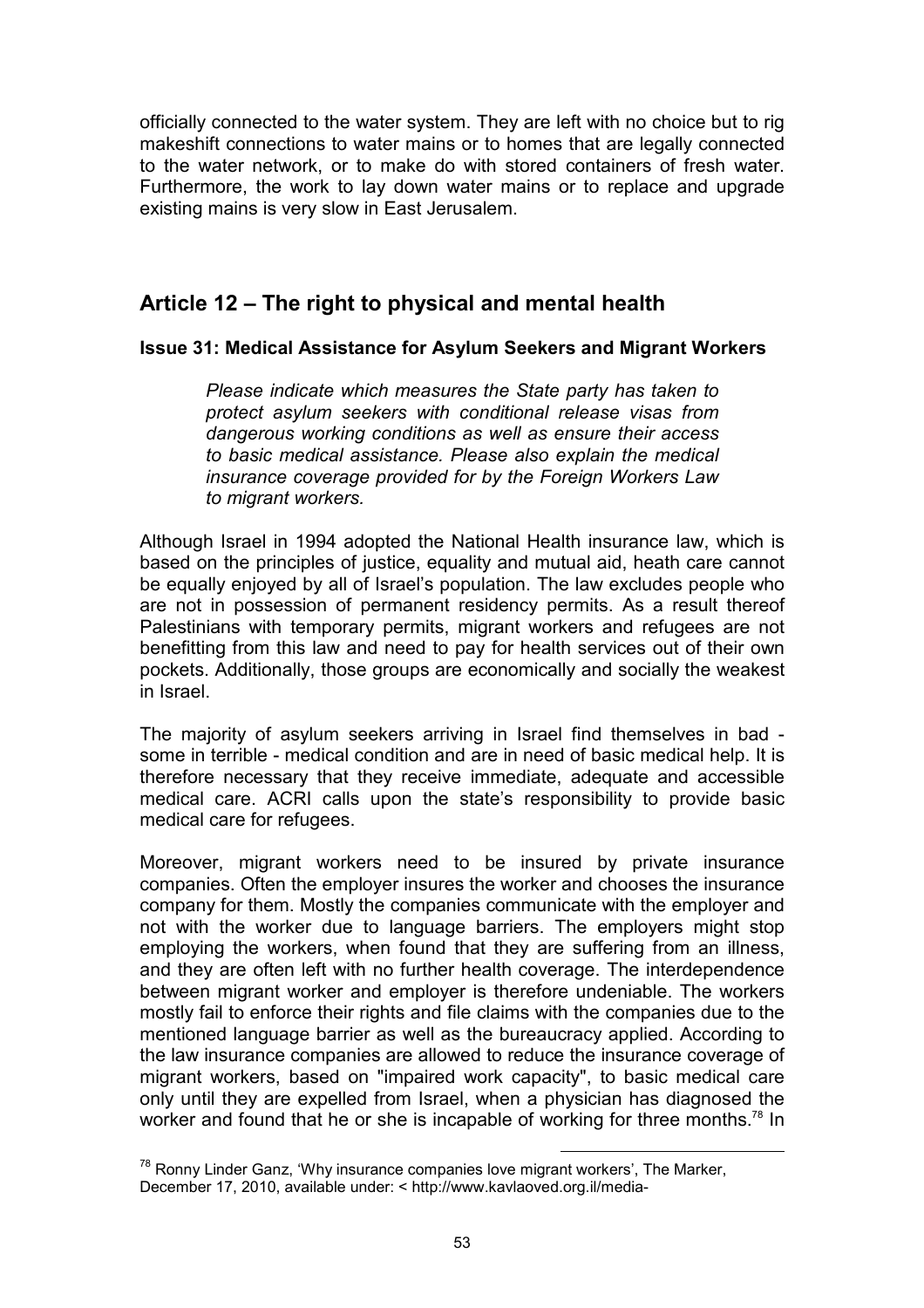that way migrant workers can be sent home untreated, although they have health insurance. Obviously there is an imbalance between the needs of the migrant workers and the care provided to them. It is urgent that the state ensure adequate accessible insurance and medical care for migrant workers<sup>79</sup>

# Articles 13 and 14 – The right to education

# Issue 33: Shortage of Classrooms in Schools for Arab Children

Please indicate measures taken to address the serious shortage of classrooms in schools for Arab Israeli children.

The Arab education system in Israel suffers from a severe shortage of classrooms and kindergartens, which both the government and the Ministry of Education have been aware of for years. The many governmental programs and promises that were supposed to alleviate the problem have all failed, as these were only partially implemented, if at all. Our most recent data point to a shortage of thousands of classrooms and kindergartens in Israel's Arab communities. The crisis has grown over years and constitutes a discrimination against and neglect of Arab education. Meanwhile the situation is getting worse each year due to the high birthrate in the Arab community.

As part of a study of the real needs of Israel's Arab education system, a professional joint-committee was established in August 2007 between the Ministry of Education and the Follow-up Committee for Arab Education to examine the classroom shortage crisis. The committee's data (which can be considered official government data) revealed that by the 2012 academic year, the Arab educational system would lack a total of 9,236 classrooms. As part of a five-year plan to build new classrooms, in place between 2001-2007, the government pledged that some 3,200 additional new classrooms would be built for the Arab education system by 2011. That would still leave a shortfall of 6,000 classrooms needed to close the gap that has accumulated over the years, if in fact the resources were allocated to build these 3,200 classrooms as promised. The findings and conclusions of the joint committee were published in August 2008, but as of the writing of this piece, it is still unclear how the Ministry of Education intends to implement the committee's recommendations.

A result of the classroom shortage is that Arab students have no choice but to learn in overcrowded conditions, which in turn affects the quality of teaching: the average number of students per class in the Arab school system is 31.88 compared with 27.79 pupils in the Jewish system. This injury to the quality of teaching harms the right of Arab students to education and hurts their

 $\overline{a}$ view\_eng.asp?id=3144>

 $79$  This paragraph was written in cooperation with Physicians for Human Rights in Israel.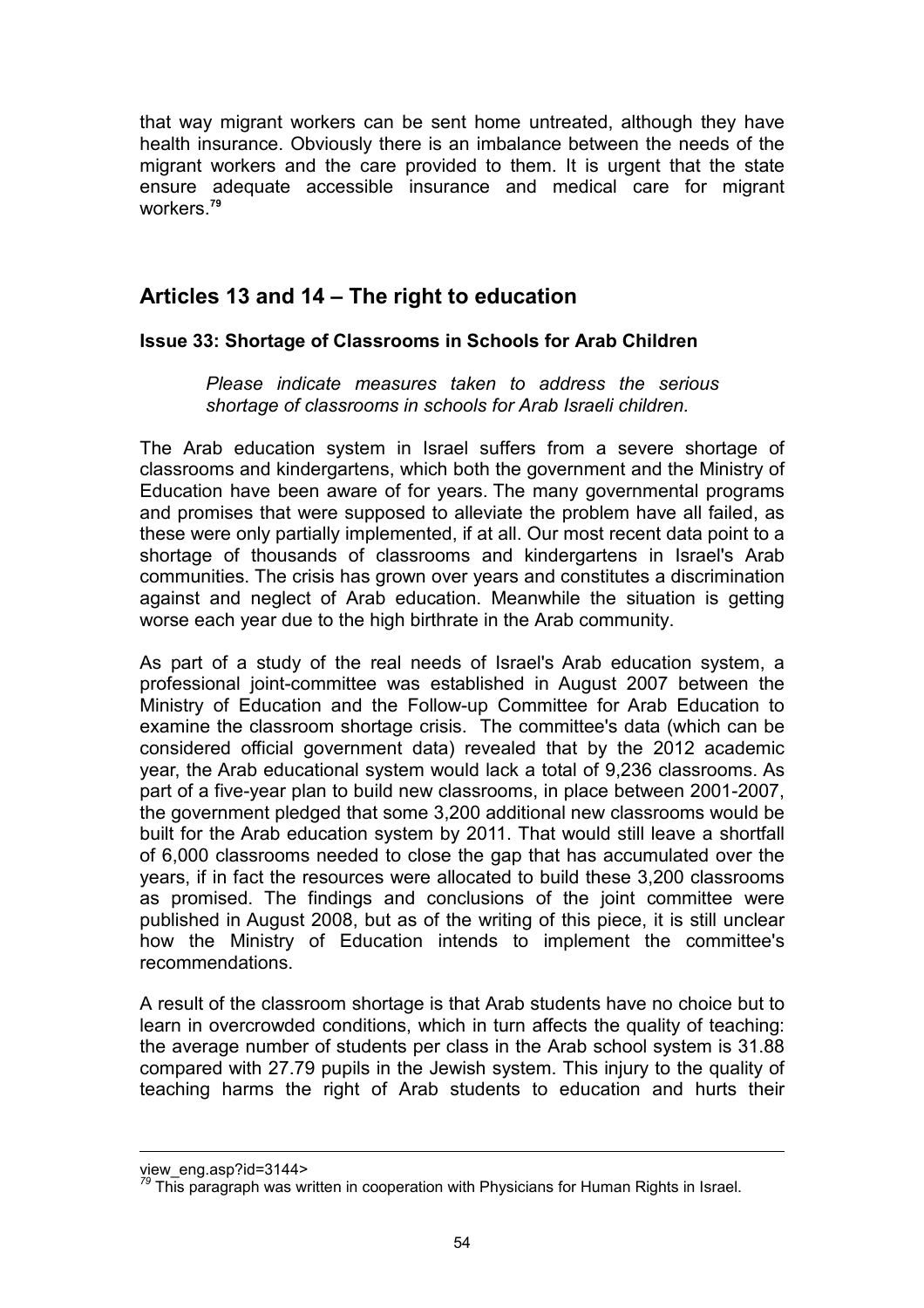academic performance, while increasing the cumulative gap between the Arab education system and its Jewish counterpart.

# Disproportionate Dropout Rates among Arab Students

There is a close relationship between the lack of available learning environments and the chance that a student will drop out of school, especially when the student belongs to a severely weakened socio-economic group. The numbers show that across almost every grade level (primary and secondary), the dropout rate for Arab students is double that of Jewish students. The problem is particularly troubling in the Negev, where the dropout rate for Arab students has reached 70%. In spite of the State's Report's detailing of the construction of classrooms and three high schools in the Negev, a severe shortage of classrooms has led to students being taught in rented rooms and in buildings that are often sub-standard and unsafe. Additionally, the renting of these classrooms places an economic burden on the local Arab municipalities who have to shoulder most of the cost – the same municipalities who, socio-economically, are among the weakest in Israel, most of whom ranked in the bottom percentiles.

# The Lack of Education for Bedouin Women

As the Israel Report of 2009 mentions, Israel enacted the Compulsory Education Law in 1949. $80$  Yet, even following the findings of the Or Commission of 2003, that called for resolving the disparities between Arab and Jewish citizens, including by developing the education in the Bedouin community, the access to education for Bedouin women and girls has not improved much.

As mentioned above, the persisting refusal of the Israeli state to recognize Bedouin villages is a significant factor in the dire education conditions of Bedouin girls and women. While the State's Report notes the establishment of several kindergartens and high schools in unrecognized Bedouin villages, the unrecognized villages in the Negev still suffer from a lack of sufficient educational infrastructure. This shortage of high schools in, or near, unrecognized Palestinian Bedouin villages, directly contributes to one of the highest dropout rates in Israel – reaching 77% percent among teenage girls in unrecognized villages.<sup>81</sup> However, to attend far away high schools Bedouin girls would have to make use of a transportation system with a mixed population in terms of tribal affiliation and gender, neither of which is culturally acceptable in their society. As a result, most girls leave the education system prior to reaching high school; only two out of 400 girls in the unrecognized village of El-Frijat attended high school in 2009. Even less Bedouin women attend high education institutions. Poverty – coupled with a lack of subsidization for access to higher education for young women in

<sup>80</sup> Israel Third Periodic Report 2009, para 546.

 $81$  The Status of Palestinian Women, 2010, pp. 37 - 38.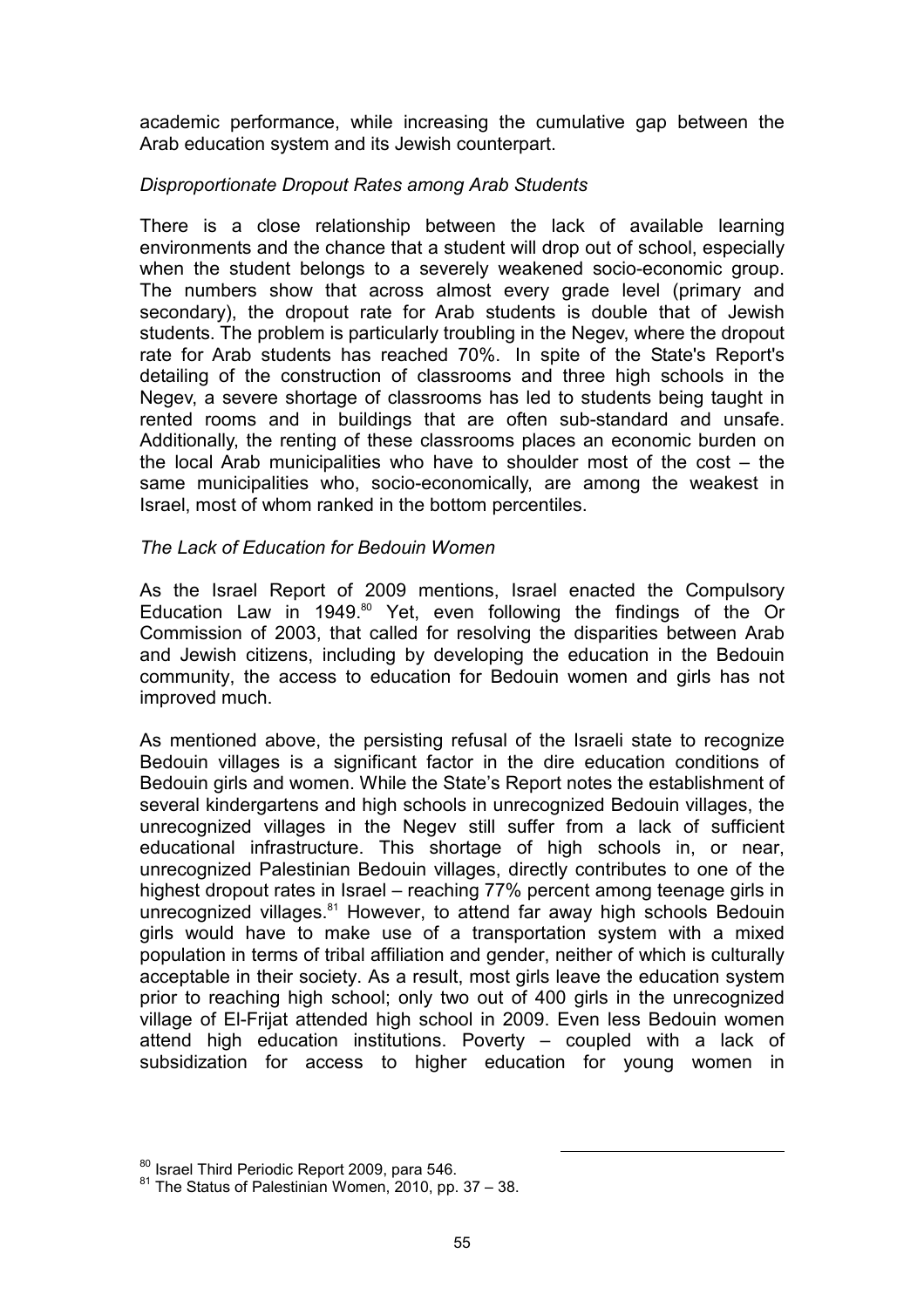unrecognized villages – representing the main hurdle for families to send their daughters to college or universities.<sup>82</sup>

### Shortage of Classrooms in East Jerusalem

For many years, a shortage of suitable classrooms has been at the core of the crisis in the Arab school system in East Jerusalem. Despite the fact that Palestinian pupils in East Jerusalem are entitled to free public education as permanent residents of Israel and according to the Compulsory Education Law, thousands are denied access to quality and free education. This ongoing educational crisis is characterized by a shortage of classrooms, unsuitable facilities, and untrained teachers.

According to the 2009 State Comptroller Report, there was a shortage in the 2007/2008 school year of at least 1,000 classrooms at all levels in East Jerusalem: preschool, kindergarten, elementary, secondary, and special education. As a result of the severe shortage in classrooms, the Jerusalem public schools are unable to absorb all the school-age children. Each year, the city turns away a large number of East Jerusalem children who seek to register for school, claiming insufficient space, some of those rejected attend private or semi-private schools (partly governmental funded and controlled schools known as recognized-and-unofficial). Others never make it to school.

In 2008, fewer than half the Palestinian children in East Jerusalem - 40,745 out of approximately 90,000 pupils - attended municipal public schools. The parents of many children for whom there was no room in the city schools were forced to send them to private or unofficial schools operated by private companies, churches, the Waqf [Islamic Authority], the UN, or other Palestinian organizations. Some 5,300 children are not registered with any educational framework; and the dropout rate is some 50%.

Furthermore, of those lucky enough to find space in the public schools, thousands learn in unsuitable buildings. Due to the shortage of suitable classrooms, as well as a slow and insufficient pace of construction of new schools, the city of Jerusalem rents and uses many facilities as classrooms that are not suitable: small, crowded, unventilated, and lacking essential facilities such as laboratories, libraries and art supply or playgrounds. In fact, half the city classrooms were below standard in 2009: According to an official examination, 704 classrooms did not meet the criteria compared with 656 that do (these include compulsory preschools). Of the sub-standard classrooms, the city declared that 221 are operating in structures that are "unsuitable" (188 schoolrooms and 33 preschool rooms).

The Result of Discriminatory Policies

l  $82$  The Status of Palestinian Women, 2010, pp. 37 – 38, see also, Rawia Abu Rabia, 'Realities and Challenges of the Right to Education for Arab-Bedouin Girls in Israel' in: ILSP Law Journal, pp. 119 – 125.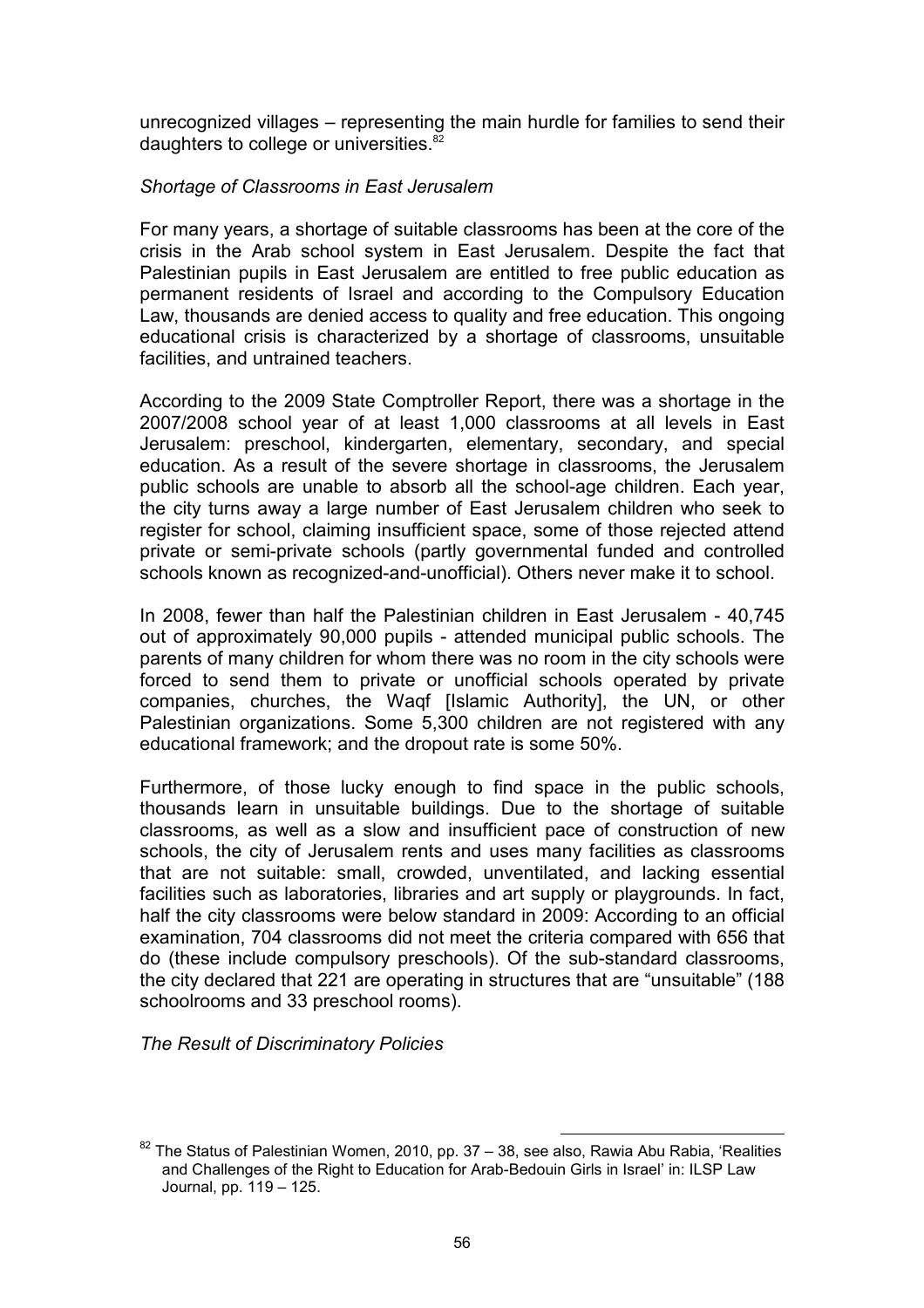The severe shortage of classrooms in East Jerusalem comes in the backdrop of overall budget discrimination. Data released by the Jerusalem Municipality shows:

- The average number of students per classroom in 2009 was 24 pupils in the Hebrew education system compared to 32 pupils in the Arabic education.
- The administrative budget (to cover daily costs such as electric and water bills, photocopying, supplies and so on) for the year of 2011 is some 3 million shekels lower than the municipality's calculations.
- The standards of professional personnel in East-Jerusalem schools is much lower than the standard of those in West Jerusalem: while in the educational system in West Jerusalem there were 257 educational advisors in part-time positions, in East Jerusalem there were only 12 educational advisors, with different levels of positions. According to similar computation, there should be at least 28 psychologists in East Jerusalem schools, opposed to the 16 psychologists currently filling only 14.5 full-time positions.

Since Mayor Nir Barkat took office in 2009, some additional efforts have been made to correct some of the failings that led to the severe shortage in classrooms. According to a May 2010 report by the Knesset Research and Information Center, 120 classrooms in East Jerusalem are in various 'execution stages' of construction. However, these numbers are far from meeting the needs of the existing shortage. Furthermore, while several appropriation procedures for the construction of classrooms were initiated, a failure to allocate budgets for the appropriated lots makes these plans to build hundreds of classrooms impractical as well as dubious. Indeed, the authorities have been dragging their feet in discharging their obligations while the shortage of classrooms has only increased.

# Failure to Implement Court Rulings

Already in 2001, the Jerusalem municipality had promised the High Court of Justice to construct 245 classrooms by 2005, and it promised in 2007 to build 400 classrooms by 2011, an obligation to build a total of 645 classrooms in ten years. By 2010 however, only 263 out of the 645 promised new classrooms were constructed and put into use. It should be noted that even if those 645 promised classrooms were to be built, it would only meet the needs of the natural population growth in East Jerusalem, and would not address the classroom shortage.

On February 6, 2011, following a petition submitted by ACRI, the High Court of Justice ordered the Education Ministry and the Jerusalem Municipality to provide within five years sufficient classrooms for children in East Jerusalem. Failure to do so, the HCJ declared, would result in them covering the tuition to semi-private schools (known as recognized- and unofficial-schools) of students unable to study in the public education system.

Following the court's decision, the Jerusalem Municipality announced on February 21, 2011, that 285 classrooms would be built in East Jerusalem,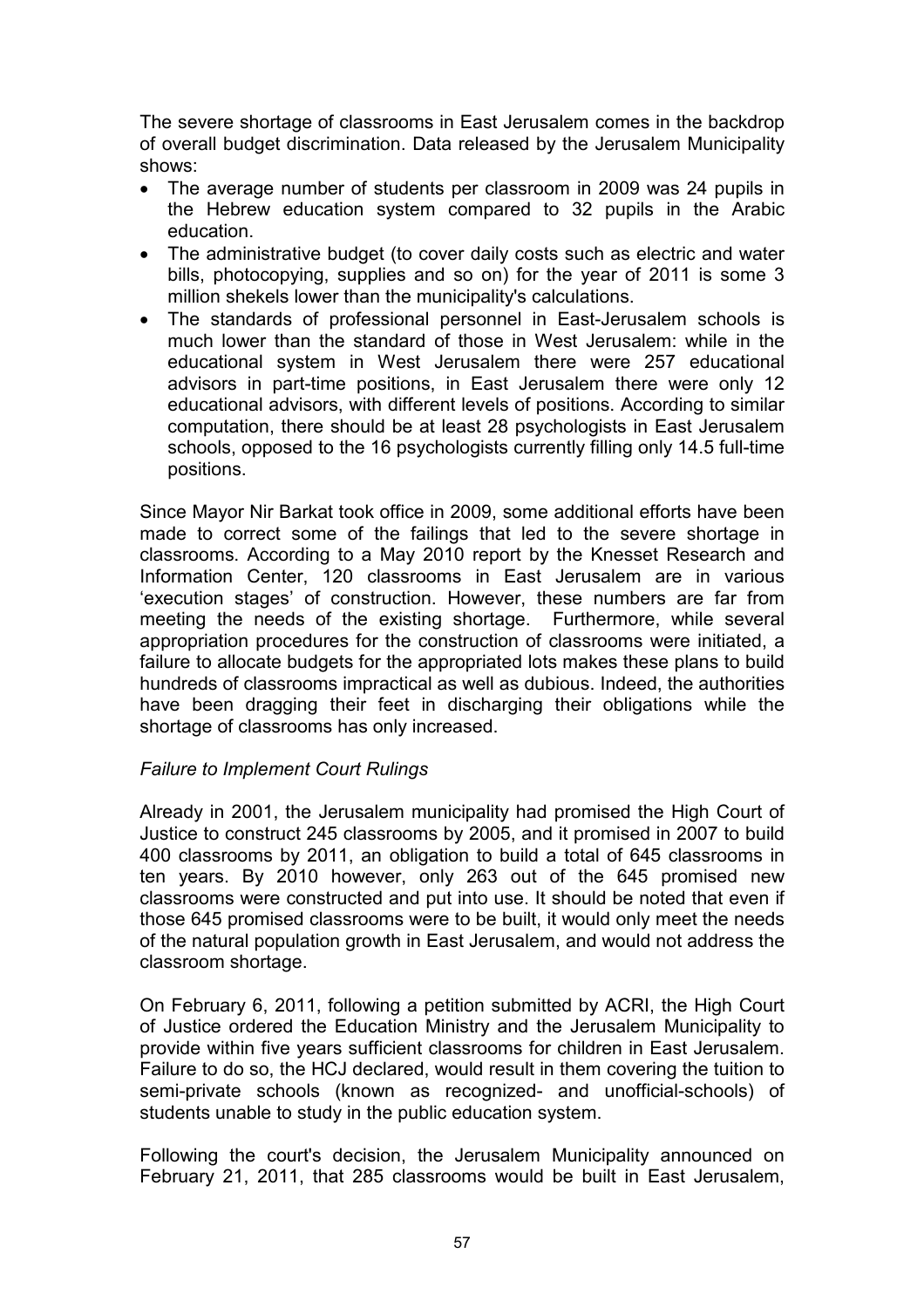budgeted at NIS 300 million. However, these will not solve the fundamental problem of classroom shortage given the existing figures of 1000 missing classrooms. Hence, despite the High Court ruling, the appropriate budget allocation has not been made and there is no indication of a genuine intention to find a solution to this problem in the near future.

# The Social Consequences

The ongoing neglect of the education system in East Jerusalem severely impacts the Palestinian population of the city. The Palestinian community of East Jerusalem, which until the 1980s was considered one of the most educated and affluent Palestinian communities, has been undergoing negative processes for the last decades. Some of them stem from Israeli policies, and others are related to internal Palestinian affairs. The result is that East Jerusalemites are becoming poorer, less educated and subject to everrising levels of violence and delinquency. The catastrophic condition of the education system has a significant impact on those negative processes, especially among the youth.

# Issue 34: Education for Human Rights

Please provide information on the provision of human rights education throughout the school system at all levels.

In the mid-1990s, the education minister appointed a committee to develop a comprehensive plan for inculcating civic studies among Israeli students. A year later, the committee, headed by Professor Mordechai Kremnitzer, submitted a detailed report entitled "Being Citizens".<sup>83</sup> The report emphasized that 'the resilience and quality of the democratic system are determined by the citizens' commitment to the democratic ideal." The report went on to emphasize that "education to citizenship must be provided for all students in the education system. Such education is a vital condition for life in a democracy. To succeed in this task, education to citizenship must be manifested in an ongoing process, throughout the entire period of schooling, in a holistic form and in coordination with all fields of studies; this in addition to develop the civic climate in schools." According to the Kremnitzer Report, education to the values of substantive democracy is considered the core of civic studies in all the democratic nations.

The committee concluded its report by presenting a series of recommendations, focusing mainly on the expansion of civil studies from preschool through graduation from high school, and on developing a system-wide process in cooperation with all teachers and principals in order to inculcate democratic studies beyond the confines of civic studies classes. The committee recommended the nurturing of a civic and pluralistic atmosphere in schools, with an emphasis on an encounter with the other; conflict resolution

l <sup>83</sup> Kremnitzer Committee, Being Citizens Report, available under: <http://cms.education.gov.il/EducationCMS/Units/Mazkirut\_Pedagogit/Mate/Dochot/DohBe Ezrah htm>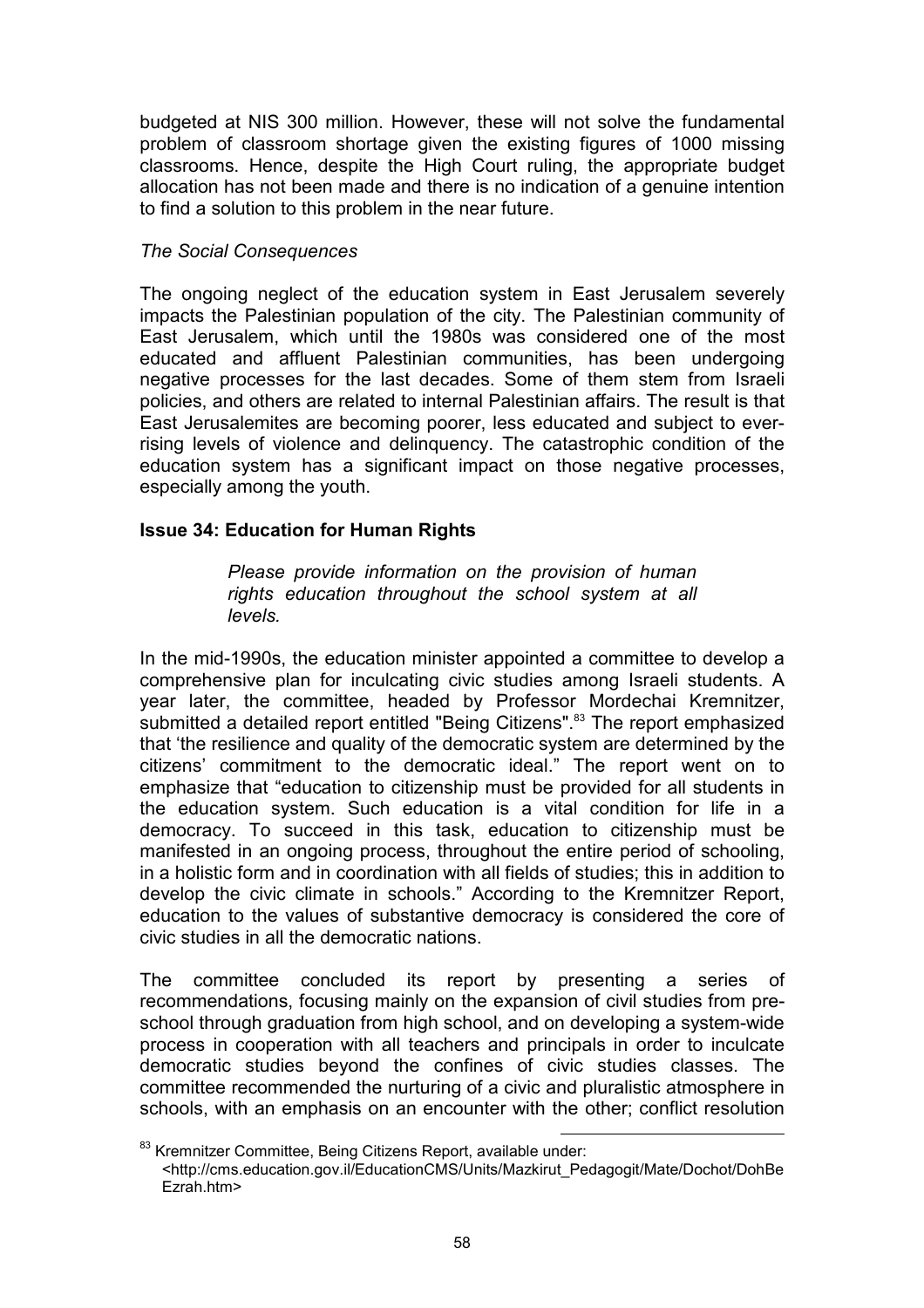through discourse; and the development of the students' ability to engage in critical thought.

It should be noted that since the submission of the Kremnitzer Report, there has been a significant improvement in civic studies, both in terms of scale and in terms of content and methodology. However, this improvement is far from satisfactory. Firstly, some of the recommendations of the Kremnitzer Report have never been implemented. Israeli students take civic studies in just six grades (three in elementary school, one in junior-high, and two in high school) – the committee recommended that civic studies be included in all twelve grades. Moreover, many schools still do not provide civic studies, and there is a shortage of teachers with a specialist teaching certificate in the subject.

Our impression is that education to democracy and human rights is still perceived today by the Ministry of Education as the prerogative of a single ministry unit (the "Kremnitzer Headquarters") and a single school subject (civic studies), rather than as an issue that must be addressed by the entire education system. Moreover, comments by the education minister, the head of the Pedagogic Secretariat, and other senior ministry officials (see below) suggest that education to democracy and human rights is actually moving further away from the core of civil studies in Israel.

The need to enhance education to human rights and democracy is necessary due to the deterioration that has occurred in recent years in the manner in which young people experience and understand the essence of democracy. This deterioration suggests that even the full implementation of the committee's recommendations would not be sufficient, and that broader and more dynamic steps must now be taken.

As early as 1996, the Kremnitzer Report noted the problematic perception of democracy that was prevalent among the public. "In most groups, their status as citizens is perceived as an essential formal matter with meager content, and not as the source of prestige," the report found. "In some groups there is a strong tendency to insularity within the group, to ignore other groups, and to develop negative and stereotypical images of others."

All the evidence – including public opinion polls, violence incidents among youth, manifestations of racism, and so forth – suggest that things are only getting worse. For example, a survey conducted among hundreds of Jewish and Arab youth in the 15-18 age range in February 2010 for the School of Education at Tel Aviv University found that, in theory, most of the youths support the democratic system: eighty percent of the respondents (seventynine percent of the Jewish respondents) stated that they would prefer a democracy they disagree with to a dictatorship with whose leadership they agree. However, the findings suggest that for most Israeli youths, democracy is restricted to its formal dimension, whereas its substance – i.e. individual and minority rights – is not recognized or supported. By way of example, fortysix percent of the Jewish respondents in the study do not think that Arab citizens should enjoy equal rights, and fifty-two percent believe that Arabs should not be elected to the Knesset.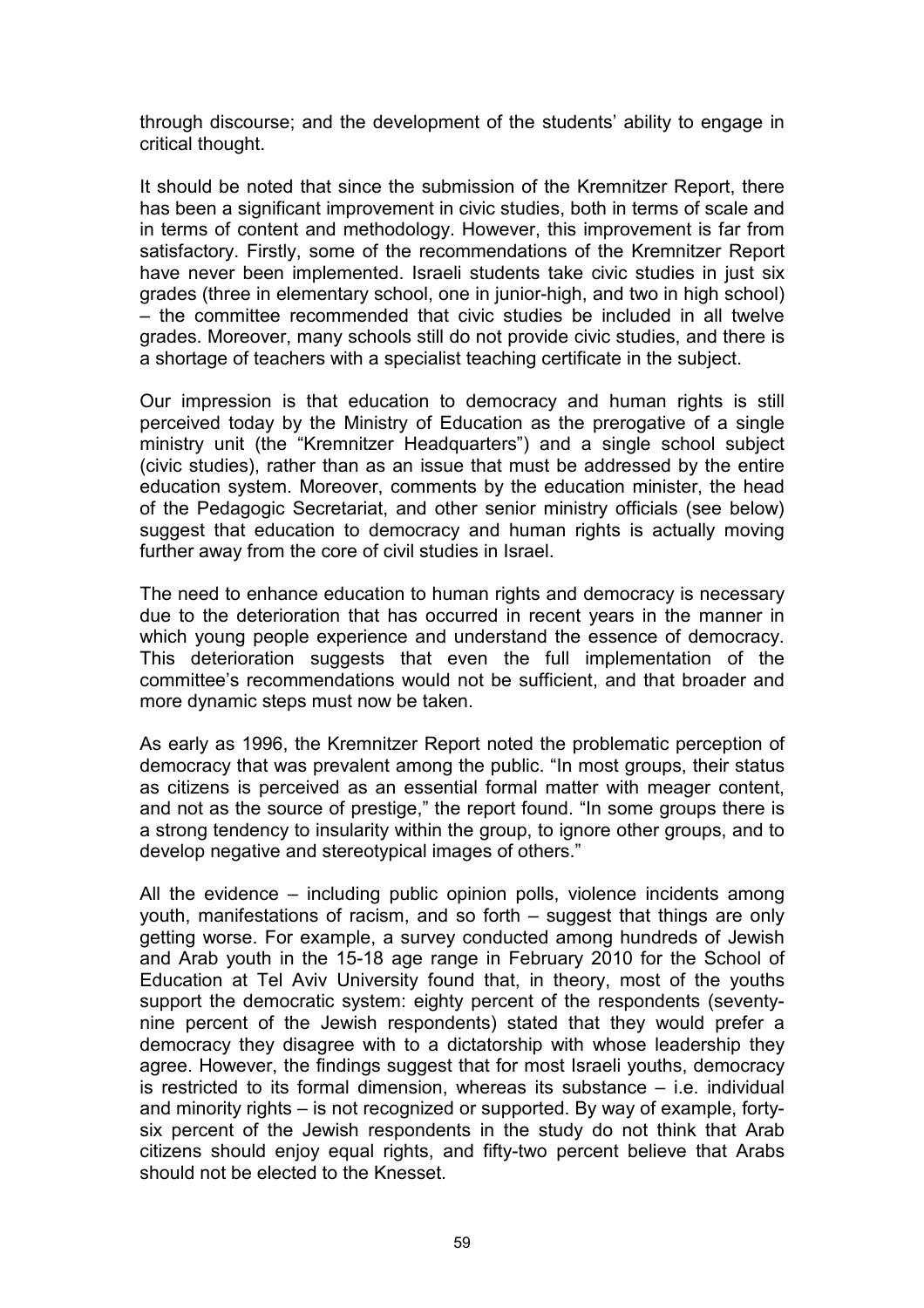True democracy cannot survive for long without the protection of human rights in general, and minority rights in particular.<sup>84</sup> The erosion of democratic values directly encourages the violation of these rights and leads to manifestations of hatred, intolerance, and violence, challenging the very foundations of democratic society. In recent years, for example, racism has spread in Israel, as has the social legitimacy attached to this phenomenon. The freedom of expression of groups and individuals has been impaired, and there is an increasing tendency to delegitimize those who are perceived as different. This trend has included acts of violence against minority groups in Israel, such as Arabs, immigrants, gay and lesbian people, Haredim (ultra-Orthodox Jews), and migrant workers.<sup>85</sup>

In light of the alarming trends described above, it is more important than ever to encourage education to democratic values – human rights, tolerance, pluralism, critical thought, and respect for others. Halting the decline in the values of democracy and human rights requires more substantive and broadbased actions now than those proposed in the past. The Ministry of Education must invest greater efforts in education to democracy and human rights in order to halt these trends, which are liable to destabilize the very foundations of Israeli democracy.

The reluctance to address human rights and democracy in the education system seems to be due, in part, to the false assumption that these issues are connected with left-wing political tendencies. In November 2009, for example, the Knesset Education Committee held a discussion on the subject of civic studies in schools, on the initiative of the Institute for Zionist Strategy. A press release published by the committee after the discussion quoted the comment by chairperson MK Zevulun Orlev (National Religious Party) that "there is a left-wing, liberal, and universalist bias in civic studies."86

Creating an association between democracy and human rights and any specific political position is dangerous; the essence of democracy is that it encompasses pluralism, freedom of expression, and a plurality of views within society. Moreover, civic studies seek to inculcate students with basic knowledge concerning theoretical concepts such as different types of government, the authorities of state, and principles such as the separation of powers and relations between citizens and the state – this in addition to the substantive side of democracy, i.e. the importance of protecting human rights. This knowledge, and the acquisition of skills for coping with complexity and dilemmas, provide a vital foundation for life in a democratic society.

 $\overline{a}$ <sup>84</sup> On the connection between human rights and democracy, see the Introduction to ACRI's the State of Human Rights Report 2009, available under:

<sup>&</sup>lt;http://www.acri.org.il/en/?p=695>.

<sup>&</sup>lt;sup>85</sup> We examined this issue in depth in the State of Human Rights Report 2009, published in December 2009. For example, see the chapter on the subject of hatred and racism, available under: <http://www.acri.org.il/en/?p=695>.

<sup>86</sup> Education Committee, Press Release, 25.11.09, available in Hebrew under: < http://portal.knesset.gov.il/Com8chinuch/he-IL/Messages/25112009.htm>.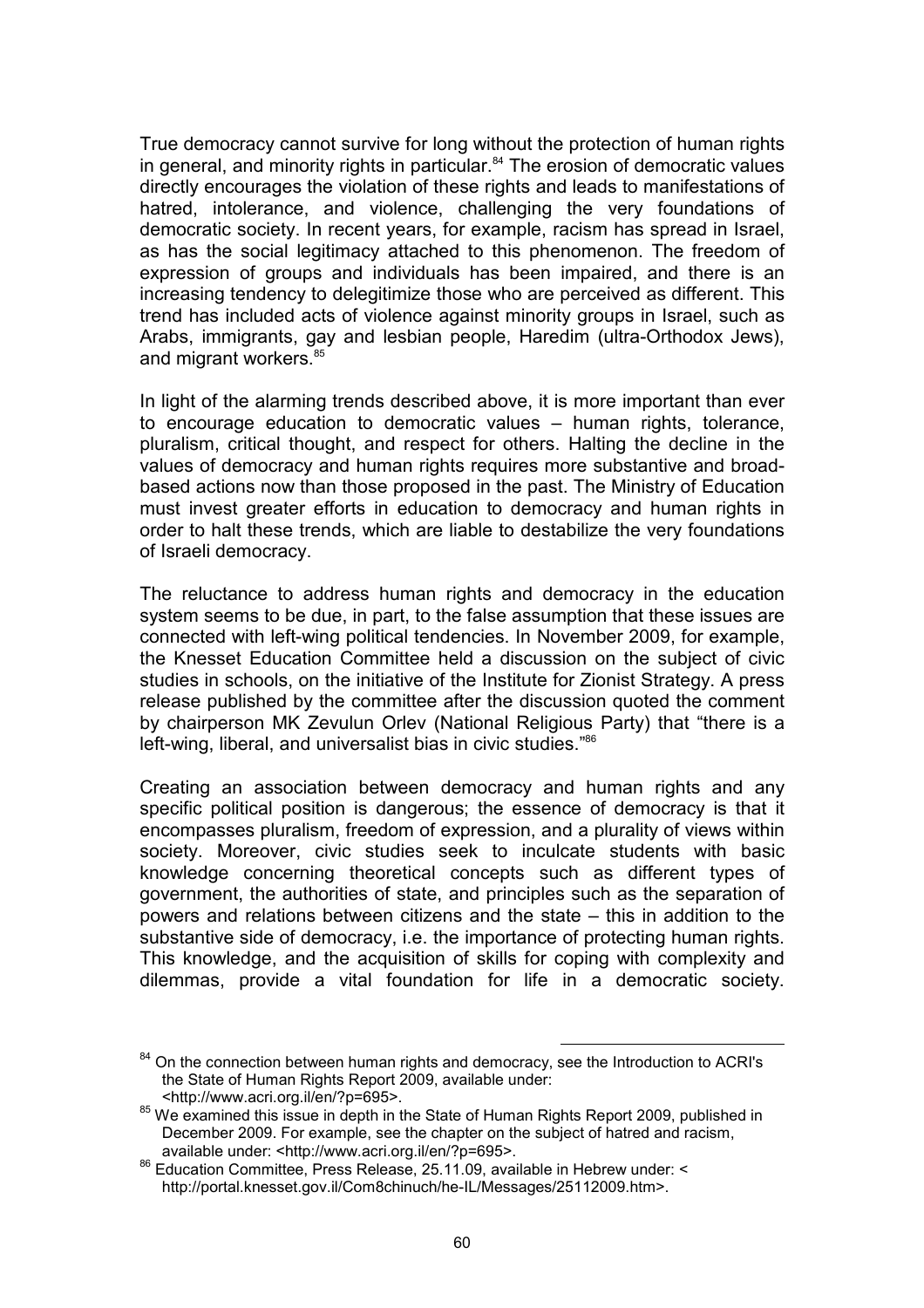Connecting these subjects with political positions implies the civic education is a controversial subject and raises alarming doubts as to its importance.

At the beginning of 2009, Professor Yuli Tamir, the education minister at the time, received a copy of a report entitled Education to Shared Life for Jews and Arabs in Israel. The authors of the report explained its central concept of "shared life" as including equality between Arabs and Jews; positive and decent relations; shared responsibility; mutual respect and legitimization; and a common desire for peace.

The report, which was prepared by a public committee against the background of "evidence of alienation between Jews and Arabs," recommended a series of important steps to reform the education system in order to reinforce education to shared life between the two peoples. The recommendations include: education to shared life from pre-school through the end of high school; encouraging encounters between Jews and Arabs; study of Arabic language and culture in Jewish schools ; the establishment of joint schools for Jews and Arabs; and the integration of Jewish teachers in Arab schools, and vice versa.

It should be noted that the list of goals in the State Education Law also includes "gaining familiarity with the language, culture, history, heritage, and unique tradition of the Arab population and of other population groups in the State of Israel, and recognizing the equal rights of all Israeli citizens."

However, the report's recommendations for education to shared life have not been implemented, and it seems unlikely they will be implemented in the near future. At present, activities in the education system to promote shared life between Jews and Arabs in Israel are marginal and superficial and cannot facilitate real change. The civic studies programs include activities on the theme of "coexistence." However, education to shared life cannot be reduced to a one-time encounter or short-term, localized, and superficial programs. The Ministry of Education does not at present have any serious programs designed to promote shared life between Arabs and Jews.

We believe that the Ministry of Education should stop ignoring the erosion of democratic and human rights values in Israel generally, and among young people in particular. These values must be inculcated in the system on all levels and in all streams, in order to ensure that they penetrate the curriculum in all subjects. Every teacher in Israel should see himself or herself as an educator for democracy. To this end, a broad and comprehensive program should be developed to strengthen democratic values and to ensure that this subject is a key priority. This must include an increase in the budgets for democratic education. Such a program should be capable of reversing the alarming trends described in this chapter.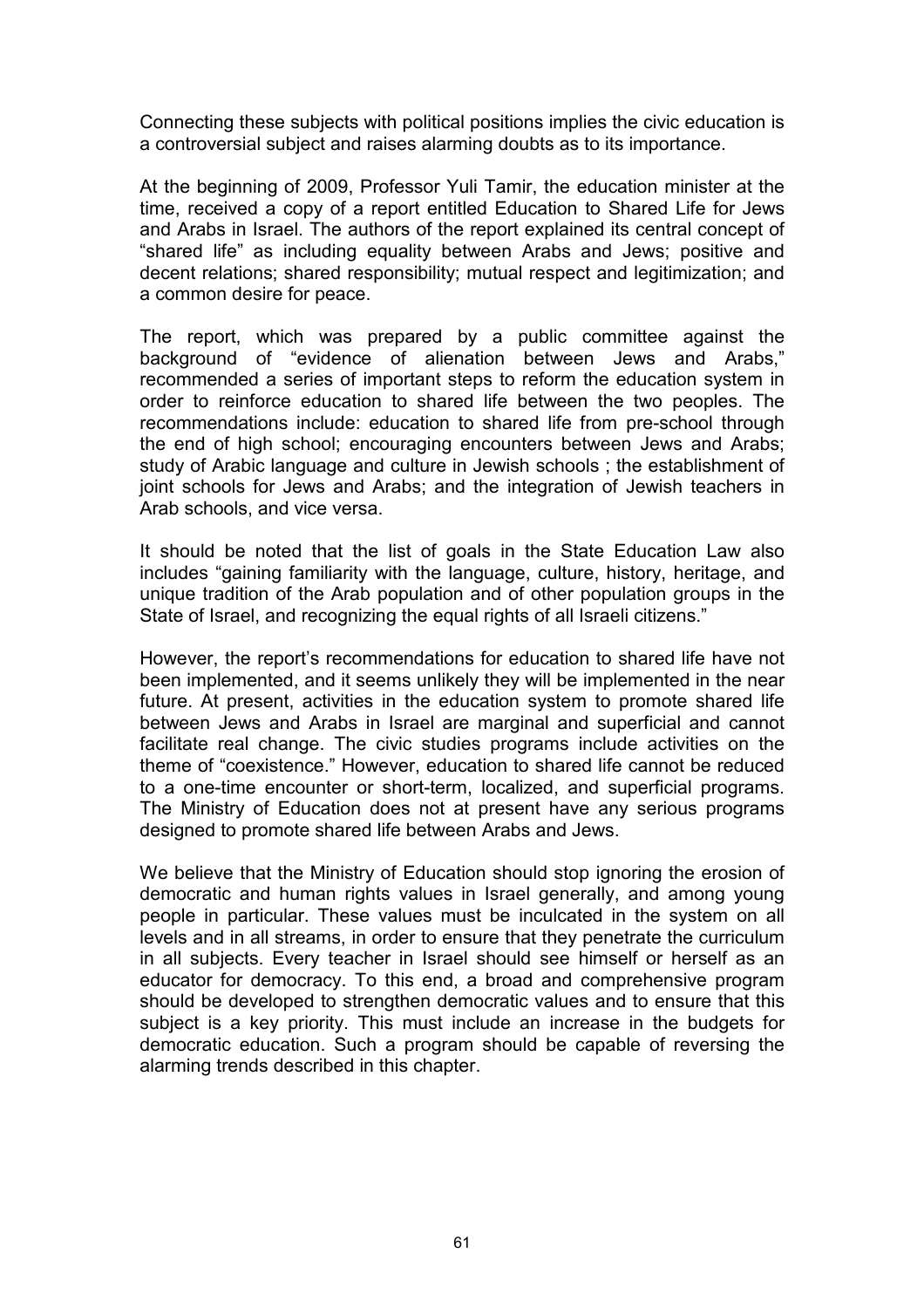# Article 15 - Cultural rights

# Issue 37: The Arabic Language

Please provide information as to whether the Arabic language is systematically used, in addition to Hebrew, in public administration at the local and national level, in the court system, as well as with regard to road signs.

# The Usage of the Arabic Language

Arabic is an official language in Israel. Both the status of Arabic here and the status of Israel's Arab minority necessitate that any use of Arabic employ correct spelling according to the conventions of the language, while preserving the national-cultural context of the language. Any other use of Arabic, including its use for transliterating other languages, contravenes this obligation and runs counter to the provisions of law and the instructions of the Israeli Supreme Court regarding the special status of the Arabic language. The obligation to respect the minority language and to use it as part of the cultural-national identity has been recognized in various other multi-national countries throughout the world.

Despite its official status, the Arabic language does not appear in many public places and spaces, such that it is impossible for Arab citizens to equally enjoy and utilize the full complement of public services and facilities. Recent years have seen various initiatives, both from public figures and government officials, which have damaged the official status of the Arab language and, consequently, the right of the Arab minority to its language and to the preservation of its culture. For example, it was reported recently that several major commercial chains had forbidden their employees to speak Arabic at work or play Arabic music in malls and in franchise stores.

# Road Signs

Another example concerns road signs. Despite a decade-old Supreme Court ruling directing mixed cities to add Arabic to all municipal signs, there is still no full compliance in these communities. ACRI has time and again contacted the cities that were mentioned in the Supreme Court's decision, seeking their compliance with the court ruling. In January of this year ACRI again filed to force the city of Nazareth Illit to follow the ruling (request for a contempt of court), after numerous direct appeals to the city did not bear fruit. As of now, the Nazareth municipality is formulating a plan to implement the ruling.

In addition, the outcome of a program proposed by the Minister of Transport two years ago remains unclear. According to the plan, Arabic language road signs would be revised from their current version to a transliteration of the Hebrew location name. The implication of this decision is the removal of the Arabic language from road signs and effectively the transformation of all signs into solely Hebrew references. This proposal defies the status of Arabic as an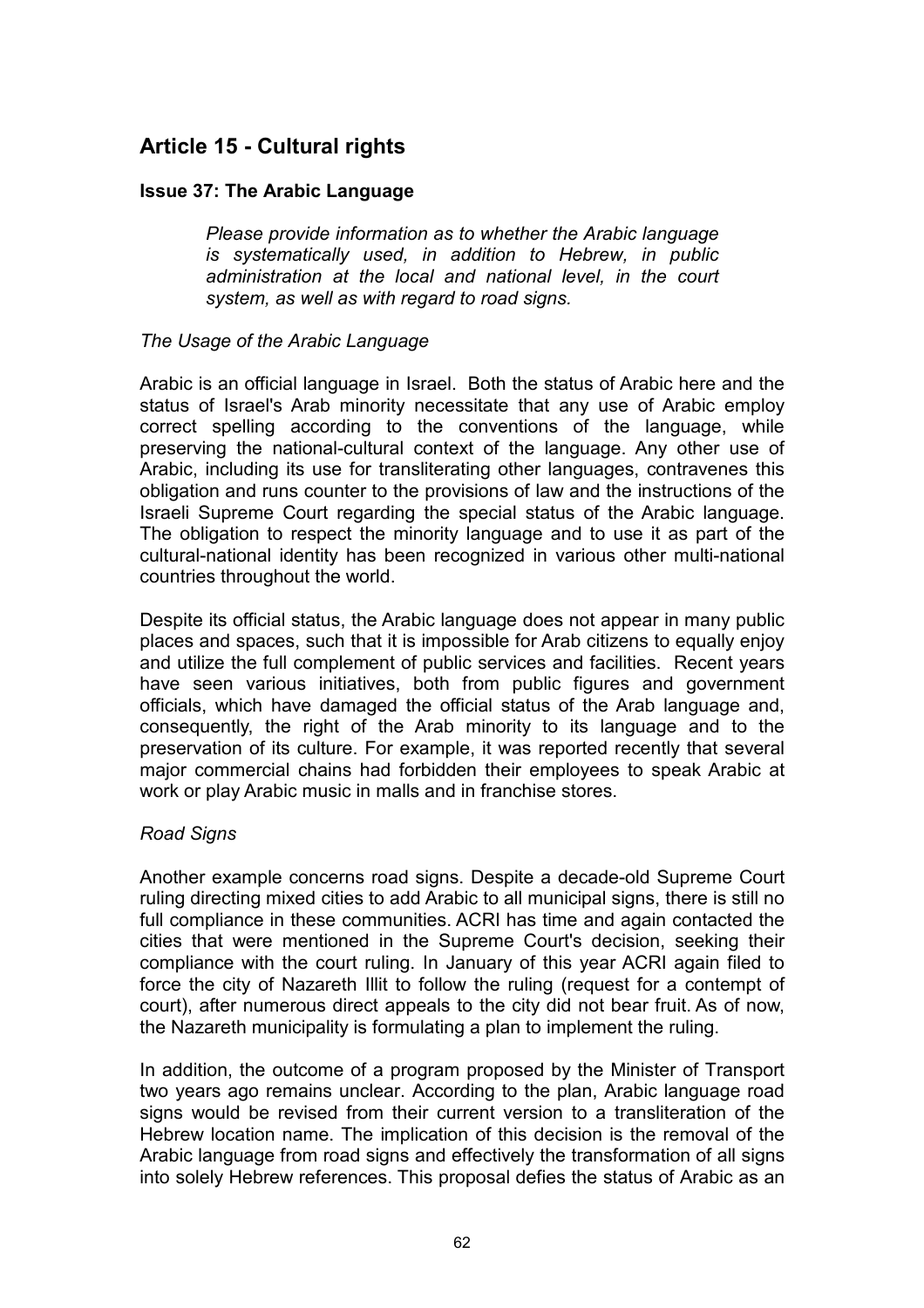official language and furthermore violates Arab citizens' rights to equality and to dignity. The difficulty of this program is compounded by the fact that it serves to undermine the Arab minority in Israel, violating its right to its language and preservation of its cultural and historical character. This decision is just one of a long list of recent statements and proposed legislation designed to deny the legitimacy of the Arab minority. It should also be noted that over the years various bills have been introduced seeking to cancel the official status of the Arabic language in Israel. Some of these proposed bills would designate Hebrew as the sole official language of the State of Israel (with other languages receiving special status but no official designation).

#### Translation of Jerusalem Municipality Forms into Arabic

The vast majority of the Jerusalem Municipality forms are unavailable in Arabic. In 2007/2008, ACRI found that only 13 out of 91 official Jerusalem Municipality forms and documents exist in Arabic, 9 of which refer to the payment of city taxes. Following ACRI's repeated requests to translate the forms, the Jerusalem Municipality agreed in April 2009 to do so, but only a few were translated by the end of 2009. The Jerusalem Municipality notified ACRI that it is working on classifying and translating the forms. In early 2011, after several meetings on the issue were held with the professional echelons in the Jerusalem Municipality, and after ACRI threatened to file a court petition, the forms are now being translated. ACRI keeps monitoring the issue that is far from completion.

### Changing Jerusalem Street and Neighborhood Names

Ever since the 1950's, the Jerusalem Municipality has been waging a joint struggle with the Prime Minister's Office in an attempt to change the Arabic names of several Jerusalem neighborhoods into Hebrew ones. This trend gained momentum in recent years.

A ministerial committee has been established recently whose role is to unify the spelling of place-names on road-signs, maps, and textbooks. For example, Likud MK Israel Katz, transportation minister and committee member, wished to erase the name Ursalim al-Quds, that is written in Arabic letters, from the road-signs in and around the city and replace it with Yerushalayim in Arabic script, disregarding that no such word exists in Arabic. Likud MK Tzipi Hotoveli and Israel Beiteinu MK Zvulun Orlev have recently filed a legislative proposal that, if adopted, would obligate the Jerusalem Municipality to give Hebrew names to neighborhoods that do not have one yet, and refer to all neighborhoods with their Hebrew name only. This bill greatly upset the Jerusalem residents as it increases the alienation between the authorities and the Arab residents of the city. Moreover, it would further downgrade the Arabic language and carry a clear message concerning Jerusalem's Arab history and culture.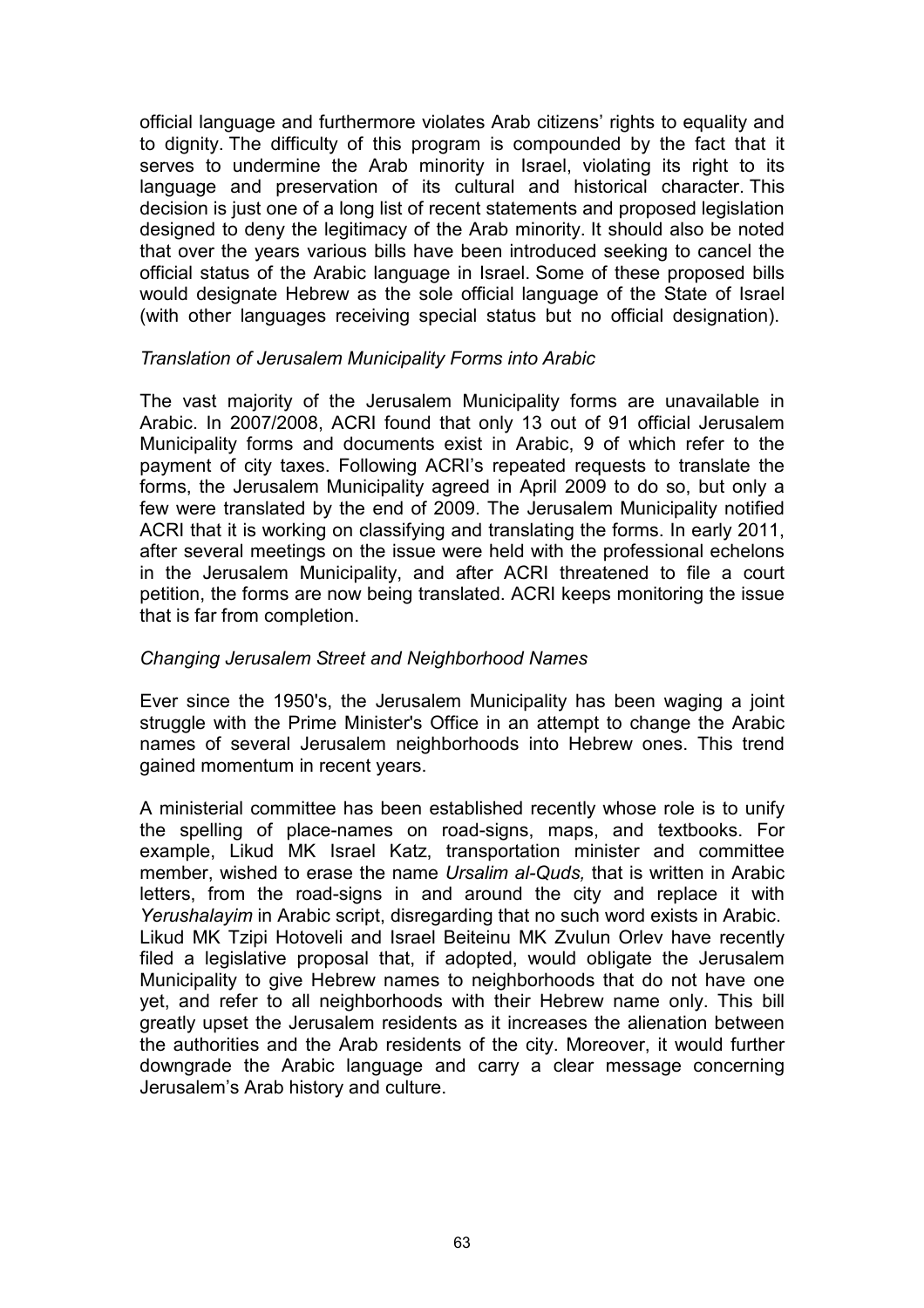# Issue 38: Peaceful Access to non-Jewish Holy Sites

Please indicate how the State party effectively guarantees the preservation of non- Jewish holy sites and their protection from desecration, as well as peaceful access to these sites by their respective local and international religious communities.

#### Parking Arrangements for Old City Worshipers

There is a lack of public transport to East Jerusalem, especially compared to the western part of the city, in addition to a lack of official parking spaces. These deficits can especially be felt on Muslim or Christian holidays when worshipers visit the holy sites in the Old City of Jerusalem and see themselves left with no alternative but to park illegally and subsequently get fined for parking illegally. Ever since 2009, ACRI has been repeatedly appealing to the Jerusalem Municipality, asking it to arrange public transportation for Muslim worshipers, make it accessible to them, and arrange parking spaces for Muslims and Christians who visit holy sites in the Old City of Jerusalem - following the model of arrangements made on Jewish holidays. Last year, the Jerusalem Municipality decided to arrange a shuttle service from the northern entrance of Jerusalem to the Old City during the month of Ramadan. Worshipers were able to park their cars in a public parking space and take busses to their places of worship. For this year a similar arrangement was a made. This arrangement does however not satisfy all the needs and leaves for example the South of the city without any solutions.

# Temple Mount Entry Restrictions

Under some circumstances, the Israeli police puts entry restrictions on worshipers, who want to visit the Temple Mount. In 2010, ACRI asked the Jerusalem Police to provide a list of the type of restrictions imposed on worshipers and the circumstances under which they apply. In the response of December 2010, the police stated that when in possession of intelligence of an intended riot, after undertaking specific situation assessments and after the approval of the political echelons, Muslims under a certain age are denied access to the Temple Mount. According to police data, such restrictions were in effect for 15 days in 2009 and for 11 days in 2010.

It further emerged, based on ACRI's correspondence with the coordinator of government activities in the territories, that during the month of Ramadan of 2009, Israel allowed 58,600 residents of the west bank to pray on Temple Mount on Fridays, while in 2010 it allowed the entry of some 100,000 residents from the west bank. Men under 55 and women under 50 were denied access, regardless of their marital status. It should be noted however, that Israel views these [group] entry permits as a generous gesture on its part, as the residents of the territories normally do not have the right to enter Israeli territory without personal permits.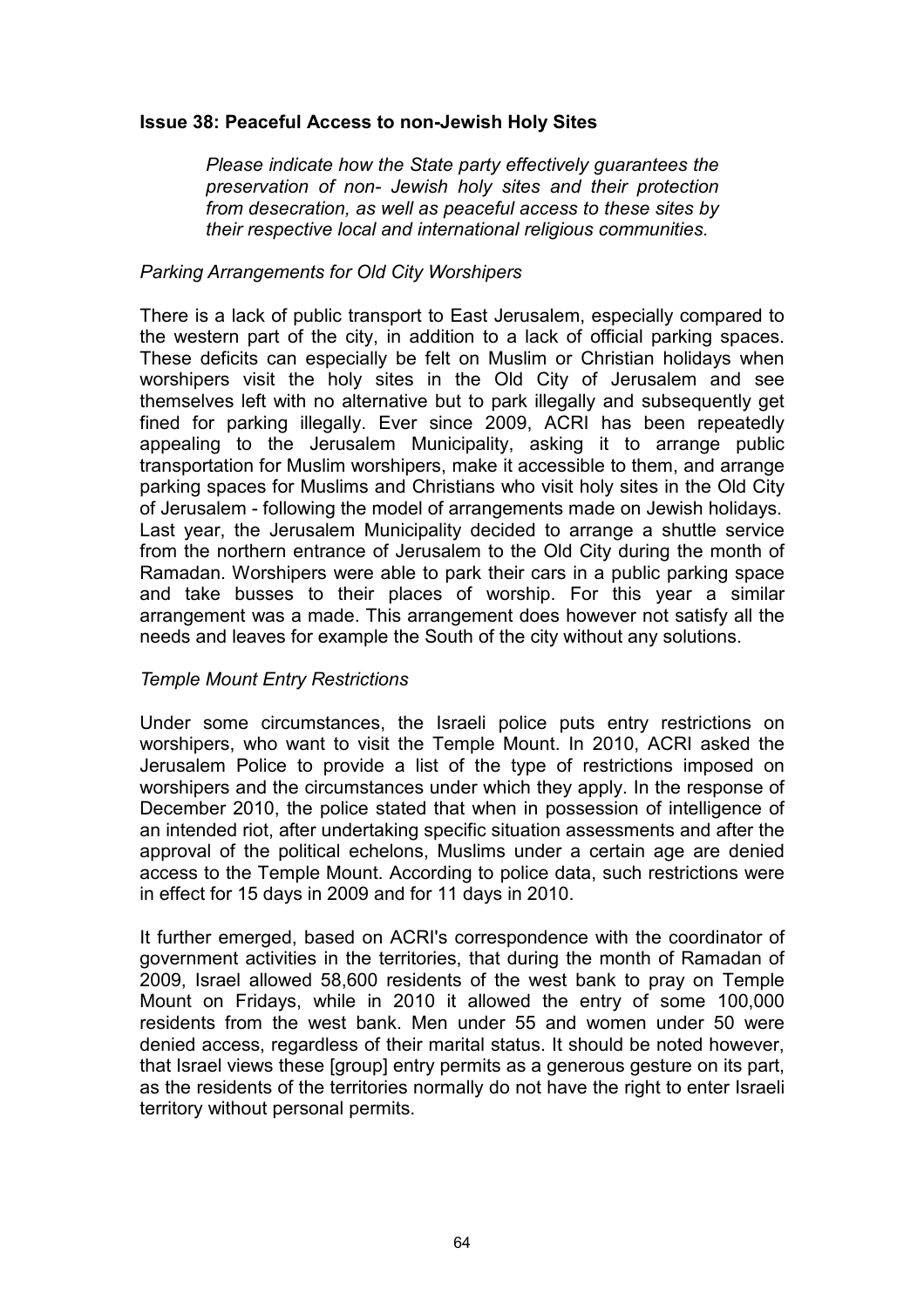#### Issue 39: Protection of Cultural Heritage

Please provide information on measures taken to guarantee the protection of the cultural heritage of the various population groups in the State party. Please also provide information on how the cultural heritage is reflected in the school curriculum as well as in the cultural events and activities in the State party.

The cultural heritage of the Arab minority is not fully guaranteed within the school curriculum of the Arab schools. Therefore, in recent years, voices within the Arab public in Israel have demanded the establishment of a separate pedagogic secretariat for Arab education, in order to recognize the status of the Arab citizens of Israel as a national and cultural minority.<sup>87</sup> This structure would be similar to that provide for state-religious and Haredi education, reflecting recognition of the fact that distinct population groups have the right to a degree of autonomy in determining the content of studies.

This issue was discussed by the Knesset Education Committee at the beginning of 2008. A statement issued by the committee after the discussion quoted the chairman of the committee, MK Rabbi Michael Melchior: "My sense is that in reality, different streams are being granted more and more independence – until it comes to the Arabs. In their case, the ministry says, 'That's it! Now education must be statist and uniform.' In my opinion, we should recognize in structural terms the strong desire of the Arab public to express and consolidate its identity."<sup>88</sup> A commitment to the values of equality and respect for minorities should have led the Ministry of Education to examine this initiative seriously; it could make a real contribution to advancing Arab education and promoting the substantive equality of Arab school students in Israel.

Another significant issue that undermines the preservation of the cultural heritage of the Arab minority is the war the Israeli government has declared on the Nakba over the past two years. The Nakba, in Arabic, is the disaster experienced by the Palestinian people when Israel received independence. Many of the facts relating to the events that occurred in this country in 1948 have been the subject of debate among historians and others for many years. Unsurprisingly, interpretations have emerged that reflect at least two key narratives, one Israeli and the other Palestinian. What is undeniable is that the Nakba forms a central part of the experience of a large part of the population of Israel, and has the character of a traumatic, seminal, and formative event.

"The first thing we will do is to remove the Nakba," declared Prime Minister Benjamin Netanyahu ahead of the beginning of the new school year in 2008,

 $\overline{a}$  $87$  For example, see the position papers presented as part of the "Jewish-Arab Rift" project of the Israel Democracy Institute: Khaled Abu Asba, Establishing an Independent and Autonomous Authority for the Arab Education System in Israel; Hala Espanioli, Cultural Autonomy for Arab Education (only in Hebrew).

<sup>88</sup> MK Rabbi Michael Melchior, 15.1.08, available in Hebrew under: <http://portal.knesset.gov.il/Com8chinuch/he-IL/Messages/15012008.htm>